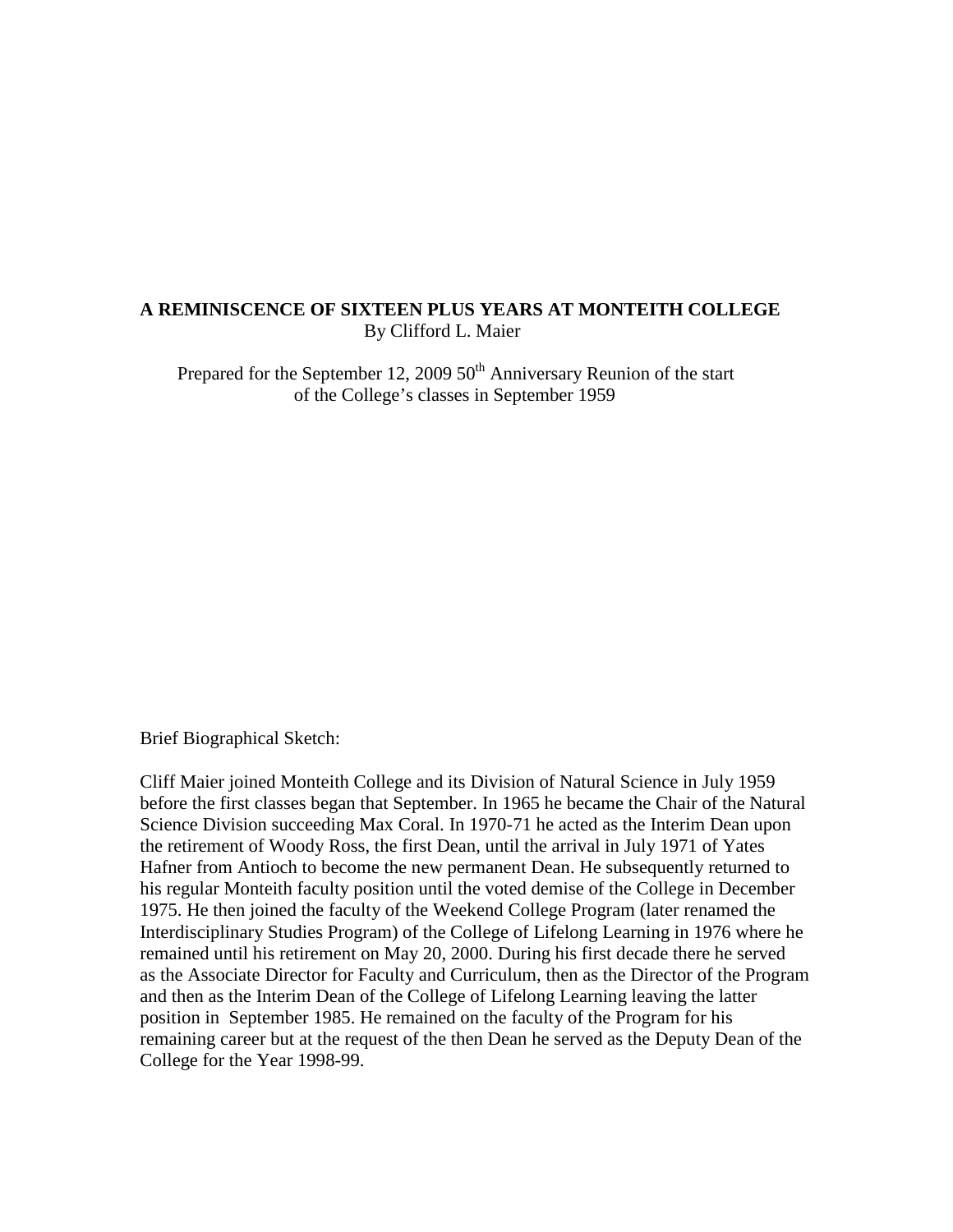# A REMINISCENCE OF SIXTEEN PLUS YEARS AT MONTEITH COLLEGE: MY FIRST OF FORTY-ONE YEARS AT WAYNE STATE UNIVERSITY

# BY

# Clifford L. Maier

#### **Introductory Note:**

As noted in the title, this is a personal reminiscence. It is written now when I am in my early eighties (2009) and I trust that my memory is still fairly good, but not perfect. For some aspects that were centrally important or were very vivid experiences for me, my memory is very clear. For those I will vouch as to the accuracy of content, detail and timing, but for others the detail and dating may be only approximate.

I no longer immediately have at hand the extensive files on the College I accumulated over the years. Also, at my age, I no longer have the energy, time or desire to do the exhaustive work needed for a more legitimate history. Other more personal items have a higher immediate priority for the days, months or years I have remaining. However, my experience with Monteith was a major portion of my academic career and a major item of interest for me. I hope the  $50<sup>th</sup>$  Reunion (September 2009) which is the occasion for this essay comes off well for all who participate as I will. Therefore I am submitting these remembrances as my contribution to background for all before the actual event. I hope others (faculty, staff and students) will do likewise and add them to the web site for others to read and share.

I am a pack rat. Over the years I accumulated a significant set of files on the College. During the 1960s, whenever she could not find what she needed in her Dean's files, Gloria Fisher, Woody Ross' secretary, would contact both Paul Bluemle and me. She knew from experience that she had a better than ninety percent chance that way of finding what she wanted. Due to both Paul and Martin Herman, the Dean's files are now in the University Archives. After the Board of Governors voted in 1975 to close the College, Paul decided to leave the University. After spending some years at the University of Detroit and Pleasant Ridge, he left the Detroit area. At that time Paul decided to donate his remaining files to the Archives, but knowing that I still maintained my files, he called me. He said I could pick up his files and remove any items I desired to improve my collection before I turned his over to the Archives. I kept the files several months, removed a few items that completed gaps in my material and then turned these files over to Archivist Patricia Bartkowski.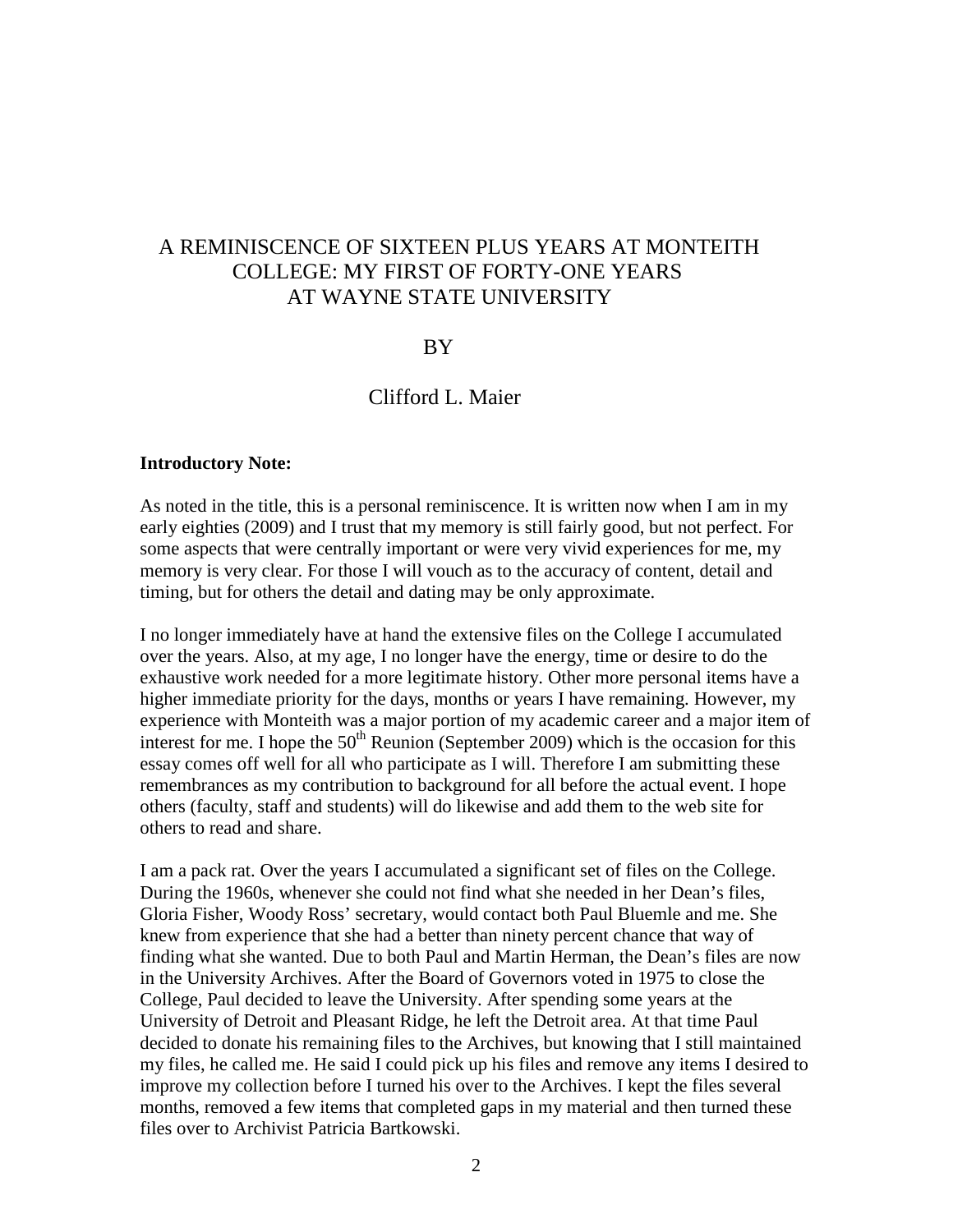My intention always was to turn my own files also over to the Archives upon my retirement (which occurred in May 2000). However a few years before that we shifted buildings and my new office was smaller. Thus, I decided in the mid-90s to turn them over to the Archives then since I no longer had need for any frequent reference to them. I had created them not only for my own use, but also for the use of those interested in Monteith, including anyone who eventually might be interested in writing a history of the College.

I never had any intention of writing such a history. I had knowledge and a perspective that I felt should be taken into account by such a document, but I believe that around a central core there were actually many Monteith's that varied with individual perspectives. My perspective was one, but not sufficiently broad enough to capture the richness of the total larger Monteith experience. However, while I never intended to write such a history, I wanted anyone who tried to contact me and the files I had because I felt their work would be enriched by these. My perspectives and insights might not be included except for these resources. Thus, what follows is not a history in an academic sense. It is only some reminiscences recorded years later by a central participant.

The files in the University Archives should be involved in any future work on Monteith history. Whether or not I personally am involved will depend on circumstances and time. The files, however, should be preserved indefinitely and I encourage anyone interested to make extensive use of them. For now, I will just turn to my personal reminiscences for whatever they are worth.

# **My Path to a General Education Career (and Eventually Monteith)**

I spent twelve years at the University of Wisconsin becoming almost a "professional' student by staying so long. I earned degrees in Applied Math and the History of Science, but on the side audited each semester other courses in various fields as my schedule allowed: art, music, political science, anthropology, economics, et al, especially world history and philosophy. In high school I was a math major, but read extensively on the side in history, philosophy and contemporary affairs.

As I graduated high school I enlisted in the U.S. Navy in 1945 near the end of WWII and was trained as an electronic technician to repair radio, radar and sonar equipment. I completed that period with service on a radar picket destroyer in the Pacific (USS Furse, DD882). Essentially, the G.I. Bill paid my way through my bachelor's degree. After that I supported myself all the rest of the years as a graduate teaching assistant in math and the history of science, grading math papers for USAFI (United States Armed Forces Institute which had its world headquarters in Madison) and being a Housefellow in the University Men's Residence Halls.

Wisconsin had a history with general education programs. For a few years after 1927 it had the famous Meiklejohn Experimental College which had been housed in the very dorms in which I lived for many years. While I was there it had ILS (Integrated Liberal Studies), but I did not participate in it. My mother, noting my eclectic interests, warned me against it, predicting that if I went that way I would never be able to earn a living. Of course, eventually, I didn't follow her advice and ended up "surviving" in integrated general education at WSU from 1959-2000.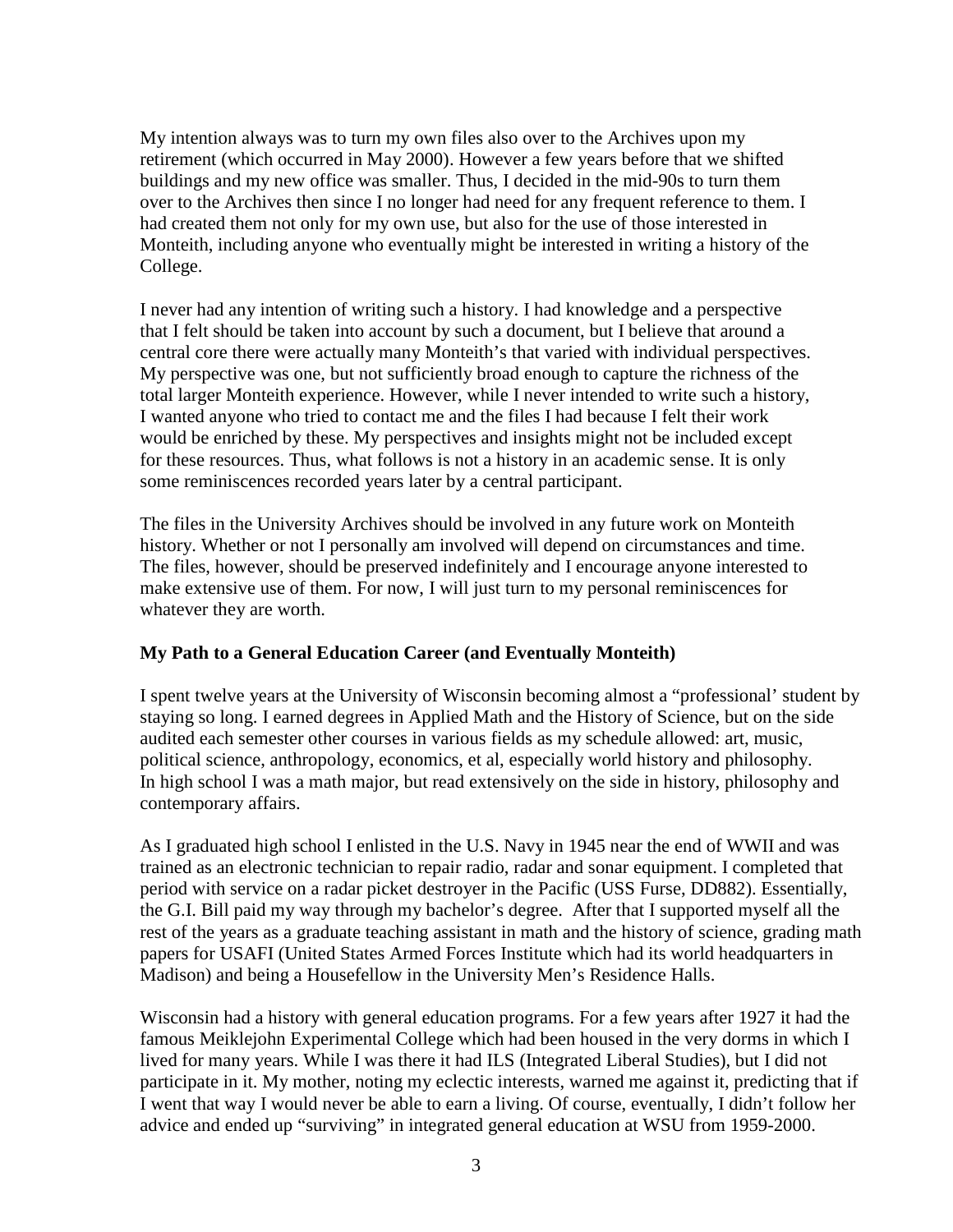I grew up in a mixed ethnic polish/german working class neighborhood in Milwaukee, Wisconsin. Only about ten to twenty percent of my graduating class would ever attend college, much less graduate. My father never went beyond the fourth grade. My mother finished the eighth grade and a year of secretarial school. However, they saw I had wider interests and talents and supported to the extent they could my going further. They encouraged me to be an engineer since in their world that was one of the highest positions with which they associated. My father was a setup man and assistant foreman in an industrial plant (A. O. Smith). My parents didn't understand the math I studied but after my bachelor and master degrees in the field, they were convinced I was a great mathematician. I wasn't. I was acceptably good, but also became disillusioned with the narrowness of such a career for me after completing two successful summers working at the Los Alamos Scientific Laboratory in New Mexico. My work at Los Alamos was challenging and interesting, but very limiting. I had too many other interests which I didn't want to sideline only to my after work hours. So I returned to Madison for another six years.

My problem now was how to prepare for a broader general educational career but not get boxed in disciplinarily into a narrow specialization. I could support myself with the variety of positions I noted above, but what field should I choose that would allow me to form my own approach to a general education career? Since I already knew the University well I considered about ten or twelve fields available at Wisconsin. Eventually, I eliminated all but one. I sensed that it not only allowed me to play to strengths I already had, but also saw how I could minimize and resist within it the normal disciplinary pressures to become a narrow specialist in the field. I would have to prove my research capabilities by producing a quality dissertation in the field, but then I sensed that this field would allow me to be valuable in a broader sense if I could find the right academic position. The field I chose was the History of Science.

At this time, Wisconsin was only one of four major universities in the U. S. that offered Ph.D. training in this field. Marshall Clagett, its chairman, had a world reputation in the field specializing in ancient and medieval science. I took his introductory year course when I was a sophomore in Applied Mathematics. In this field I could still positively utilize the courses I already had in math, engineering and the sciences along with the spectrum of non-credited auditing I did. Also my reading over the years in philosophy, world history and contemporary affairs were good supplements. It seemed ideal if I could guide my new career path satisfactorily.

Therefore, in spring 1953, I went to see Marshall Clagett and was admitted to the graduate program. I stayed there for six more years completing the masters and by spring 1959 all the requirements for the Ph.D. except the dissertation and final orals. For a number of years, I became a history of science graduate teaching assistant mainly for Marshall Clagett, but since my thesis topic was in modern science Erwin Hiebert became my major professor.

By the winter-spring period of 1959, I was ready to move out into the larger academic world for which I had prepared. Marie and I were married in July 1958 after she completed her masters in Art Education. She held an art teaching position that last year in the Monona Grove school system, a southeast suburb of Madison, but we were both ready to move onto the next stage. But where would that be?

My department had good connections with employment opportunities related to the history of science field. The History of Science like other departments was disciplinary oriented. They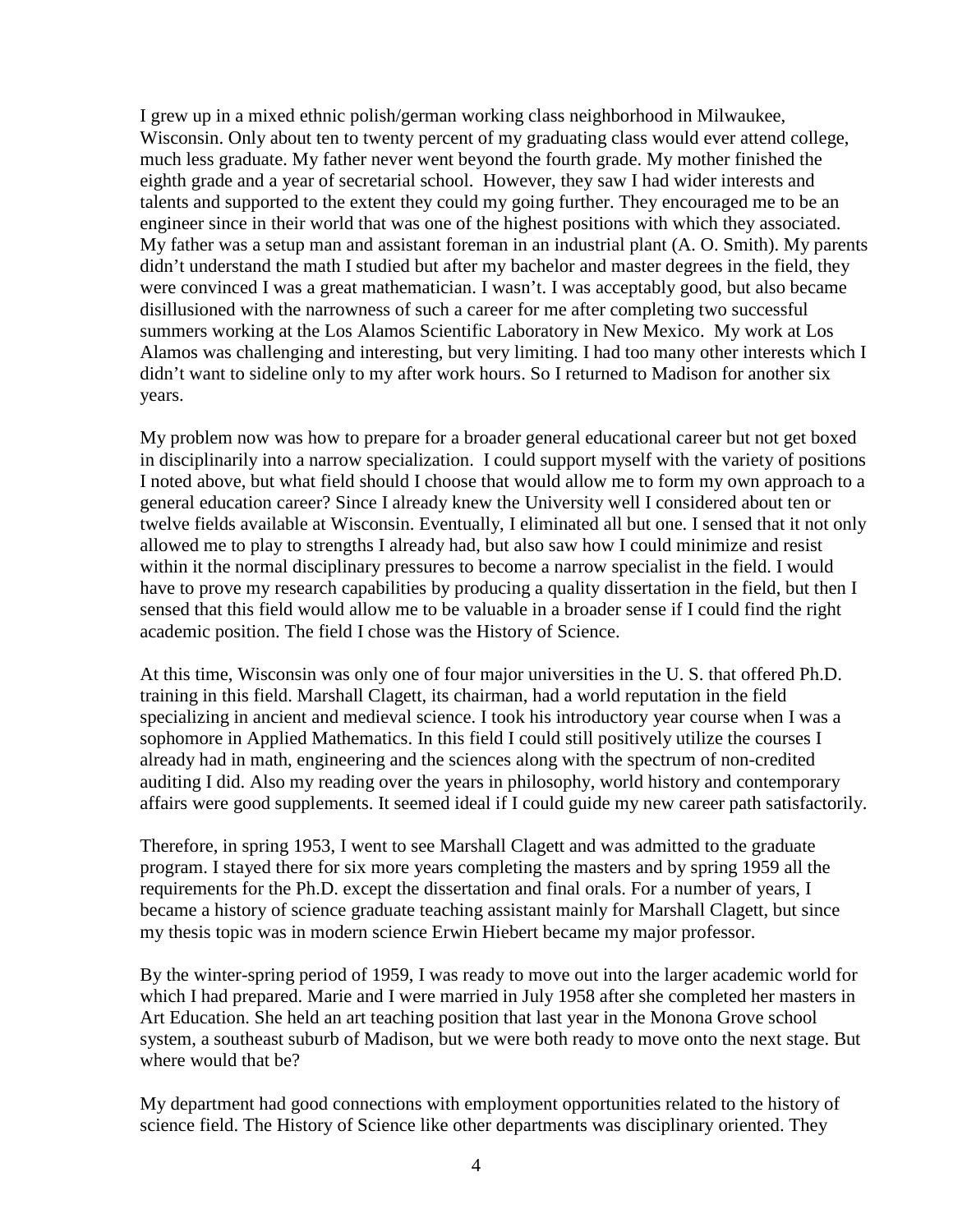hoped they were training me for a traditional academic career path in this field. They recommended me for two positions and I interviewed for them (and was offered both positions), but fortuitously for me a third (better position for me) appeared one day unannounced right in my office. Those three positions were respectively at the Smithsonian Institution in Washington D.C., Cornell University in Ithaca, New York and at the newly established Monteith College at Wayne State University in Detroit.

Marie and I both went to Washington for that interview. She shopped while I went through the process. Slightly later I alone flew to the interview at Cornell. Henry Guerlac, another giant in the field, was going on a year's leave and I would, if hired, replace him in his introductory course and seminar. They promised to place me in another history of science position in a major university after that year: They kept that promise. A friend of mine who took this position after I turned it down was placed at Yale. The Monteith position initially did not require any travel. It appeared at my office doorstep one day in the person of Woodburn Ross.

The previous year Marshall Clagett had arranged one of his frequent academic year leaves for 1958-59. He was granted a Guggenheim Award to spend that academic year in Europe. The offices of the History of Science department however were to be moved from Bascom Hall at the top of the hill to a building at the bottom while he was gone. Marshal offered me a deal. He said if I would take care of moving his materials, including his library, into his new office, I could use it during the year he was gone. I eagerly agreed. My office that year was the department chairman's office opposite that of the departmental secretary. It was, of course, larger and better than any other in the building. The other three graduate teaching assistants were housed together on the third floor in a comparatively barren atmosphere.

Woodburn Ross was on a recruitment trip. Apparently, Wisconsin's history of science potential caught his attention. Woody appeared at the secretary's office one day and she arranged interviews with all four of us. Woody talked to me first. We had a nice conversation. He briefly outlined the Monteith idea and context, the terms of employment and left me a copy of the "Gray Document". He then went to interview the others. Later on his way out he stuck his head briefly in at my door and made me an offer somewhat raising the salary level he had mentioned earlier. Apparently, I was his choice from Wisconsin. I think the background atmosphere I had in Clagett's office helped. In a few days, I received the official written offer from Max Coral.

Now Marie and I had to make a serious career decision reasonably fast. I had three offers in hand, but would have to inform them all soon of my decision. They wouldn't be held open for long. Marie and I both had experienced the surroundings in Washington; I alone visited Cornell, but neither of us had any sense of Detroit, Wayne State or Monteith. Therefore, one weekend in early March we took off to visit Detroit and the Wayne campus. -

On the way to Detroit we read the proposal submitted for the Ford Foundation funds: "An Experimental College at Wayne State University" (frequently referred to as the Gray Document).While one of us drove, the other read aloud and then we would talk about it. Here would be an obvious place to discuss the earlier historical context of the formation of Monteith and its assumptions, concepts and designs. However this has already been done earlier by Martin Herman in the best brief summary I have read. Rather than be duplicative, I will attach his summary, with his permission, as appendix 1 at the end of this document. Later I will discuss some changes that were made in the implementation of this document.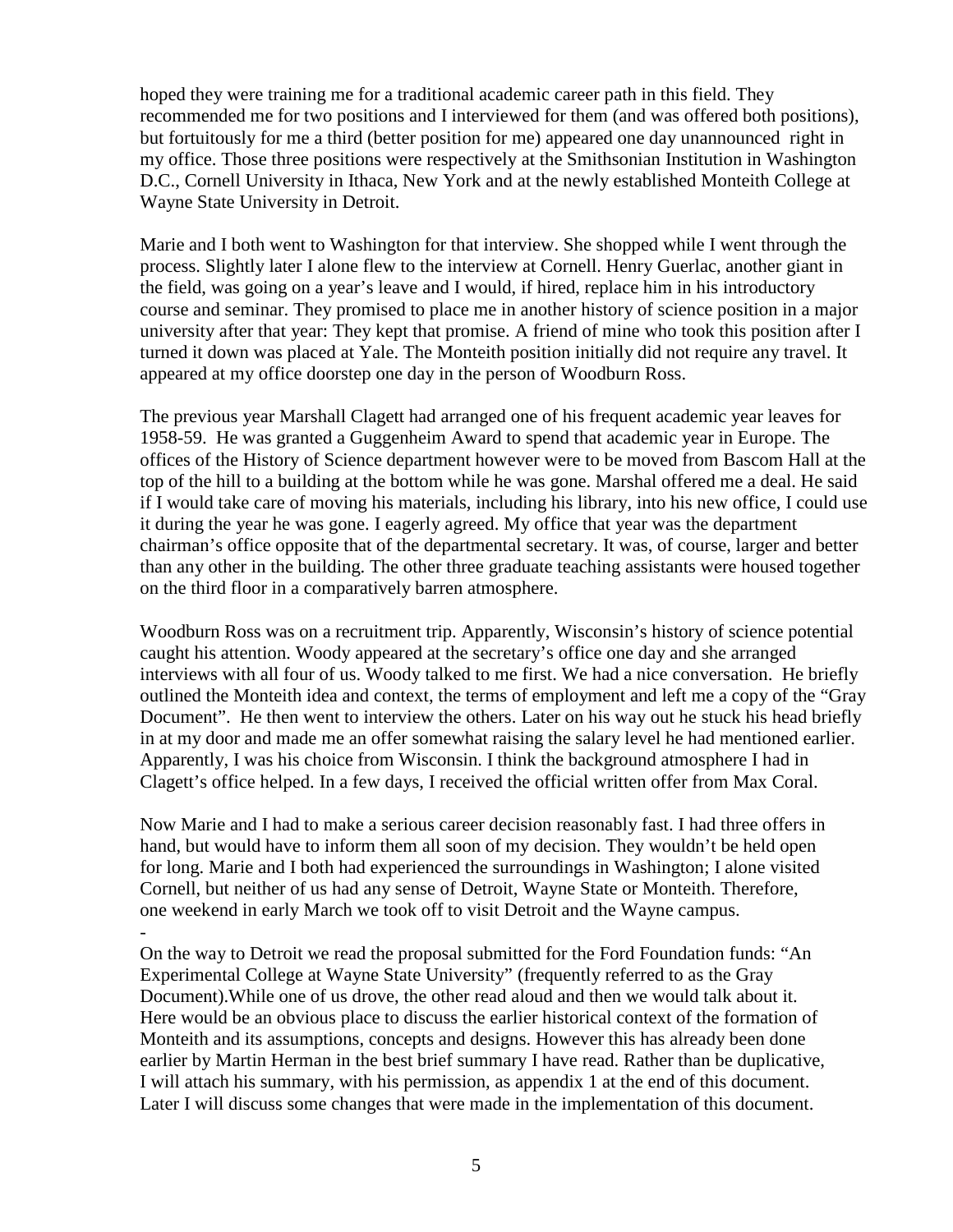For those more deeply interested in some of the aspects of general education at WSU and the tone of the discussions previous to the formation of Monteith under President Clarence Hilberry's auspices, I refer you to a master copy of a tape of the Mackinac Island Conference on Gen. Ed. convened by President Hilberry in 1957 or 1958. Its content and tone is indicative of the wide range of views on the topic at WSU at that time. I found it in the dean's files in 1971 and later submitted it to the University Archives so that it would be preserved and available to all interested. (Warning Note: Since audio reproduction technology has changed drastically over the decades the appropriate play-back equipment will need to be available to hear this tape.) I was not at WSU at the time, so I did not directly experience any of these events. However, after I listened to it, I was better aware of many of the long term trends that later haunted Monteith's history.

Another short reference to the early founding days of Monteith before I arrived can be found in **A Place of Light: The History of Wayne State University** by Leslie L. Hanawalt (pp. 432-434, Wayne State University Press, 1968). This briefly reviews a short summary study from 1956 to 1958 of general education at WSU that originated out of the President's office and led to Woodburn Ross, Max Coral and Alfred Kelly being assigned to an advisory committee to survey Wayne's practice and philosophy in this field. The Ford Foundation initially funded the preliminary work and eventually after an initial pilot project was proposed the Foundation from its Fund for the Advancement of Education in 1958 granted \$700,000 to support the founding of the proposed experimental college during its first five years. It concludes with a short description of the program and its trial period up to 1964 when the Board of Governors decided to continue the College (Monteith) with regular University support.

On the drive home Marie and I decided that we were sold. It was Monteith that would be our future. I sent in my acceptance to Max Coral who would become my Natural Science Division chairman. In our exchange of correspondence we agreed that I would start to work for the College on July 1, 1959.

# **Getting Settled in Detroit.**

Since we had to get ourselves established Marie and I took another trip into Detroit in May with our car loaded down with books and some easily boxed materials. During the steady highway speeds during the trip our car proceeded smoothly, but as soon as we hit the start/stop city traffic there was a great strain on the transmission. Thus, we found a motel room and unloaded the car before we proceeded on our search for a place to live.

In Madison we had lived only on or near campus. During our first year of marriage Marie commuted to the Monona Grove schools where she taught. Now we faced the dilemma of which of us would do the commuting since it was unlikely that she would find a position near the Wayne campus. However, a temporary delaying solution to this problem presented itself fortuitously almost immediately. On a campus bulletin board we discovered a notice that a WSU Biology professor named Turner wanted to sublet his housing for the summer. He and his wife would be temporarily returning to his native Utah. We called, went to their second story rented home on the Detroit east side near Connor, and after a short discussion with them and the downstairs landlord we sublet for the summer. The landlord kindly let us retrieve our books and other baggage for storage in the basement.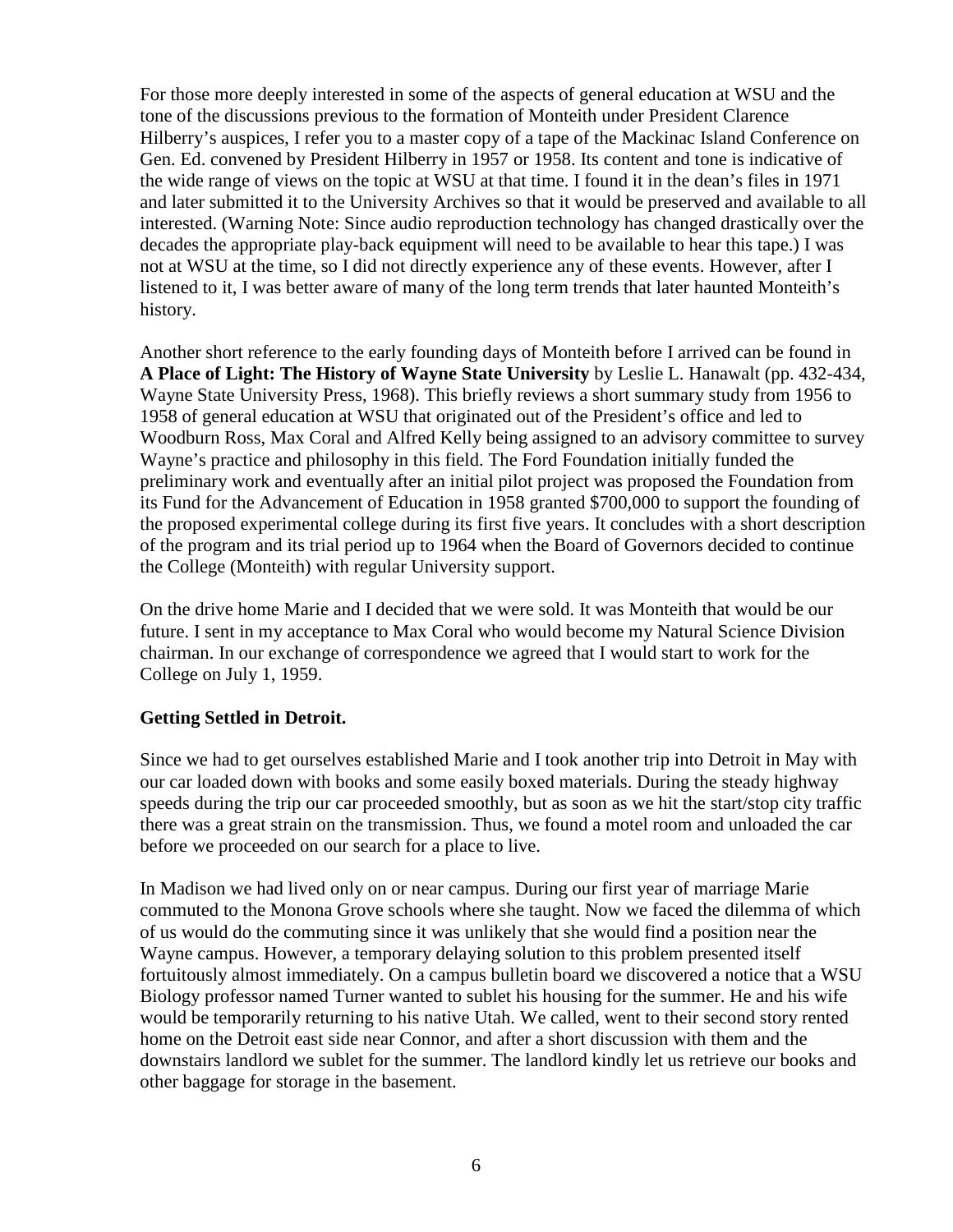Turner left Wayne after a year or two, but we joined them that evening at a social event where I met my first friendly permanent WSU science faculty member – Laurence Levine of the Biology department. Larry Levine continued in future years to be a friend of Monteith and similar enterprises. I was to discover, unfortunately, that he was not in the majority. He also later became the major professor for a treasured Natural Science faculty member I hired in future years – Norma Shifrin.

With our temporary solution in hand we returned to Madison. In early June as the semester ended we packed up the new Rambler station wagon we had just purchased. We attached a rented Hertz trailer with the rest of our things. We left Madison permanently for our new home state –Michigan. Marie had grown up in Buffalo, New York. I had been a native Wisconsin Badger for thirty years. Now we had to adjust to our new environment.

Eventually we had to find a permanent home for the fall, but more immediately we began a search for a position for Marie. From Monday through Friday for the next several weeks we drove about a hundred miles a day to all parts of the metropolitan area. I would sit in our car outside reading while she inquired within. We finally connected. She stopped into the offices of the Harper Woods school district. They informed her that while they had no current openings, the fast growing new Warren Consolidated district in Macomb County had just passed a millage and might be hiring. We drove out there immediately.

It just happened that one of their art teachers had resigned the day before. The founding superintendent, Paul K. Cousino, interviewed her personally and after checking her credentials hired her on the spot. The first year she taught in two elementary schools and a junior high school. Eventually she taught in the new Cousino High School whose art facilities she helped design. After nine years she resigned in 1968 as we began our family with the arrival of our oldest daughter

# **My Welcome to Wayne: Summer 1959 before Classes Started**

WSU was then on a semester system. The pattern was that students would begin with four Natural Science courses during the first two years and three Science of Society courses for their first year and a half. Then, in the middle of their sophomore year, they would start a three course sequence in Humanistic Studies carrying through their junior year. Thus, there would be no humanities courses that first year. Woody Ross, who was the first College Director (later Dean), would be the Humanistic Studies chairperson, but initially he had no teaching faculty. The required sequence would be completed with a Senior Colloquium and a Senior Essay in the last year. Thus approximately half of a student's course load would be in integrated general education from Monteith, but spread over the four years, not concentrated in the first two as usual. The other half the students would take as suited their interests and academic needs within the university. The original conception was these would likely be courses in the other colleges of WSU. As the College developed more students than expected took elective courses of a wide variety within Monteith. I hope a number of students will submit their experiences with these and other related college activities over the years. This would greatly enrich these background papers from a wider variety of first hand account experiences more than any one central person reporting on them collectively.

When I showed up on July 1, Monteith was temporarily located in an old residence (soon after demolished) located near what is now the Law School. Natural Science was on the first floor. I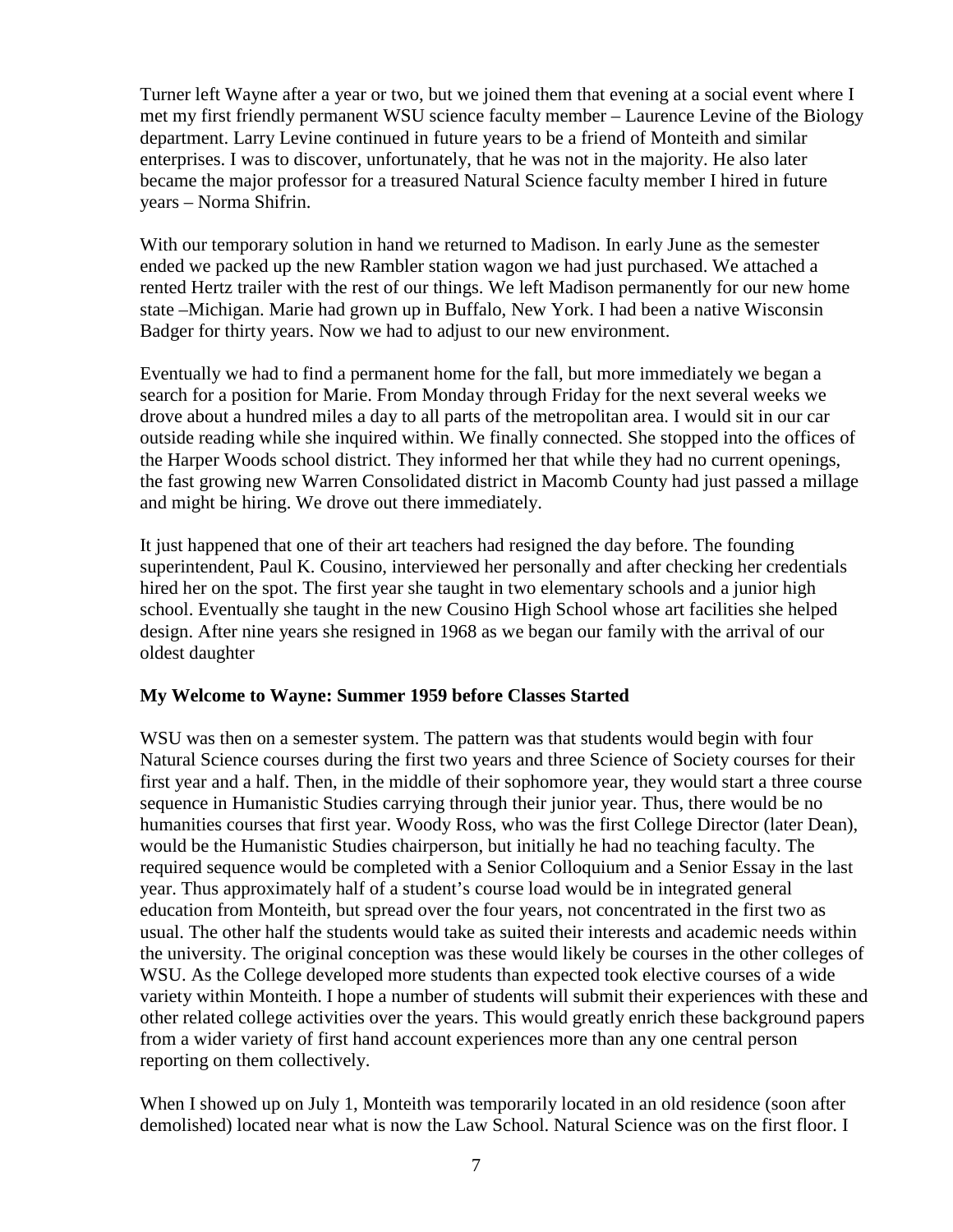was the third member of the Natural Science Division faculty. First, of course, was Max Coral, who had been in the Math department at WSU for years, was one of the College's founding fathers and who would be divisional chairman (later also Assistant Dean). Alfred Stern from New York (and the Universities of Minnesota and Michigan) had preceded me. Max had his temporary office in a bay at the back and Al and I shared an office along the hall. Max and Al were working on the curriculum and text for the first course (Math and Logic).

I was eager to get started so Max assigned me to think about the general pattern for the remaining Natural Science basic courses. Within the month I presented six alternative approaches to them. We all rapidly rejected three of them which none of us favored. I had included them only for completeness of outlook. After some discussion we all easily reached agreement on the approach I personally favored.

First, we rejected a typical introductory course approach to the various individual sciences – physics, chemistry, biology, et al. We all felt that, besides being repetitive of what science departments usually did, this was not integrative or interdisciplinary enough to fulfill the goals of Monteith or the needs for a broader insight for our largely non-science major students. Also, such approaches concentrated too much on training students in the contemporary state of each science and in learning specific skills needed later for more advanced courses in that field. We wanted to give our students a sense of scientific methodology, procedures and changes over time and how such developments interact with each other and other areas of knowledge. For this we felt that the history of science could be a valuable component of whatever courses we would present. If we had taught such more traditional introductory courses in contemporary science, we might well have reduced the intensity of the opposition I noted later from some of the regular science faculty, but at too high a price to the quality of the courses and what we wanted to accomplish for our students.

This also led us to reject the second approach – straight forward history of science courses. My professional training had been in the history of science, but I had always intended to use it to enrich interdisciplinary general education courses, not replace them. Therefore, I was very satisfied when the three of us settled on the third approach as a basic pattern for many (not all) of our subsequent courses. Some years later we had good evidence that our approach succeeded in attaining our goals. A group of Monteith students took the Graduate Records Exam and collectively scored at the 78<sup>th</sup> percentile in the science portion, not bad for non-science majors. But we were especially pleased to note that on the two questions which related to scientific development and methodology they scored at the  $96<sup>th</sup>$  and  $98<sup>th</sup>$  percentiles respectively- a phenomenally good result for non-science majors.

In formulating this third approach I used two sources from my Wisconsin experience as my inspiration. The first was James Bryant Conant's *Harvard Case Studies in Experimental Science.*  The second was Thomas S. Kuhn's *The Copernican Revolution in the Development of Western Thought.*

When Kuhn's book first appeared in 1957, I read it. I still remember walking down Bascom hill on the Wisconsin campus convinced that some day I wanted to teach a course organized around it. I was convinced that such a course could teach more than just some aspects of astronomy and physics. It could introduce students to scientific methodology and procedures, the importance of the interaction between theory and evidence, how newer views replace older ones in science and how science is always operating in a larger context of views which interact with it. Those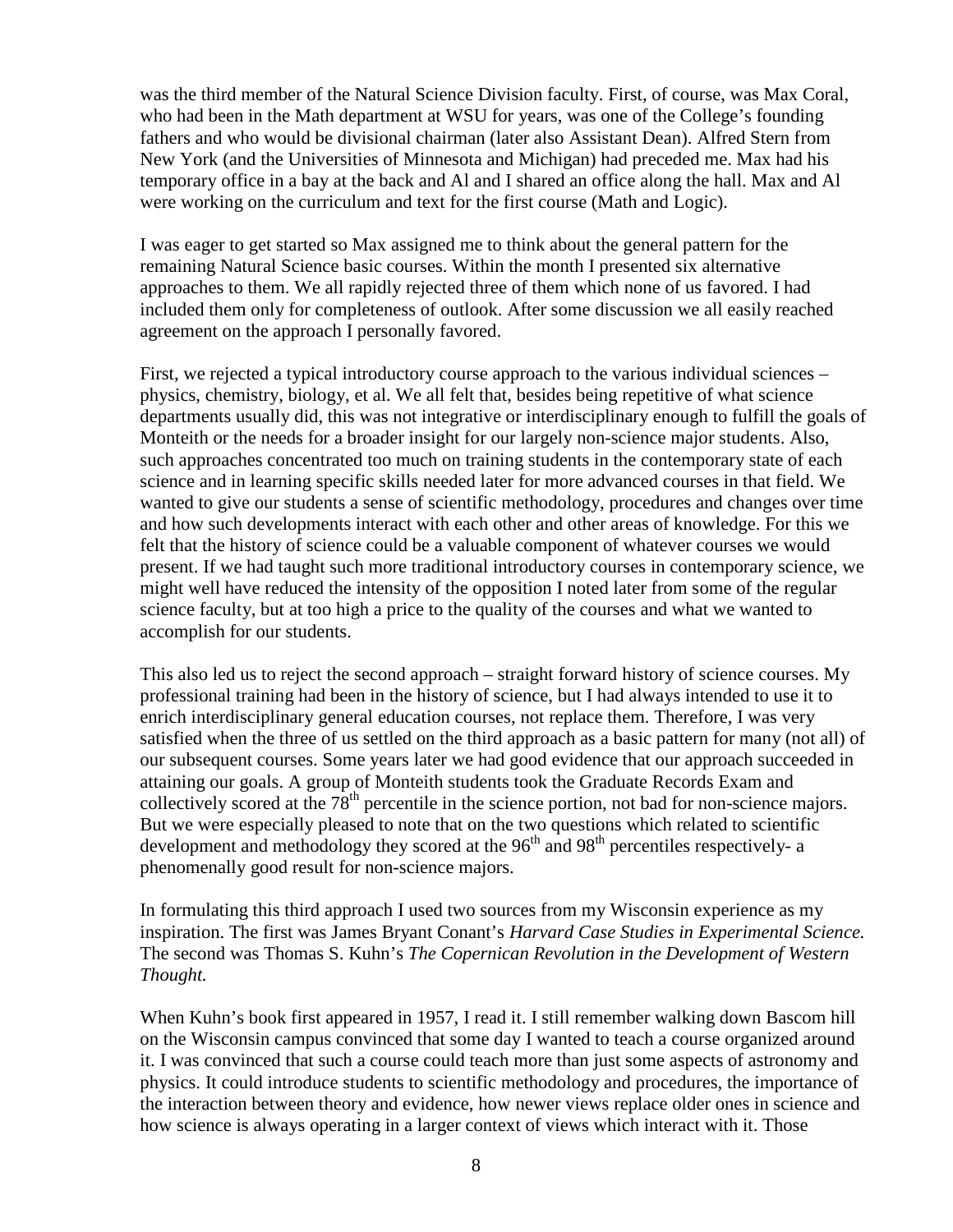seemed to me to be valuable aspects of a course in general education and a means by which our courses could interact with those of the science of society and humanistic studies. Some years later, Woody, after sitting in on some of our courses, noted to me that he sensed a shared feeling between the natural science and humanities faculties. He partially explained this because he felt that we taught the sciences as if they were part of the humanities.

To me the Harvard Case Histories were good, but too narrow for our purposes. The approach was suggestive, but not broad enough for our needs. On the other hand it also is impossible to cover everything one wants. How does one reach that balancing compromise? Here my sensed weakness of the Kuhn book also helped, but it took me two years of experience with the course to straighten that out in my mind. Here, like for many other faculty, I was taught by my students.

Kuhn does a brief but fine presentation of the astronomical changes from Aristotle/Ptolemy to Copernicus/Newton, but is too weak on the development of ideas leading to Newton's laws of motion. It would have been better if he had expanded this book by about another third and included this aspect also, but he hadn't. The first year we supplemented this with another reading, but many of my students still had difficulty grasping these changing ideas on motion. I worked with them and to some suggested that they read I.B. Cohen's *The Birth of a New Physics.* They came back enlightened and praising the book. So the second year we used Cohen, but the same thing happened. Inadvertently, I referred some students back to the first reading and they came back praising it. It wasn't the individual readings that were at fault. The students needed a little more depth and time for the ideas to grab. The first text (whichever it was) cleared the field and gave them some initial grasp of ideas and terminology. Then they read the second with more understanding from the beginning. We as faculty had to learn what was the appropriate depth, balance, and timing for most students on each topic and then also help the others as best we could with the time and effort available.

So with the Kuhn example as a guide in the Copernican Revolution course which we first offered in winter 1960, we developed various courses in other science areas which we used from time to time. For example courses in biology where we selected evolution and genetics as our enlarged case studies; a few times in chemistry we used Lavoisier's work on oxygen versus the phlogiston theory on through ideas of Daltonian atomism to the periodic table. In later physics we selected major aspects of both macro and micro-physics – heat, light, electromagnetism, relativity, quantum et al. Like the other Divisions we discovered frequently that already existing works were not suitable for these courses and we had to write and print our own course texts or handouts.

Since regular science majors have a more structured set of early requirements than many other majors, we knew our classes would be predominately non-science students. Science, math and engineering majors need to take early basic courses providing them not only with the contemporary knowledge in their field but also the associated skills they will use later in their next sequential undergraduate courses. We suspected that not many of them would self-select into Monteith since those that did would have to take extra courses. However those few that did usually performed well and I believe understood science better for that experience. We never proposed that our courses would be substitutes for natural science introductory major courses. The two could be supplementary, just as my first history of science course at Wisconsin had been for my math, science and engineering courses. They were designed for different ends. These science majors should have found them both useful and reinforcing for their needs. This was something many of our science department critics seemed to fail to grasp. Besides this was an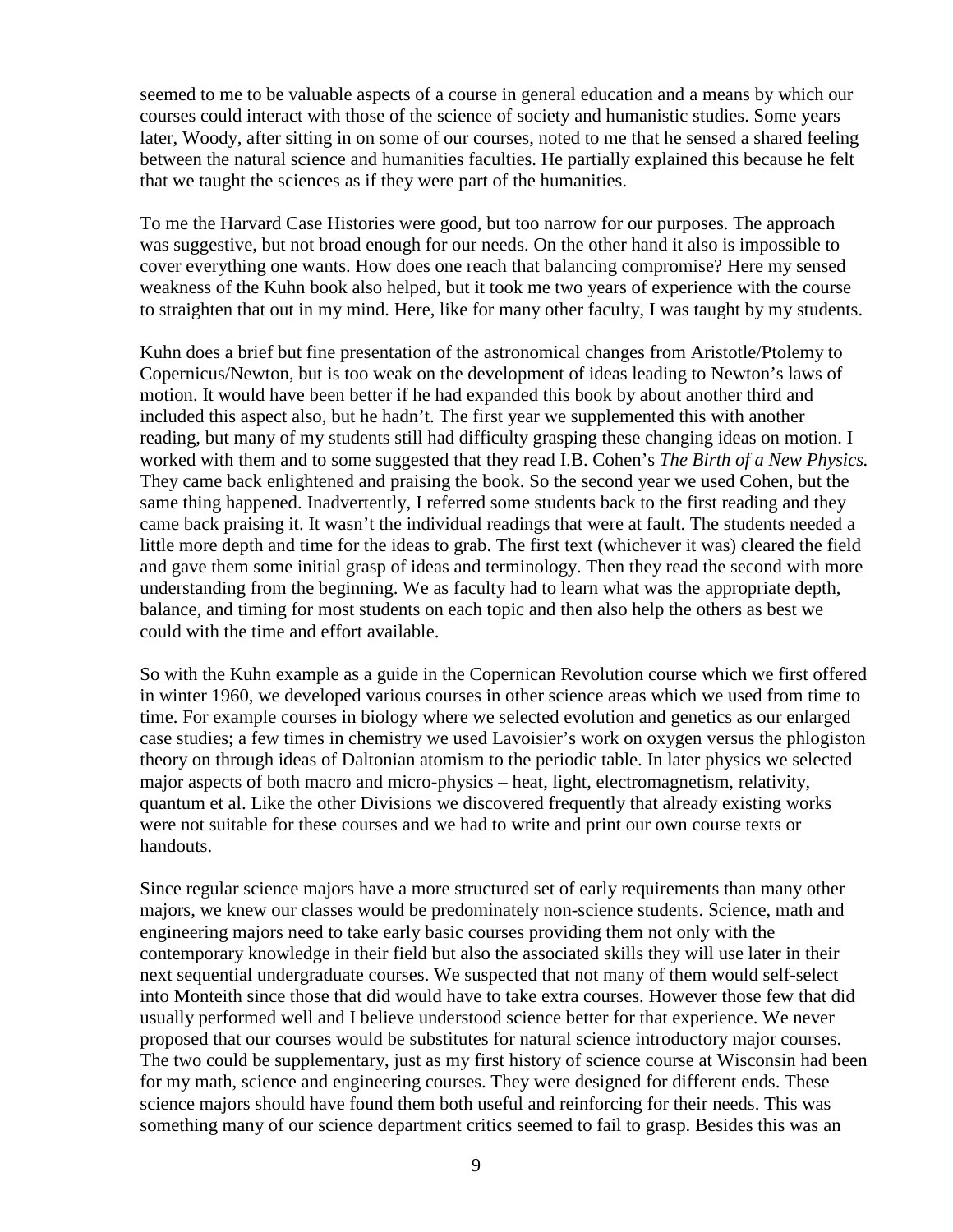auxiliary aspect of our courses, primarily we were trying to present an integrated science component which provided insight into an integrated general education degree largely for nonscience majors.

We also developed other topics and approaches from time to time  $-e.g.$  in ecology, philosophy of science, the interactions of economics, technology and science. After all we were founded to be a college that experiments. Thus, we experimented from time to time. Besides during Monteith's duration we were forced by Wayne's calendar to adjust all of the courses at least twice. Wayne shifted from a semester system to a quarter system then back later again to the semester system. This forced us, and everyone, to redesign fifteen week courses into more eleven week courses and then back again.

But my first summer's work laid a major basis for the future Natural Science division curriculum and my experiences in the College were very positive those first two months. Besides with August more and more of the new faculty arrived. Sally Cassidy greeted most of them since they were to be members of her Science of Society division of which she was chair. Of course, I then worked closest with my own new divisional faculty as we reviewed our new courses together.

Late in August or early September, Al and I completed our "unofficial" welcome to Wayne process just a little before classes started. Stanley Kirchner from the Chemistry department contacted Al and invited us both out to lunch. We met him at a little restaurant on Woodward just north of campus. His message for us (in abbreviated but accurate form) was that he had his own ideas on how general education should be handled and we should please not mess it up too badly so others wouldn't listen to him later. Remember he had never met us, knew little of our background and nothing of our plans. We had not even taught one class yet he had pretty well formulated his judgment on us and the College - so much for a scientist paying serious attention to the evidence, a failing I ran across with some faculty all too frequently in future years. It turned out to be Dutch treat and we paid for our own lunches. I felt that if he was going to insult us this way he should at least have paid the bill. Many times later when he would rise in meetings to rant his views this original image of him returned to mind. I am sorry to have to admit that I was never an impartial judge of the quality of his later views.

Before classes started in September, we moved into one of our permanent college buildings, the one that became the Dean's/Advisor's home for most of the college history. Woody and his secretary, Gloria Fisher, were in the front of the first floor where they stayed. Natural Science moved into the remainder of that floor. The Student Center that year was on the second floor. Al was in the little alcove off Gloria's area. Max was in a small office off the hallway and I joined the two newly arriving natural science faculty (Barbara Gimbel and Url Lanham) in the back portion (a remodeled old garage area which was later used by Patricia Knapp and then Paul Bluemle when he became Executive Secretary.

# **Monteith Starts –the Early Years**

Early one morning in September 1959, Barbara Gimbel, Ken Feigenbaum and I walked out together to teach the very first set of Monteith classes. There was still traffic then on Second Street which we had to dodge as we proceeded (the street was closed and made part of the campus several years later). We kidded about the precariousness of enterprises such as ours over the years and wondered about the future history of the College, but like new eager recruits we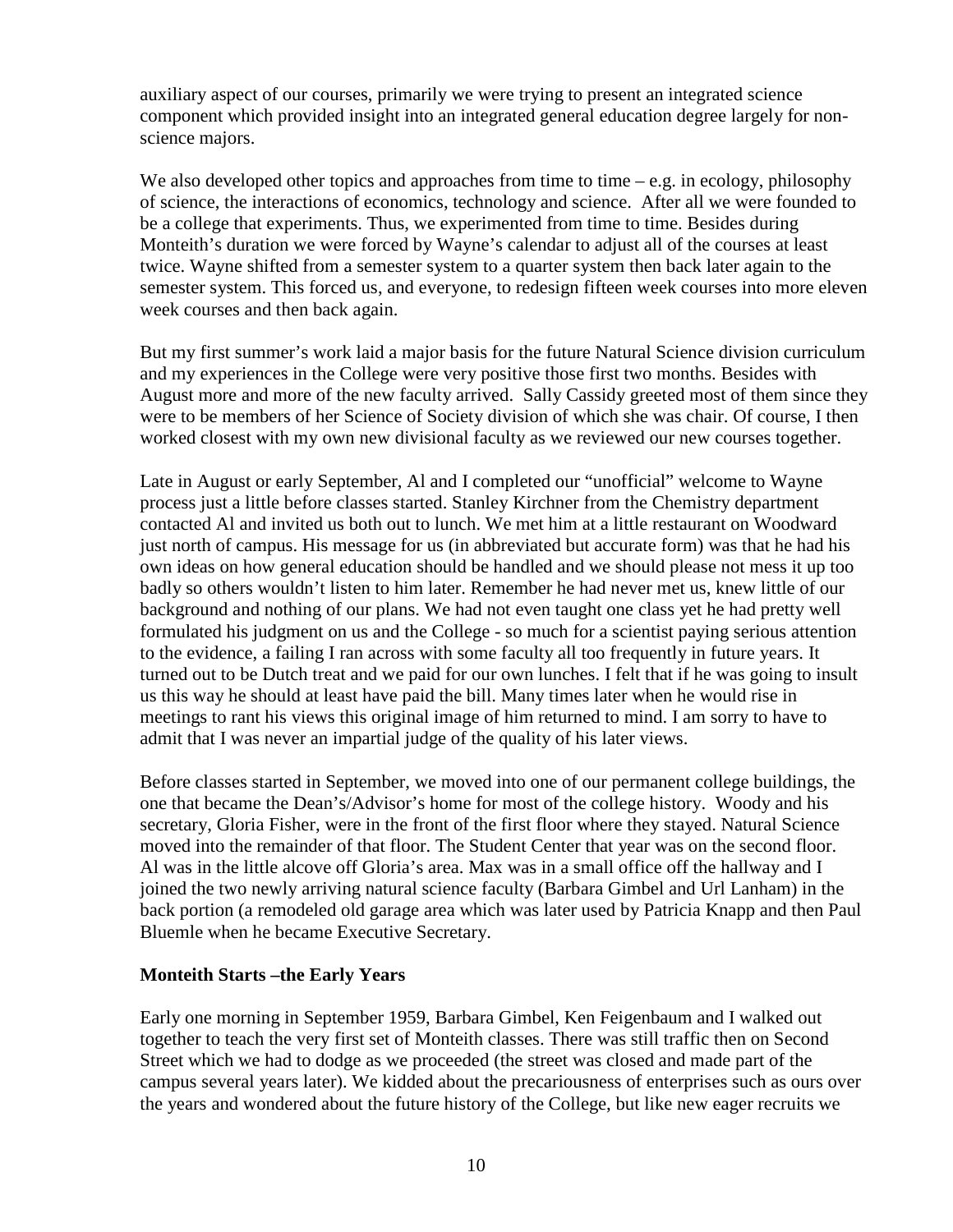went off in full confidence into the very first encounter of this new experience. We were going to make it work.

The basic courses were organized into a lecture/discussion format. All students in the course attended the lectures together and then split up into smaller discussion sections taught by the appropriate assigned faculty from that division. That format held over time, but there was an early significant deviation from the original Gray Document description of how the lectures would be handled. The Gray Document indicated that the lectures would be presented by the more experienced master faculty of the Divisions (presumably Woody, Max and Sally) and the rest of us newcomers would handle the discussion sections. That didn't last long. I for one didn't accept my new position of assistant professor just to handle discussion sections as a glorified, better paid, graduate assistant. That arrangement disappeared rapidly during the first year.

In Natural Science, Max and Al did all the lectures in the first course, Math and Logic. That was quite acceptable since they had written the text and it gave the rest of us time to master the material and their approach. However, by the second semester things changed drastically. The course was The Copernican Revolution and I did a large share of the lectures. I taught that course eighteen times and in my judgment it was intellectually probably one of the best courses Monteith ever offered. It not only succeeded in presenting its core substance, but also trained students to see a larger intellectual picture (how theory and evidence interact and how if a worldview is shifted even old data fall into place in significantly different ways.) This is a lesson that can be applied not only to other fields of natural science, but also to many other areas of inquiry and to the understanding of contemporary world affairs.

In future years in all courses natural science faculty shared lecturing duties which were agreed upon early in course preparation. In later years natural science formed a committee for each basic course (four when on the semester system, six when on the quarter system). All faculty were on some of the committees. I was usually on at least 3 of the 6 during quarters or 2 of 4 during semesters. This change in lecturing assignments from the Gray Document description occurred almost without any serious objections. I suspect Woody, Max and Sally all realized the onerous load that would have been theirs under the original description and things changed during those first years almost seamlessly. As an aside, there was also a revolt of the natural science faculty in the early years when we vigorously convinced Max that the Math and Logic course was too abstract to serve as the best first course in natural science for brand new entering freshmen students. He agreed to move it to later in the sequence.

Near the end of the first year of classes, in spring 1960, Natural Science and Science of Society moved into their more permanent offices on Merrick to the west of the Dean's building. Science of Society was on the second floor, Natural Science on the first, and over the years a variety of units in the basement. Natural Science had ten faculty offices plus a secretarial station outside the chairman's office. Since three of these offices were larger, they could be shared by two faculty which meant we could accommodate from 10 - 13 natural science faculty at one time. Arrivals over the next years included Jerry Bails, Joe Armstrong, Jim Ruffner, Lee Kleiss, Peter Overburg, Hugh Whipple, Harold Stack, Norma Shifrin, Carlton Maley, Leroy Page, Richard Rosenberg, Haywood Pearce, Judith Eaton, Jack Amundsen, Peter Kirschenmann, William Provine, Ates Tanin, Mabel Patterson, Eizo Nishura, Al Cafagna, Steve Victor, Lillian Poplawski, Helena Pycior, Warren Watson, and Barry Gale. If I have left anyone out I apologize that my memory in my early eighties may be a trifle faulty.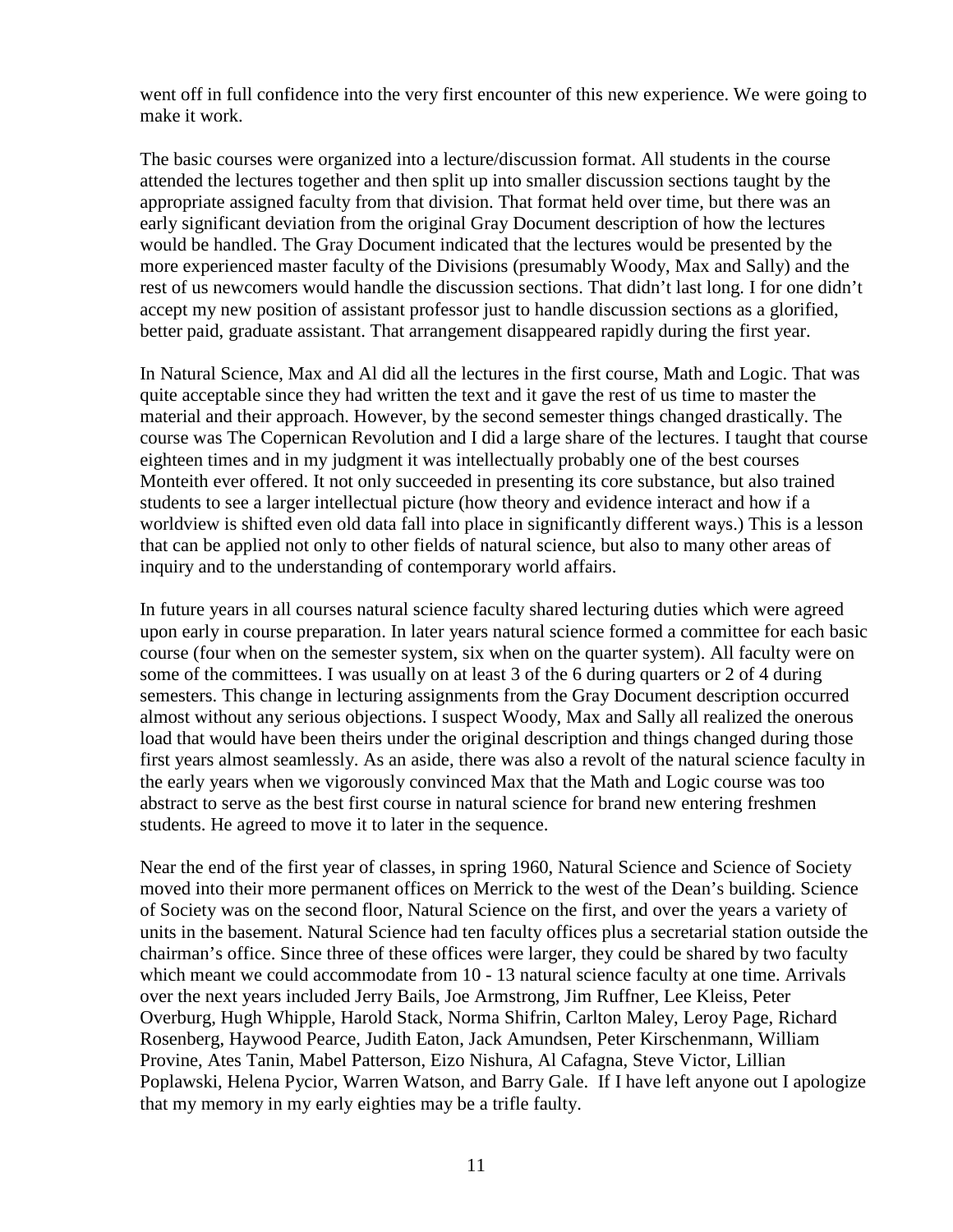Over the years we usually only had about 10 or 11 natural science faculty on staff at any one time. Of course, this influx of new faculty influenced the curriculum. They added their insights and experiences and made changes from smaller aspects to proposed whole new course topics (e.g. ecology, philosophy of science, the interaction of economics, technology and science). In addition we all became involved in other college activities. We shared in the senior essay and colloquium assignments when they came on line, we taught elective courses some of which were team taught with faculty from other divisions, some of us audited the courses of the other divisions. I did the latter periodically so that I would be aware of what my students were doing in the other divisions.

When I handled a discussion section I attempted a balancing act. I wanted the main goals of the course at hand to come through loud and clear for all students, but I never stopped a diverging discussion from our main topic with a statement that it wasn't appropriate here because this was a natural science course. After all we were part of an integrating general education program and if students saw connections across boundaries that was all to the good. But it did require balancing; there was only so much time. Also, I tried not to concentrate only on the "better" students or the more "active" students. I wanted to reach the vast majority as best I could.

I put a lot of effort and time into the Monteith venture over the years, sometimes to the possible detriment of my own academic development or career. I bought into the Monteith enterprise. I was willing to invest in it and work for it. If any challenge arose to core Monteith interests, I was willing always to support Monteith with one large exception. If requirements from Monteith would have ever challenged my relationship with my marriage or family, Monteith would have lost that one. Otherwise, Monteith was supreme.

For a number of years, I monitored the yearly assembly and production of the Monteith College Bulletin. These now provide an interesting source of the changes, including personnel, that occurred at the College over the years. Also, I was assigned the task of seeking Graduate level scholarships for Monteith students. The Woodrow Wilson scholarship requirements seemed to best fit the background we provided Monteith students and we concentrated on these. Over the years Monteith students were granted a disproportional number of these scholarships compared to the rest of the University. This was possibly another source of resentment by some of our later opponents.

The formal meetings of the whole college faculty were enlightening, sometimes entertaining, sometimes frustrating. There is the old saw that when five faculty meet in committee there will be at least six opinions. That was frequently in evidence especially since many faculty were very verbal, not shy and showed some reluctance to compromise. But on balance we did accomplish things together even if not always smoothly and quietly. There were many internal individual disagreements, but the College as a whole continued to function effectively most of the time.

However, this made me occasionally think about a conversation I had at one of Woody's staff parties which he held periodically at his home. At this one I was talking in the backyard with Arthur Neef who had been an earlier provost and vice-president under President Hilberry during the formative years before Monteith's opening. He indicated to me that Hilberry's original idea had been to found several, perhaps five or six, simultaneous Monteith's. For various reasons dealing with both financing and internal reactions, this proposal never came about. But what a difference it would have made if it had. These multiple introductory colleges for most entering students would have radically changed the enrollment mix and finances of Wayne State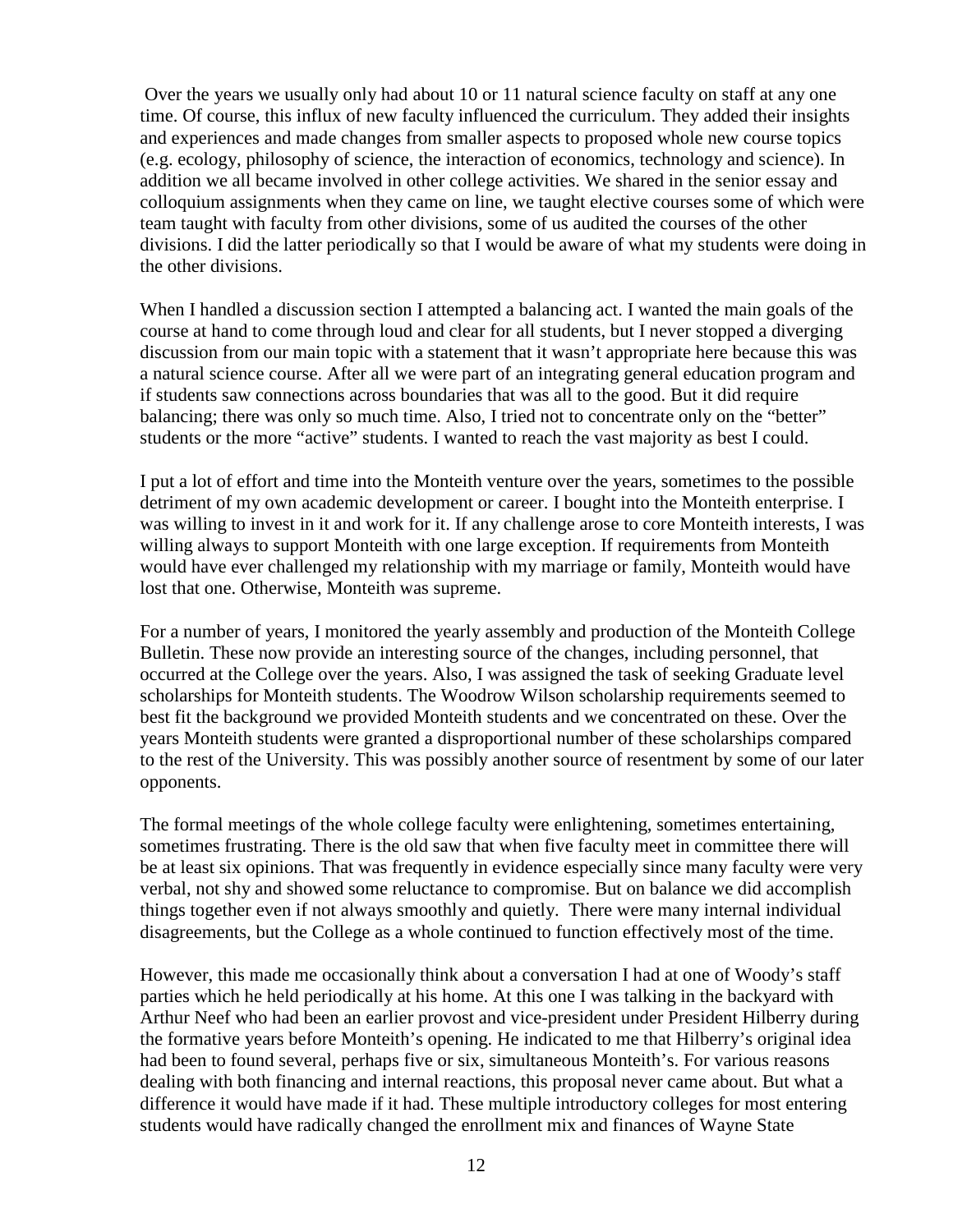University and once established would have been far more difficult to defeat in future years. In addition, it would have allowed a greater diversity of approaches to be tested and a fruitful exchange of faculty between them which might have reduced some of the internal tensions.

One advantage of being in a program like Monteith is that we had many opportunities to interact with all faculty from all Divisions, both formally and informally. Over the years I knew to varying degrees practically all the faculty who participated, but some who were there only briefly or more remote from me less so than most others. I learned a lot during the process. I felt I was better prepared beforehand than most for this integrating general education experience, but I still was getting the best continuing advanced training for this experience available. A number of us attended each others courses regularly (not only in our own Division, but across the College). This took up a lot of time, but made us better general education faculty members. I always said this experience gave me one of the best general educations available and they paid me for it. I was living daily amidst faculty from different disciplines and outlooks and continuously absorbing it all for years. It was a great ride.

General education frequently seems to be viewed differently than do the disciplinary subjects. Regardless of their background, many faculty across the university had strong ideas about general education even if their own experience with it was limited. I discovered that there were many who never seemed to realize their own limitations in this regard even if their own experience with it was fragmentary. They frequently granted some deference to those from other disciplines, but seemed to treat interdisciplinary general education in a different manner. For example, very few without backgrounds in physics or math ever challenged me in those fields, but very many felt they "knew" general education even when in discussion they actually exhibited very limited grasp of it. Unfortunately, all too many of these were influential people within the university.

Academic life is rarely quiet and cozy. One wag has joked that academic fights are so fierce because mostly they are over trivia with little at stake. That is frequently true, but sometimes our fights were serious and involved survival. The first serious challenge to the continued existence of Monteith occurred in 1963-64. At the end of the first five years, the Ford Foundation funds which had assisted the financial founding of the college would expire. Hearings were held at the University Council (later renamed the Academic Senate) concerning the status of Monteith within the University. I was not yet a member of the Council (but subsequently in my total career later served on it for four terms  $= 11$  years), but I attended these hearings and significantly deepened my sense of university internal politics. The Gray Document had been entitled An Experimental College at Wayne State University. There now were those who wished to interpret the word experimental to mean that the college itself was an experiment. Some of them indicated their judgment that this experiment had failed and should now be terminated. Fortunately, that was not the interpretation that President Hilbery himself supported.

I remember attending a meeting of the Monteith staff called by President Hilberry at which he assured us that when he and the Board of Governor's originally approved the creation of the college they did not consider the new Monteith College itself to be an experiment, but rather a new permanent college of the university which was itself designed and instructed to experiment. With his strong support this was the position that triumphed on this occasion, the first major attack on the existence of the college. With this temporary defeat the opponents of Monteith did not disappear but waited their turn to fight another day. They continued in opposition but their crucial chance did not arrive during the term of the next President, William Keast. However,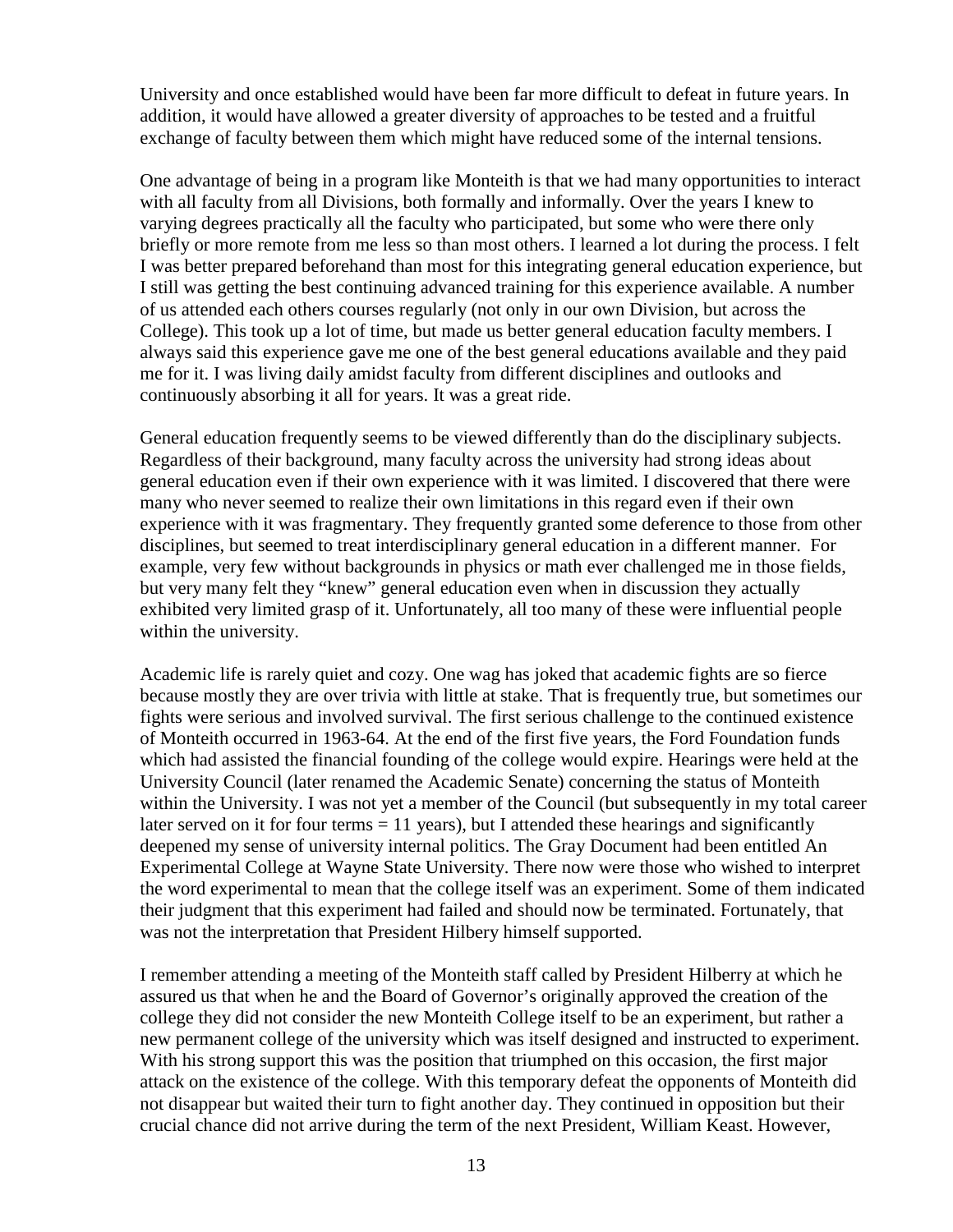when later President George Gullen's administration proposed eliminating Monteith for primarily financial reasons, these opponents were ready again eagerly to attack on all fronts, including questioning Monteith's academic quality even though it had already attained a national reputation in its field.

#### **My Own Progression Through the Sixties**

In July 1959 I started at Monteith as a brand new Assistant Professor on a one year contract. I buried myself in the work of getting the College program off the ground. However, I was hired without a completed Ph.D. I had all my course work done, my thesis outlined and most resources lined up, but had not yet written a word of the dissertation. That would not happen today. Universities now demand that new hires have the Ph.D. degree in hand, completed before hiring. They do this because they can. There are many unemployed Ph.D.s. Things in the late fifties and early sixties were different.

I was in a new field with high demand. I was completing work at only one of four universities granting this degree. The post-war baby boom enrollment was just hitting campuses. They needed faculty for the new increasing enrollment. So I interviewed for three jobs and was offered all three. When I accepted the Monteith position, they could be sure it was because I wanted Monteith over other alternatives available to me. In later decades, when I was interviewing prospective new candidates, I did not have such assurance. They might accept an offer merely because it was the only one they had and they needed to buy groceries. For example, in the eighties when Weekend College/Interdisciplinary Studies advertised for two faculty positions, we received over 300 applications from every continent (except Antarctica). I was lucky to have been born into a time when opportunities would be opening up, instead of closing.

I had planned to work on my dissertation in my "spare" time. I found out rapidly that would not be easy to do. I was consumed by Monteith activities and needs. Whenever I would pull out my dissertation work on evenings or weekends, I made little progress. Each time it took quite a while just to get back to speed on where I was before. Even attempts on breaks (Christmas/New Years, spring) did little to advance the work. Only summers allowed for significant progress.

I had my thesis outlined initially into seven chapters with reference materials all lined up, but the Wayne and Detroit libraries were of only limited help. So for the first two summers we returned to Madison and lived in the married student dorms and I used the Wisconsin library I knew well. I signed up for thesis credit to allow me access to that library. The first summer (1960) I planned to complete chapter three which was substantial, leaving one and two which were more introductory and background for later. I had been granted a new one year contract and on this basis, with confidence in both Monteith and myself, we purchased a home (where we still live). I believed I had chapter three complete so the second summer (1961) I planned to complete chapters four, one and two. Those plans went awry when upon rereading chapter three I realized I made a fundament misjudgment. I immediately turned to correcting that. Thus by the end of the second summer in Madison I had completed only chapters one, two and three.

However, my position was renewed with a three year contract. But taking summer dissertation breaks to Madison each year was difficult to maintain, so we changed patterns for summers 1962 and 1963. We stayed at home, but each day Monday through Thursday I would leave home about six in the morning, drive to Ann Arbor and spend the day in the library there until about six thirty in the evening when the traffic was down. Michigan's library in Ann Arbor was comparable to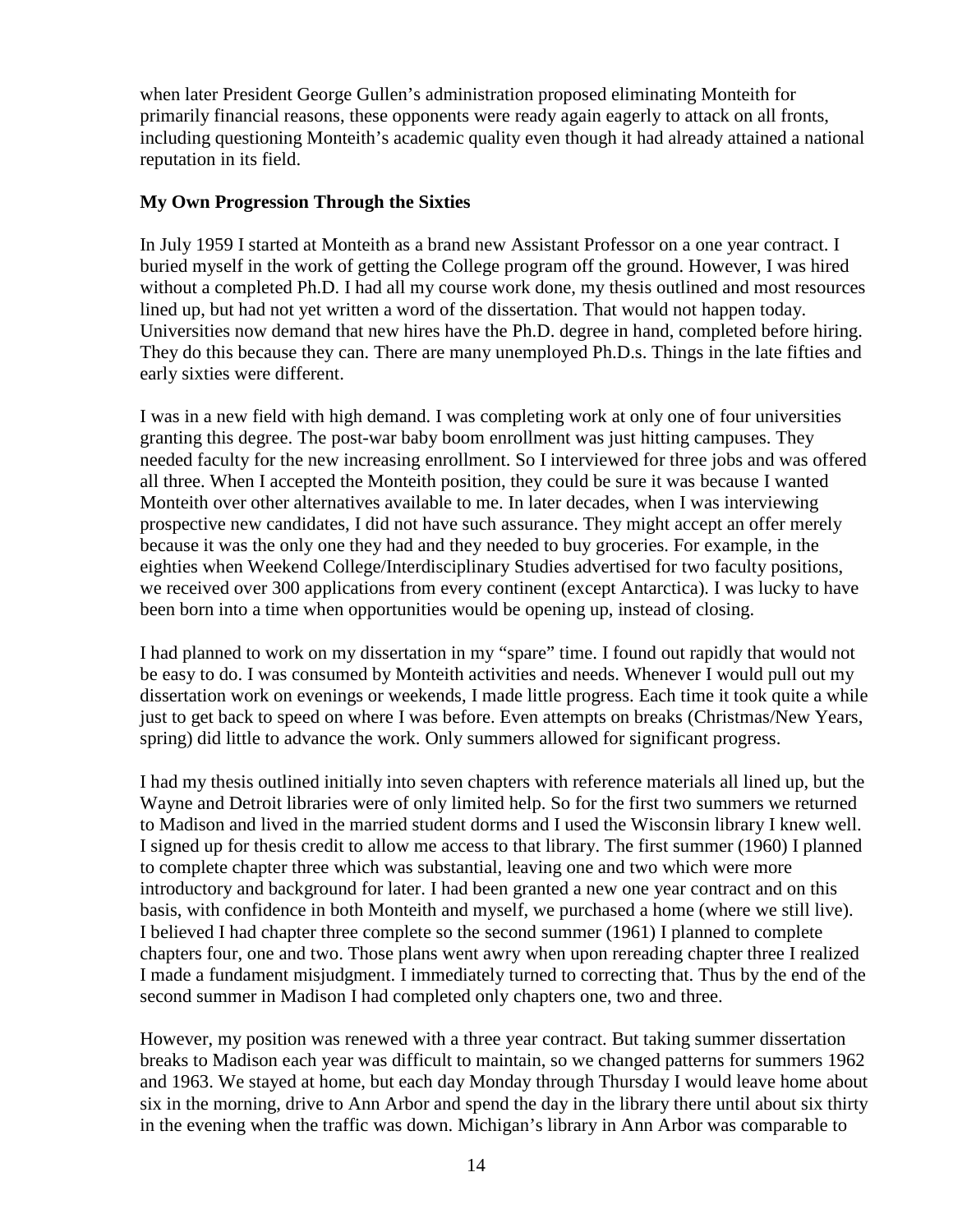Wisconsin's in Madison. I remember leaving the library each day with a minor cultural shock. The material I was reading and working over was mostly from the 19th century but each day as I left I was brought back rapidly into the later 20th c. On Fridays and over the weekend, I composed the new material at hand from Ann Arbor and prepared for the next week.

As summer 1962 ended, I had completed chapter four, but saw that it would be a strain to complete the work before the end of my new contract. Woody and Max saved me from this problem. One day Max asked me out to lunch. He said that Woody and he agreed that they appreciated all my work for the college and they wanted to keep me, but that it would be difficult if I did not have a completed Ph.D. degree in hand as they presented me to the University administration and committees. Therefore, they proposed to grant me an unofficial sabbatical for the last quarter term of the 1962-63 academic year. This would give me an additional eleven weeks to work on my dissertation besides the regular summer 1963 time. They assigned me no sections or lectures for that spring quarter and removed me from all committee and college assignments. I was to work only on my dissertation. I eagerly accepted and in April I swung into high gear.

The only diversion I allowed myself was to attend the History of Science Midwest Junto meeting in Bloomington, Indiana that spring. I made a report on my thesis process and it bore good fruit. My major professor Erwin Hiebert was especially pleased that the report was enthusiastically received by some of his colleagues, in particular Norwood Russell Hanson who was widely respected in the field of modern physical science history. I returned home and buried myself. Chapter five turned out to be more complicated than expected and I divided it into two parts at a natural divide. However, in spite of this expansion of the work I had completed both chapters five and six by the end of June. I sent the material to date to Hiebert in Madison and completed chapters seven and eight during July. Eight went comparatively fast since it was a summarization back over the whole work. Erwin Hiebert had all of the material in hand by August, but had a scheduled trip to Europe before classes started in fall. Marie and I then took a three week break with a trip to the west. After we returned, Hiebert and I worked our way through the dissertation by correspondence and by December he gave his approval and said get the final copies assembled.

I could have typed the final version myself but decided not to for three good reasons even though it was expensive to hire a professional typist for six hundred pages. First, the typing would be time consuming as I returned to my regular college duties. Second, this was before home computers and contemporary word processing programs. I knew that every time I made a mistake the page would have to be completely retyped with a good chance of a new mistake occurring. I wasn't that good a typist. Third, I knew that if I retyped I would not be able to stop myself from trying to improve the text and rewrite it. So Marie and I agreed to contract the process out. Every several days I picked up new pages, proofread them, turned in the errors for correction and picked up new pages. By February the process was completed and I sent the final version on to Madison.

Hiebert arranged for my final orals to be held in Madison during the Spring break week of 1964. I had a stellar panel: Erwin Hiebert, Marshall Clagett, Aaron Ihde (a leading historian of chemistry in whose classes my thesis topic arose), Robert Siegfried (who later became department chairperson), and an invited physics professor John Gibson Winans (with a reputation in spectroscopy, a major aspect of my dissertation). The orals went well. I knew my topic and they approved the degree. The most personally satisfying aspect of the orals was a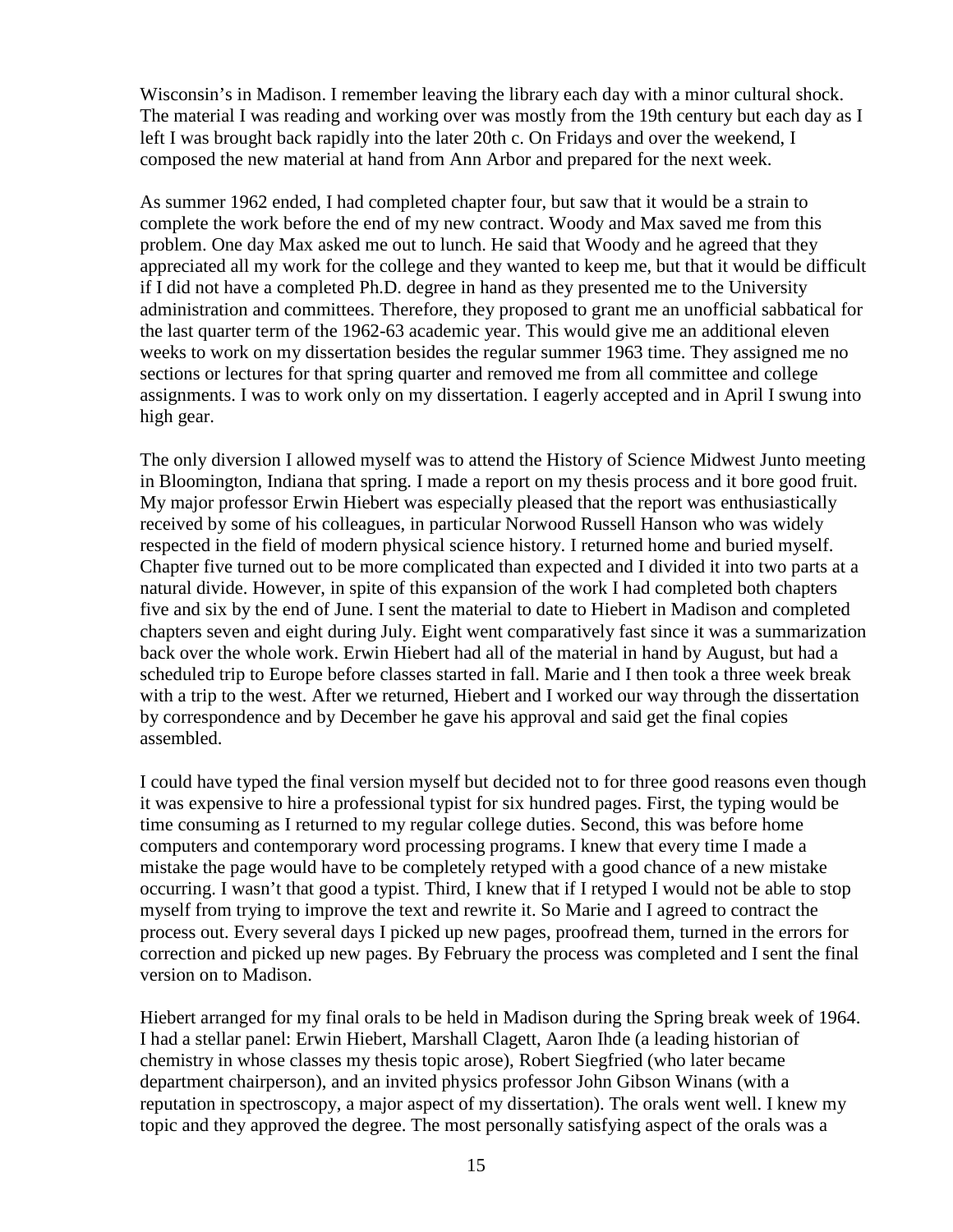comment from Winans who said that a copy of my work should be in every physics department library, since it would allow physics majors to sense how science proceeds better than did their contemporary texts. I wish more science faculty could gain this insight into the possible appropriate use of the history of science for their majors. My Ph.D. was officially granted at the June 1964 graduation ceremonies in Madison, but I was not in attendance. I was still handling courses back here in Detroit. Woody and Max now submitted me for tenure and a promotion to Associate Professor, which were both granted in spring 1965.

I thought at the time this was sufficient progress for my career personally, but events were to speed things up noticeably. Max was feeling the strain and he submitted his resignation as the Natural Science Chair while keeping his position as Assistant Dean. A search committee was formed. A number of national candidates were screened. A favorite came to the fore but they wanted more of a feel for him with an onsite visit to his home campus. Joe Armstrong and I were delegated to visit Purdue and we made our report. Many Natural Science faculty were unhappy with this choice since it would have drastically changed the direction of the division back to presenting a more traditional current science and lab based science curriculum. I suspect some of Wayne's science faculty would have preferred this, but I also suspect they would not have been eager to let us share their lab facilities nor would they have supported the financing needed for us to create our own.

Woody and Max seemed to appreciate the natural science faculty's objections and prepared to continue the search. However, a delegation of my faculty colleagues, led by Barbara Gimbel, approached Woody with a proposal. They said why keep looking outside when in their judgment they had a colleague (me) in their midst who they judged suitable and with whom they felt they and the administration all could work. Woody and Max agreed. Subsequently, I was named to a five year assignment as the new Chair of the Natural Science Division. The University had recently created a new policy where all administrative assignments had a terminal date. I believe I was one of the first Monteith chairs named under this new policy. Previously department chairs had an indefinite term. Administrators never have tenure in that position. They work always at the pleasure of the President and Dean. With an indefinite term a Chair can be removed but with the expectation that some reason will be presented for the change. With a specific term, a Chair can be renewed if desired by administration, but also at the end of the specified term just thanked for their service and returned to the faculty.

My life was now quite different. My early years had been busy, dominated by some level of insecurity and also somewhat on the periphery of central policy events. I was now thrown into the middle of everything. I was a member of the College Administrative Committee. Originally it consisted of Woody, Max and Sally as the three divisional chairs with Woody and Max also eventually designated Dean and Asst. Dean respectively. Now the committee had five members: Woody as Dean, Max as Asst. Dean and the three divisional chairs: Sally for Science of Society, me for Natural Science, and Sara Leopold who had been named as Humanistic Studies chair. Sara soon wanted out of administration and Martin Herman replaced her. The committee thus was constituted for a few years until Woody named Otto Feinstein to replace Sally as Science of Society chair. Paul Bluemle served as the college Executive Secretary and later a faculty representative was selected (Ernest Benjamin) to participate in deliberation. The latter two could participate in the discussion, but had no vote. Paul kept all the records and had his hands on the pulse of all college activities. Ernie reported back to the faculty on the deliberations and decisions.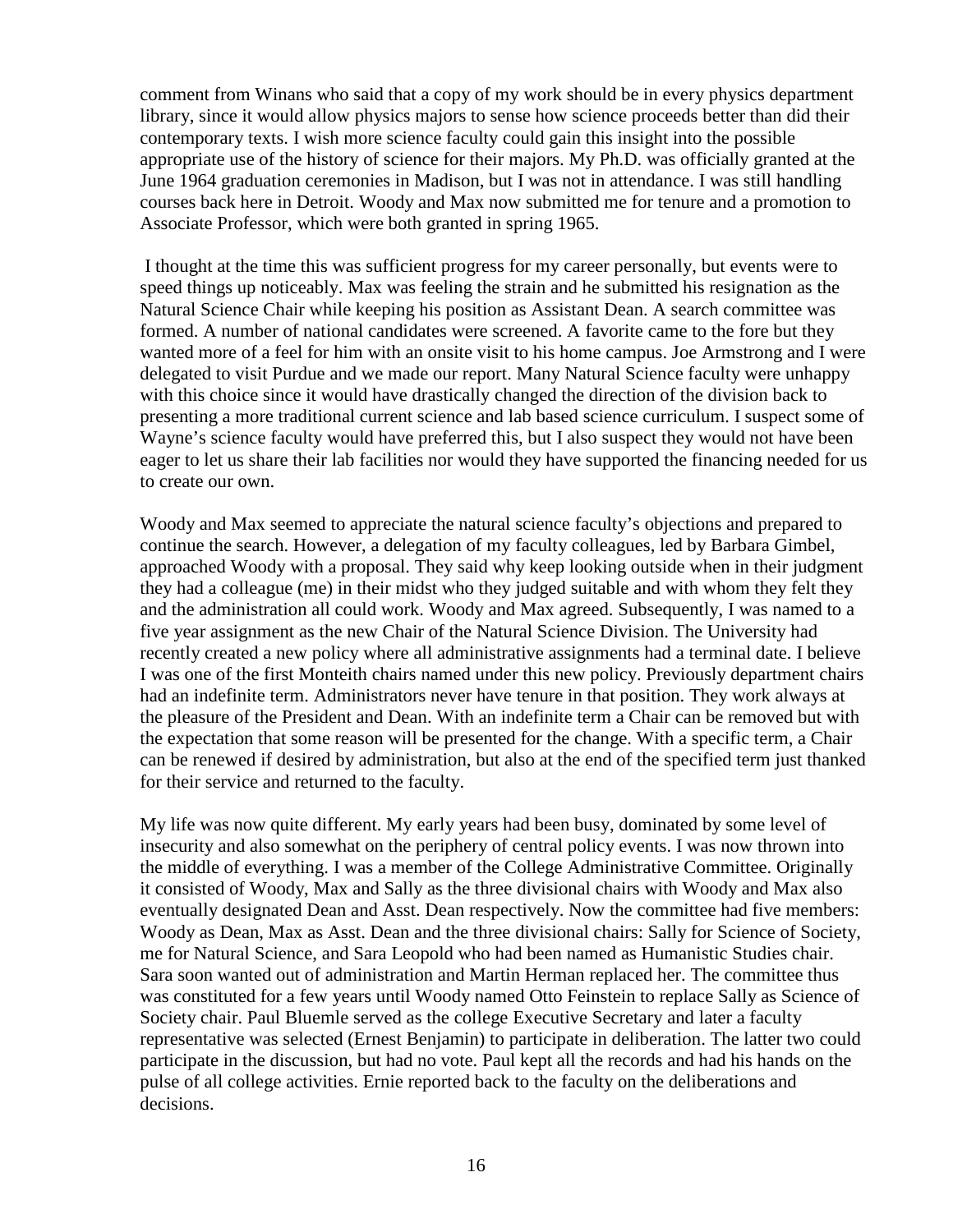#### **The Context of the Sixties and Early Seventies**

Ours was in a sense a self-selected student body. I don't know the exact details from the earlier years, but I do from the later. Any student admitted to Wayne could join Monteith. It was not an honors college per se, but it also wasn't a random selection. Upon admission to Wayne the student could be sent an invitation letter and either accept or reject the offer. It was their choice. Also, in later years, we had an increasing contingent of self-starters, students who came to WSU because of Monteith. Woody would always say we didn't admit them as honor students; we just tried to graduate them that way.

They, like the faculty, were a very diverse body. They became involved in many activities not only college related, but also many on the outside which gave some of them a Monteith flavor. These activities were so varied which is why I hope a good number of students will submit to the reunion site their own essays on these aspects and their own experiences. That could provide a stronger first hand sense than any submitted by a single individual like myself. Anyone attending Wayne during these years could not but be aware that there was a distinct Monteith presence in the area well beyond the proportion of its numbers. Monteith constituted only approximately 2-3% of the WSU enrollment.

In addition, academically, we also had formal committees which worked with some of the other Wayne units, specifically Social Work, Engineering and Education which affected their curriculum. Generally, on balance, we had good relations with many in the other professional schools and colleges. We also developed over the years some interesting additional courses and/or programs. The starting dates for some of these are as follows: evening Monteith classes for Labor School students, 1967-68; the Black Experience course taught by Herb Boyd 1968-69; courses with Social Work leading to the establishment of their BSW degree, 1969-70; the founding of the Chicano-Boricua Program, 1970-71; the Monteith/Engineering Program, 1973- 74; and an Advanced Transfer Program; 1973-74.

My experience with Herb Boyd's Black Experience course was pleasant and productive. Herb wasn't a regular faculty member, but he was a very sharp and involved Black student. I enjoyed interacting with him. This being the civil rights movement days of the 1960s, I invited him out one evening to make a presentation to a group of Macomb county residents. With them he sounded like a native suburbanite, but he did comment that he felt out of his element with them. He told them he was doing this only as a favor to me. More academically important was the course we devised with him. Woody, Paul Bluemle and I proposed that he teach a course in Black History, the first such course at Wayne State. He offered it several times. Paul and I sat through it the first time, learned a lot and were convinced of its academic value to both the Black and White students taking it. I noted Herb's presence in the community for several years after, but like many others I then lost track of him over time. I learned later that he has become very active in the New York area.

Unlike the sometime picture of academia existing isolated from the world in an ivory tower, Monteith never had this condition. It existed in a world of turmoil at all levels: within the college, within the university, within the Detroit region, within the country and the world. You could pick your choice of which one you wanted to deal with at a specific time, but you could not avoid turmoil. Students and faculty individually became involved in all aspects. This was after all on the larger scene the period of the civil rights movement, the assassinations of King,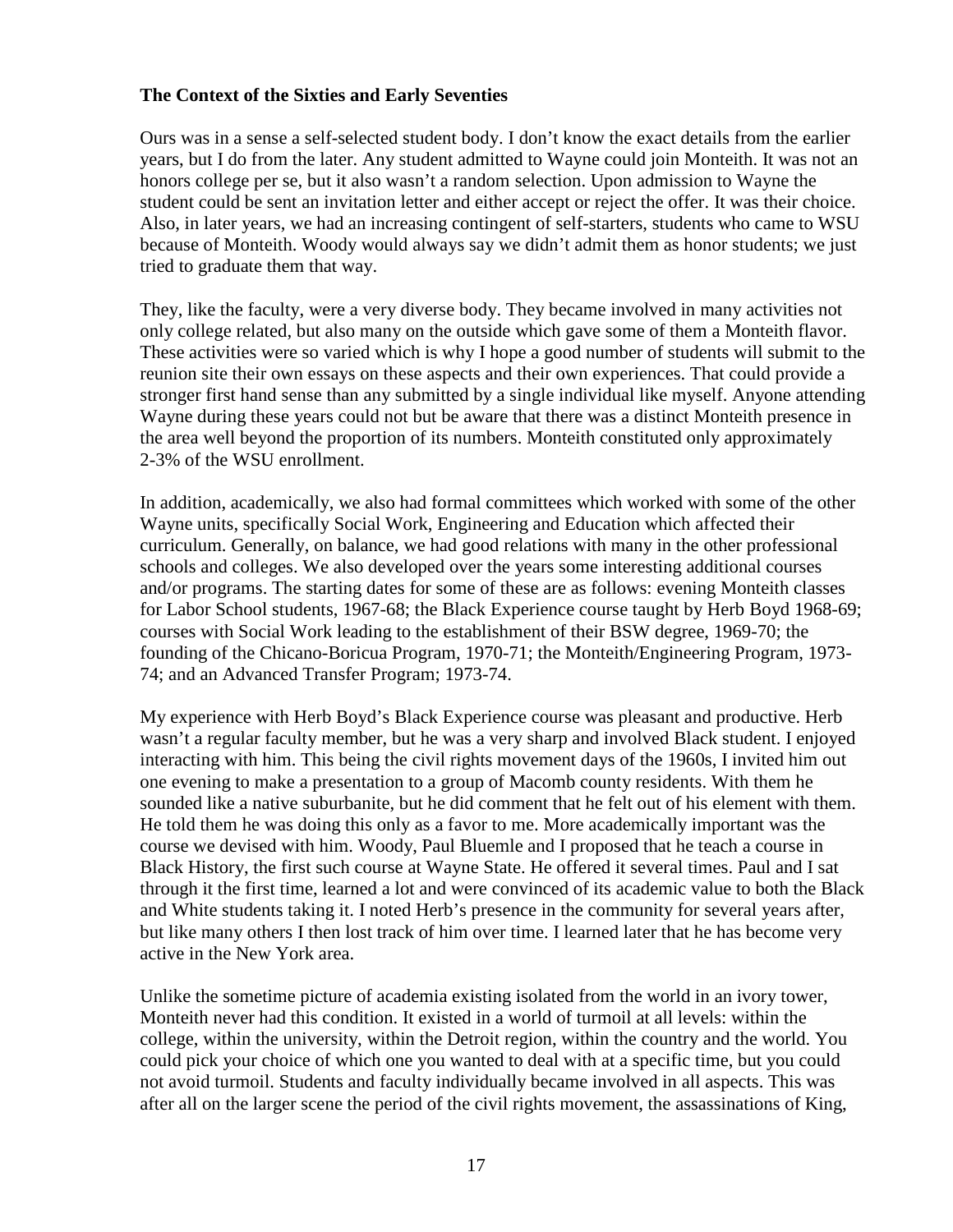Malcolm X and both John and Bobby Kennedy, the Vietnam war, the Detroit disturbances of 1967.

The move from Madison to Detroit had required some time for adjustment. In Madison I had lived for years on or near campus, now I lived twenty miles away and commuted. But over time both Marie and I adjusted, but apparently not completely immediately. It took the 1967 Detroit disturbances that summer for the feeling to become completely internalized for us. We visited my father in Milwaukee for a few days that summer as we usually did. We had planned to stay about a week until the following Wednesday, but on Sunday all the local TV stations were showing Detroit in turmoil and flames. We hung on every news report to try to sense what was happening. At that distance it appeared that the whole central area, including the whole WSU campus, was destroyed. I was expecting to never again see our buildings. It had taken about two years for Marie and me to adjust to the major environmental changes in living forced by switching from campus living in Madison to urban living in Michigan, but it wasn't until that Sunday afternoon in 1967 that I made the complete transition. Here I was sitting in my home where I had spent so many years in Milwaukee growing up watching my new area going into chaos.

The next morning Marie and I went out locally into a peaceful Milwaukee. We were alone so we could talk freely without hurting my father's feelings. We decided we could not wait. We had to return home immediately. Here I was staying in the house in which I had grown up, moving in areas that had been my childhood setting and yet I felt away. This, Milwaukee, was not my home anymore. My home was back there in Michigan where the trouble was and we had to return. We told my father what we had to do, packed up everything and left immediately. We drove all day and in early evening as we drove down I-94 through Detroit toward Macomb County and our home everything seemed eerily quiet. The next morning we contacted a local community group we were involved with and all made suggestions on what we could do to help. We decided we could help inner city churches with supplies to help those in need, collected materials and loaded up two station wagons, including ours, for delivery to a church on twelfth street on the next Tuesday morning.

Planes had landed troops at Selfridge air force base near Mt. Clemens. During the day, helicopters carried these troops into Detroit flying immediately over our home on the way. As we drove in we noted the sand bags and machine gun emplacements of the troops along some streets. The maps on TV had been exaggerated, but the destruction along the main streets was extensive, but the Wayne State campus itself was untouched.

On Monday, I received a phone call that compounded my experience in a way I have regretted ever since. Barbara Gimbel called and she was in deep distress. She wanted to get together with me to talk as we had frequently. We agreed it was too late on Monday to meet and since I was scheduled to drive into Detroit with our materials on Tuesday, agreed to meet at our Monteith offices to talk on Wednesday morning. I wish we had not stalled it off that long. I would feel better today if I had gone in immediately and talked with her.

On Tuesday we delivered our goods into Detroit and soon after I received a call from Nick Gimbel, Barbara's husband. She had committed suicide overnight with an overdose. I don't know whether or not I could have helped by talking with her on Monday at our offices and I don't even know what her major concern was. Now I will never know, but putting a meeting off to Wednesday was too long a delay. She was a close friend and maybe I could have helped. She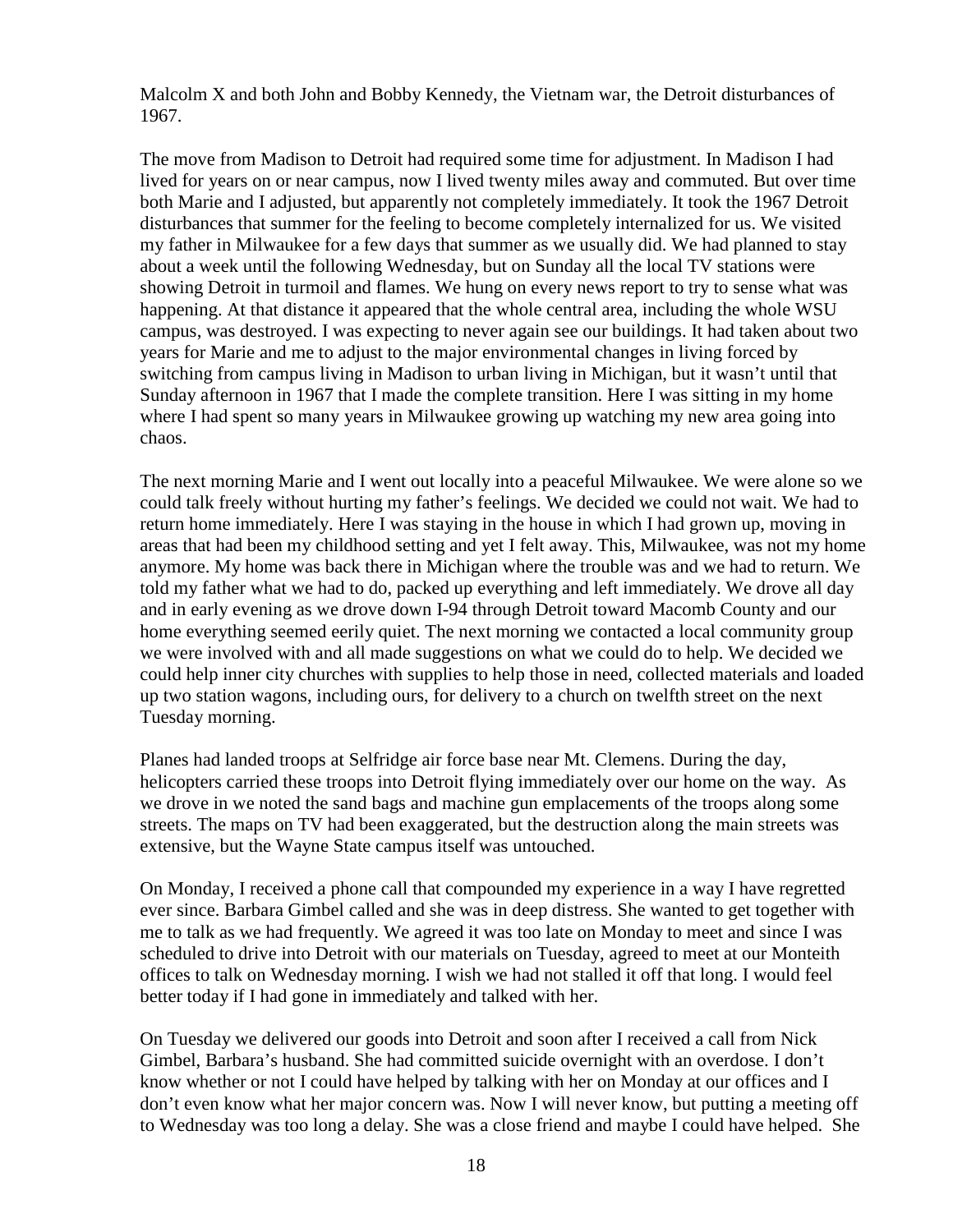was a real loss to her family, but also to me personally and the College. It was a personal tragedy in the midst of the larger turmoil surrounding us. Nick stayed in contact with the College for some years and made a substantial contribution for scholarships for Monteith students in her name. One of the conditions of the grant was that I be the administrator since he knew she trusted my judgment.

Another major period of turmoil occurred on campus at the time of Nixon's Cambodian incursion and the killings at Kent State in spring 1970. Wayne, like many other campuses, was involved. Classes shut down. Teach-ins were scheduled. Monteith students participated in many of these other activities, but the Monteith community wanted to have its own centered dialogue on the situation.

I am not non-partisan on many issues, but I also tend to avoid the extremes, am basically pragmatic and not rigidly ideological. One of my faculty yelled at me one day in my office when I was chairman that that is the trouble with you guys, you always try to see the other guys side of the issue. I took that as a compliment which was not the way he intended it. I thought trying to judge all sides of an issue was inherent in academia. Of course, over the years I certainly learned that this was not universal. Thus, when a group requested that I moderate the Monteith Cambodian discussion they were going to hold in the Lower DeRoy Auditorium, I took this also as a compliment. They said they trusted me to give a fair chance to all sides to voice their views. While I might have my own views on an issue, I am tolerant of most opposing views and feel they need to be heard most of the time. To moderate such a session without a riot breaking out is a risk, but if it can't be done in an intellectual climate such as we had created at Monteith where could you hope to have it? I was proud of them that day. It remained orderly, but those who wanted to took part vigorously. The campus as a whole was more strained. Many students were staying down on campus overnight and many were so intense that they expected a riotous "revolution" to break out across the country. My judgment was that the situation was indeed serious, but no such revolution would occur. I was further convinced of my view when I subsequently drove home quietly that evening as usual on the expressways. As I exited my car at home I discovered two of my neighbors energetically discussing the problem of crab grass in their lawns. The revolution was not about to occur.

More directly and enduringly relevant to the College was that there still remained a continual sense that there was opposition to the very existence of the College in some quarters. Strangely, over the years I had some good personal relations with some of Monteith's bitterest and most effective opponents. For example, Leonard Moss of Anthropology never missed a chance to demean the college at the University Council, but he and I could serve on committees and walk down the street together with great cordiality and personal respect. Similarly, Maurice Bernstein of the Medical School was a virulent Monteith opponent, but he always reacted favorably to me personally. Henry Bohm of the Physics department (also at times an Interim Provost and Dean) was named to head the search committee for a new Dean. The committee took a candidate one evening to a restaurant, but since Paul Bluemle, Henry and I all had a chance earlier in the day to have individual time with the candidate, we sat together at the far end of the table allowing the others to interact more effectively with him. This created a situation where Paul became a witness to a vigorous discussion and disagreement between Henry and me about how to teach the sciences. This was never resolved that night or later, but Henry and I continued over the years to interact with civility to the point in fact that he even suggested my appointment later as Dean of the College of Lifelong Learning. There were others, but none of this personal interaction helped enough when Monteith found itself in its terminal troubles,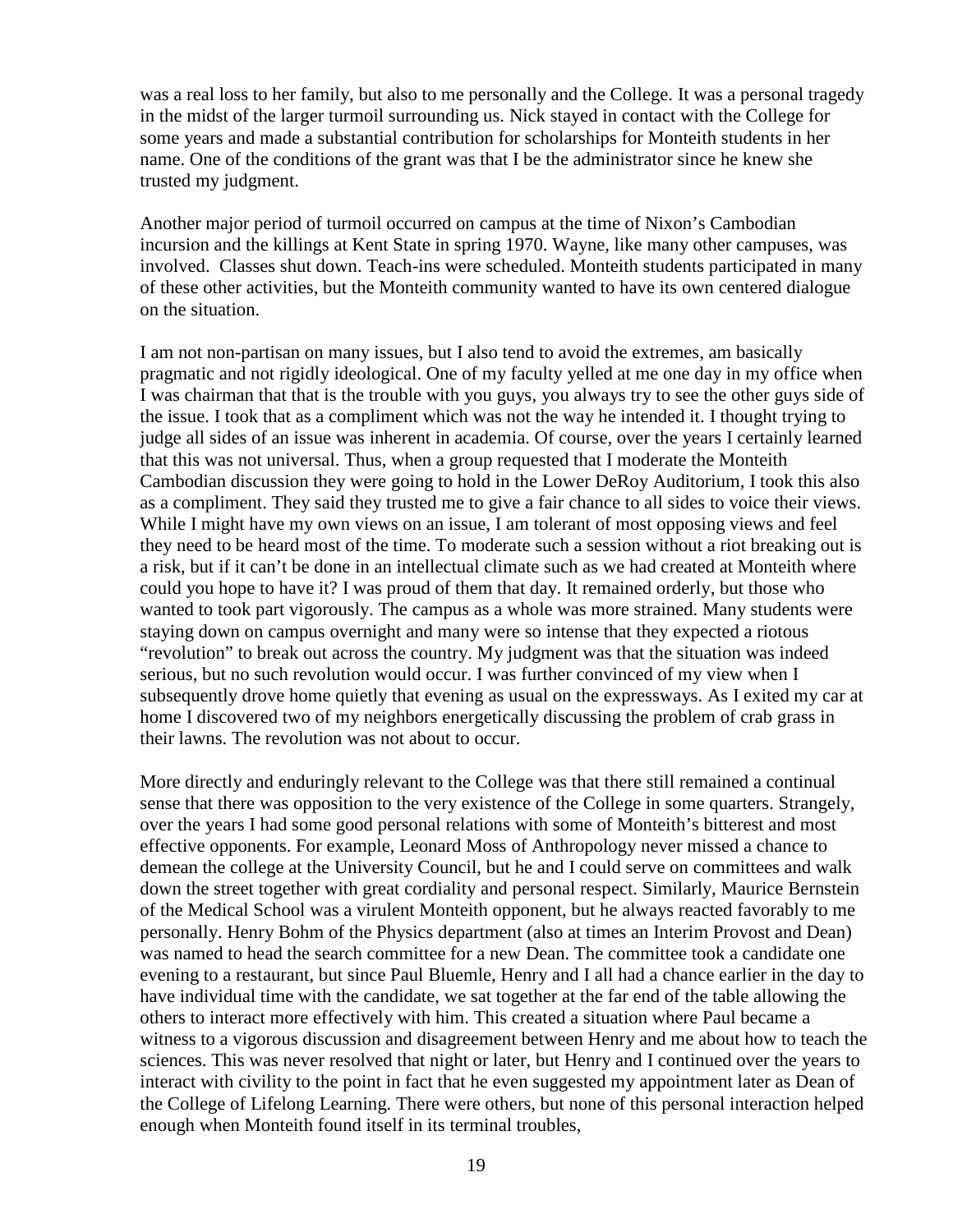#### **The Seventies – The Years before the Final Battle**

Max's health worsened and he retired in 1969. Woody announced that he too would be retiring at the end of 1970. A committee was formed for a national search for a new Monteith Dean. I was a member of this search committee which as usual consisted of some Monteith staff and some outside university personnel. In the earlier stages of the search over 120 names were submitted for consideration, including mine which I withdrew within seconds. I did not desire at that time to take on a permanent administrative position which would essentially remove me from the classroom where I felt most valuable and comfortable. Besides if I left my name on the list I would have to leave the committee because it would be a conflict of interests. I wanted to be involved with the selection of the new Dean.

However, the searching and winnowing took longer than expected. As Woody's impending retirement neared there arose a need for an acting interim Dean until the new permanent Dean could take his position. Several names were submitted for this. It was put to a faculty vote. I came in first with Martin Herman only one vote behind. I indicated to Woody that I felt Martin was perfectly suitable if he so chose, but he indicated that no he was satisfied with me as the choice and submitted my name to the President, I was approved by President William Keast. During the fall 1970 term Woody involved me in all Dean affairs to get me up to speed. When he left I served in the interim until the final permanent Dean choice, Yates Hafner from Antioch College, took office in July 1971. I then returned to my faculty position in Natural Science. Joe Armstrong in the meantime had become Natural Science Chair. I thought now I could settle down to a more normal life for some years. Such was not to be the case. What followed exhibited the truth of one of the best quotes Joe Armstrong ever produced: "The only thing to which we have never been forced to accommodate is normality."

As Acting Dean I worked closely with many of the higher administration of Wayne State University. In fact President William Keast and I both left office on the same day – July 1, 1971. Our relationship had been friendly and cooperative and I never sensed that he was an opponent of Monteith. However the same can not be said of some of the administrative assistants with whom he worked or brought into the University.

Ali Cambel, then Provost, was one of those considered a possible successor as President. When he was not named President, I breathed a personal sigh of relief since I thought if Cambel were President he might remember a personal grievance against an action I did which placed him into an embarrassing position. In retrospect, it might have been better for Monteith if Cambel had been named President in place of Gullen. George Gullen after all was the President who started the process for termination of the College, whereas I never sensed that Cambel had any particular dislike for Monteith itself. His grievance might have been with me personally.

Otto Feinstein was a fount of creative ideas. The higher University administration never appreciated him for the strengths he had. He could create ideas and motivate groups to build new enterprises, but he was not strong on handling the day to day details needed for their success. For that he had a desperate need of capable assistants who could handle those details for him as he carried forward the motion of the project as a whole. The University on the other hand expected him to be a routine administrator and handle the details too, failing to appreciate the gem of an innovator they had in hand. That got him too frequently into trouble if he didn't have the detailed assistance he needed.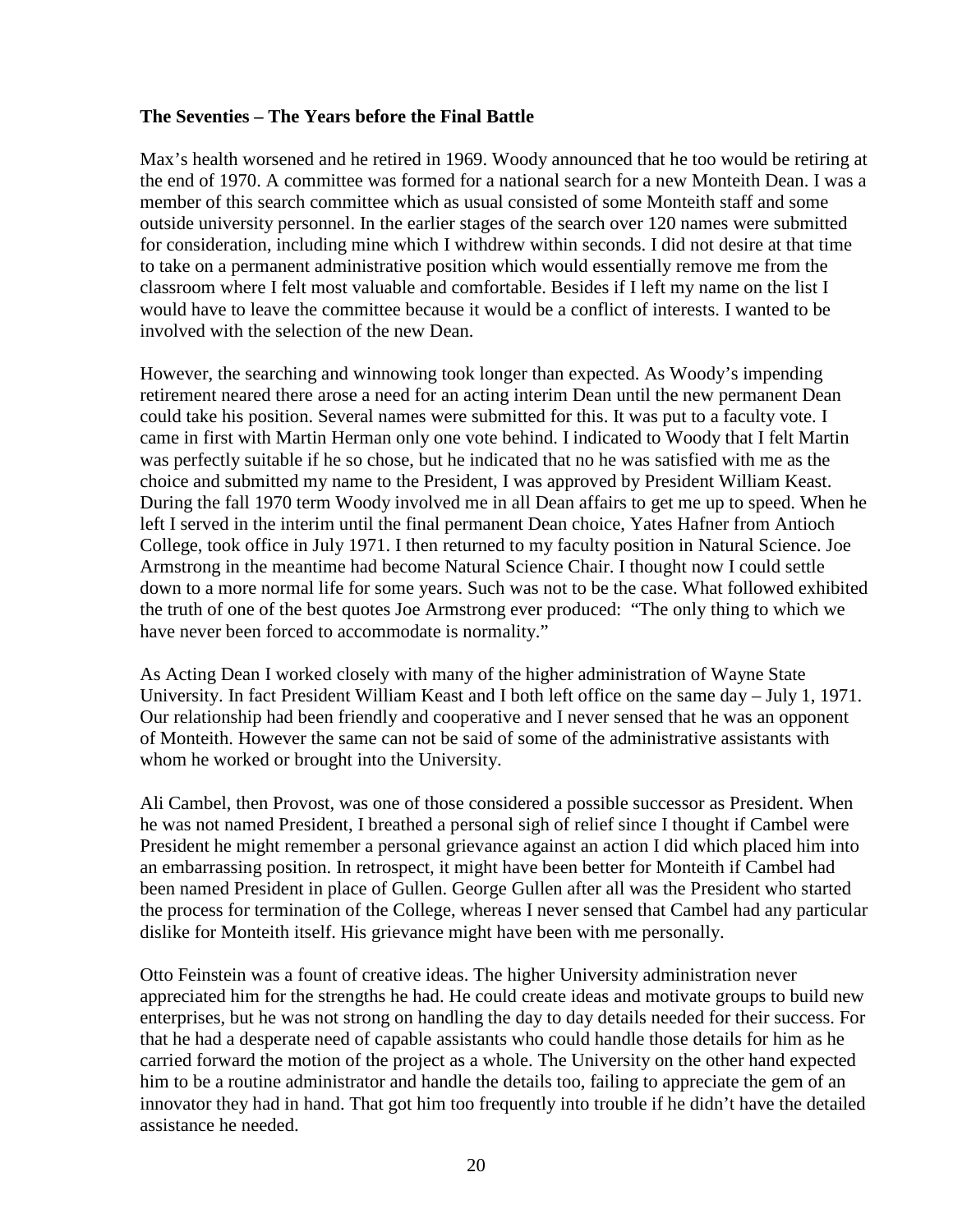One Monday, while I was Acting Interim Dean he brought into me a proposal which eventually led to the creation of the Chicano –Boricua Program. The problem to be solved was the scarcity of the Hispanic population in Wayne's enrollment. He had been working with La Raza and other groups and came to me with a program outline. He had in hand a list of thirty-five Hispanic students who were interested in entering the university the next term. He requested my support as Dean to present this under Monteith's sponsorship to higher administration. Several of the Wayne Board of Governors were supportive. So I scheduled a meeting with provost Cambel for the next day, Tuesday.

The next afternoon as I was crossing Cass Avenue to Mackenzie Hall which then held the higher administrative offices on the top floor, Otto came running up behind me to inform me of two crucial details of the program. One, all thirty-five students on the list were normally nonadmissible to the University and would need special waivers. Also, all thirty five would need tuition support grants for their registration which would be a bill of about \$75,000. I suspect some Deans might have ended the process right then, but I didn't. I obtained the general support of Cambel for the project helped by the fact that he knew of Board of Governor's support. Also, I met with the University registrar who at the time was a friend of Woody Ross and he allowed me to successfully request the admission waiver for these students. Now, if we could find the money in some budget, the new program might be off and running.

Coincidentally, Monteith was also involved with the Labor School. Several of us, including Harold Stack (who eventually took this as a career direction), Bud Wright and myself among others had previously taught overload some of their non-credit courses. Now they wanted their students also to have a chance to be admitted to Wayne. Most of them also were normally nonadmissible, not having completed their high school degree or a GED. However, their non-credit program involved these students taking their non-credit courses over a two year period. When the proposal was presented to Monteith, we judged that the completion of their program showed enough academic interest and application to be the equivalent of a GED, so we agreed to appeal for their admission also into Monteith as regular students upon the completion of the Labor School sequence.

These were normally fulltime working students who needed night classes which Monteith did not offer at that time. However, Wayne was soliciting grants running up to \$75,000 if the requesting College would provide matching funds. Our budget did not have an excess in such an amount, but again a creative solution was proposed. A supportive group of Monteith faculty volunteered their time on overload without pay to teach these needed classes. In other words they were submitting in volunteer time and effort the equivalent of the \$75,000 as our matching portion. We submitted this proposal to the Provost's office. Now occurred the confusion which led to the embarrassment of Ali Cambel.

The President and the Board of Governor's supported the idea of the Chicano-Boricua program and instructed Cambel to come up with the funds. Ali read my memo on the Labor School Program, but apparently not paying close attention. He saw that we were "providing" \$75,000 in matching funds and thus concluded we had the same in our budget. All he had to do was deny the Labor School proposal, transfer these funds to the Chicano-Boricua Program and everything he thought would then follow. He wrote a memo to this effect and sent me a copy. Unfortunately, mine was a copy and the originals went to the President and the Board of Governors.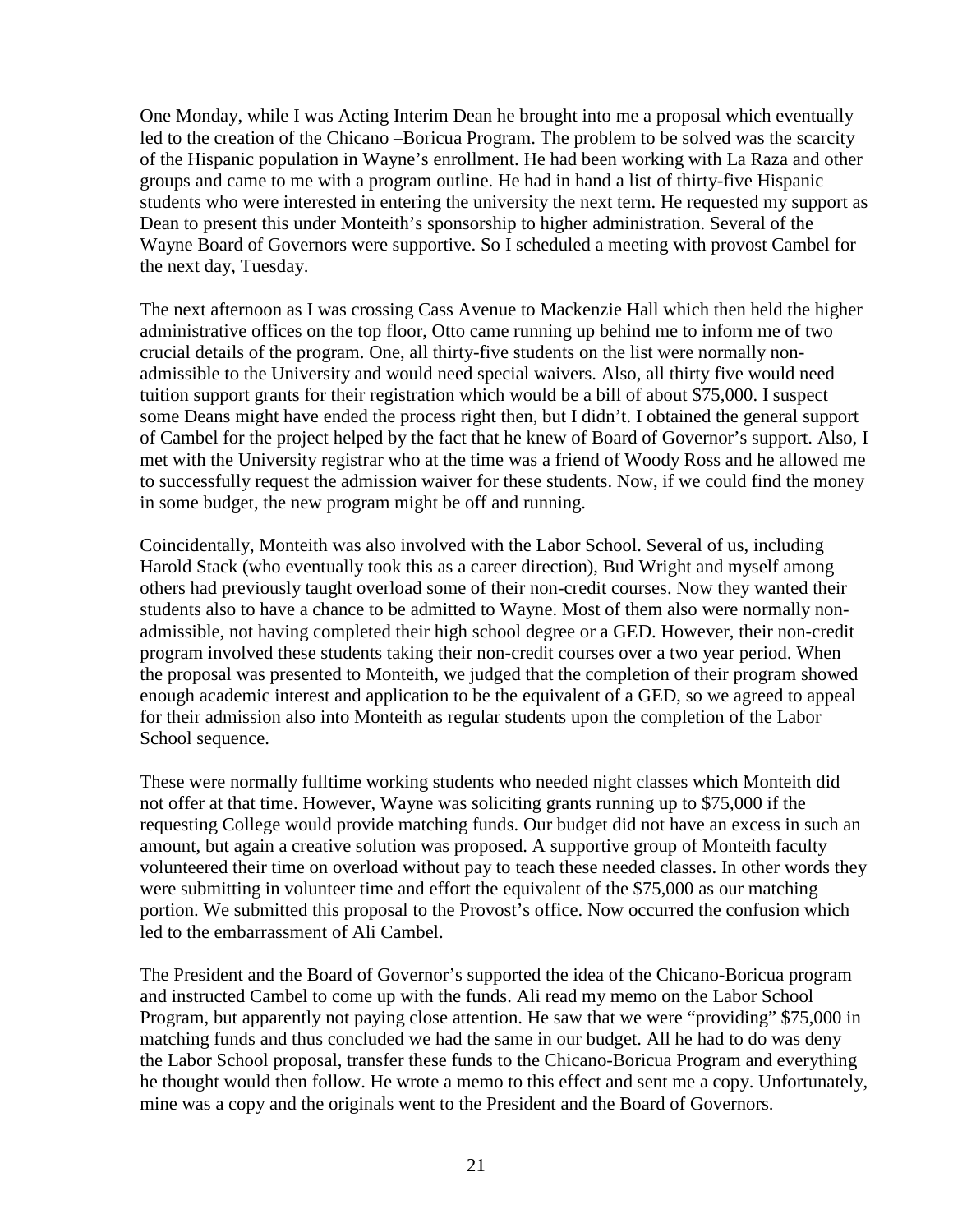When I saw it on my desk the next morning priority number one became to straighten out this mess. I composed a return memo. As clearly and bluntly as I could I explained the difficulty. We did not have \$75,000 in cash in our budget to be used for either program. The matching funds for the Labor Program consisted of volunteered individual effort for that purpose only. They could not be transferred cavalierly to a different project. I sent this memo by special messenger to the Provost's office, but since I had received only a copy of his, I sent copies of mine to all the original recipients also – the President and the members of the Board of Governors. The Provost was caught with egg on his face. When I attended a meeting later he sheepishly said he now understood. Both programs were subsequently approved and proceeded, but I suspected that if Ali became the subsequent President he would remember the incident. I might not be his favorite faculty member, but at least I had tenure to protect me.

# **The Demise of Monteith – the Final Struggle from my Perspective**

 TCB Order # 892270  $SIPRES$ 

 The New Yorker, April 20,2009, p.64 With permission from Conde Nast magazines

"Daddy works in a magical, faraway land called Academia."

Some, including me, were surprised when George Gullen was named Keast's successor as President. He had come from American Motors, was Vice President for External Affairs for the University and had limited experience with academia. Over the next several years I had many occasions to interact with him but do not remember any occasion when we dealt mainly with strictly academic affairs. His interests apparently lay more strongly with administrative, political and financial affairs. He appeared to me to leave the academic mainly to his provost and deans.

Upon returning to the regular natural science faculty in fall 1971, I sensed no unusual increase in negative Monteith vibes on campus. We proceeded innocently unaware into the next years. One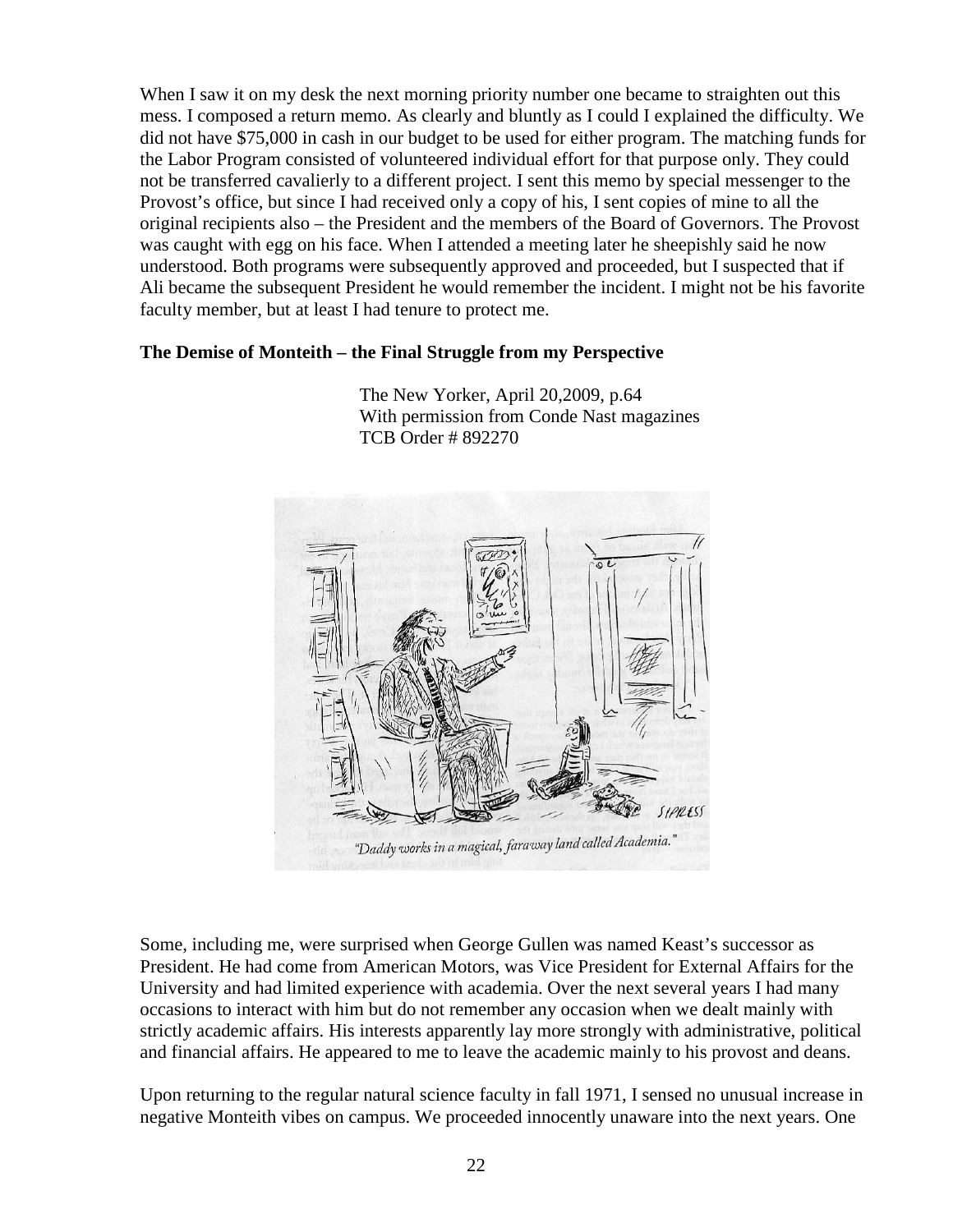of the major concerns of faculty was that they wished to become better informed and more involved in general College affairs. A total faculty assembly was formed and one year I was elected to head this assembly.

One of the major issues arising was a concern that both faculty and students become more interdisciplinarily involved. Out of this eventually arose a proposal for a combined 8 credit Socio-Humanistic freshman course created to more closely coordinate the student's experiences and bring the humanities forward into the freshman year, earlier than they had been to now. After several discussion meetings of the total faculty, the proposal was approved. I forget the exact vote, but believe that it was approximately about 2-1 in favor. A committee was formed to design and coordinate. Martin Herman, then still Humanistic Studies chair, had some reservations about the proposal but joined energetically into making it a success. To me this just reconfirmed my judgment that he had class – he put the College ahead of his own desires even when he sensed some difficulties in implementing a group policy decision.

I on the other hand had felt that the natural science materials should also have been included and voluntarily joined that committee to coordinate our materials as best we could with theirs. One reason I think that the Natural Science courses were left out of this original "merger" was that I always sensed that I felt more comfortable moving out of the natural science area into that of the other Divisions than many of my colleagues in those other Divisions did in moving into my natural science area. Thus we proceeded into a round or two with the new course unaware of the larger storm gathering around us.

I proceeded on innocently unaware until spring 1975. One afternoon the natural science faculty was holding a regular meeting in our first floor conference room when Jerry Bails arrived a few minutes late. He related hearing rumors of a pending termination of Monteith. We were all disturbed, of course, but these were still just rumors. However, I was in a unique position to have them confirmed to me personally very soon by the highest source.

The university policy of all administrative positions being for a stated five year period had now become almost universal including Deans. Since Yates Hafner had started his term on July 1, 1971, his five year term would end July 1, 1976. According to contract there were review procedures to follow including the involvement of the concerned faculty. I had been selected to be the faculty representative to the President for this issue. A meeting for this was scheduled for the following week.

When I arrived the secretary said the President was busy and my meeting with him would be delayed for a while. She set me up with coffee in a corner and I waited patiently for about 45 minutes curious what the important Presidential business concerned. Eventually, when the door opened my Dean, Yates Hafner, emerged and we nodded recognition to each other. That important business had obviously concerned Monteith. I was escorted into the President for my meeting. We proceeded with the specified agenda. Neither the President nor I consciously deviated from this, but in the discussion at one point the President made a Freudian slip. Whether he ever sensed this I do not know. I caught it but made no overt reaction. I now knew the truth. The rumors were correct. In referring to our agenda item of reviewing Yates' service as Dean for possible renewal, the President inadvertently said this was a case of a possible renewal when the position was disappearing. He never blinked. Neither did I. But now I knew.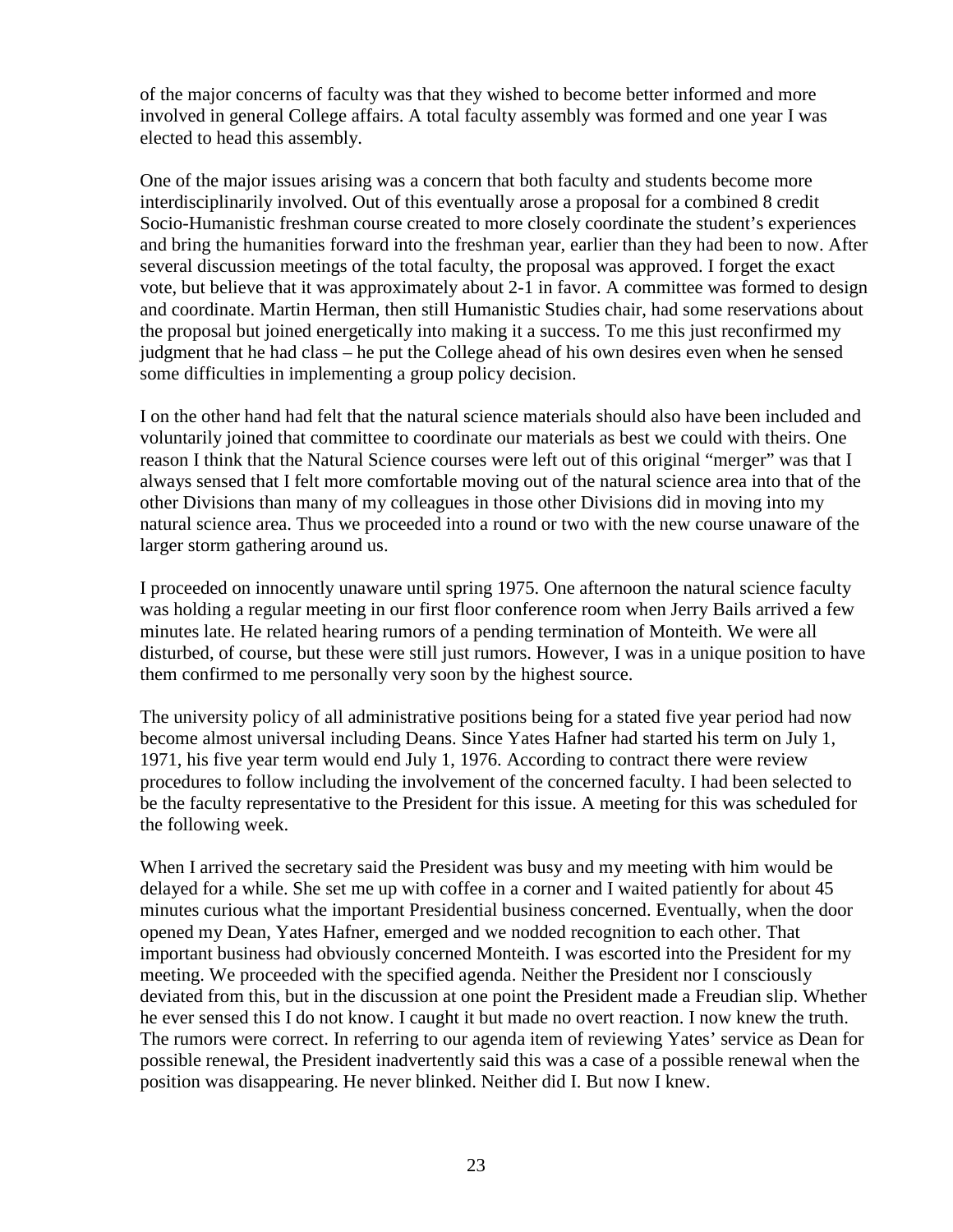The College rallied as best it could so late in the game. Soon most faculty and students would leave for the summer, but some of us continued organizing and building our defenses. For example, I met with Otto who then was Director of the new Weekend College Program. He offered us some of his students for Monteith faculty to teach thus reducing our per credit costs. I also obtained the permission of several faculty (including Norma Shifrin and Hal Stack) to transfer officially from Monteith to Weekend College thus cutting our total budget costs. Wayne's budget year ended on October 1 so we were already late in the process, but we cut our per credit costs by 10% even at this late date. However, even this was not enough. The train was preparing to leave the station.

The Board of Governor's delayed their decision until the next academic year upon objections that the general faculty had not been consulted as required for the demise of an existing college. The item was referred for review to the University Council for study and recommendation. A University Council committee headed by the then chair of the Chemistry department was established. Starting in the fall, some of us met with them for several meetings expecting the process to last several months. As we left the last meeting with them in early October, we mutually agreed that we would report to them in a few weeks on our financial plans, however this was a sham. That meeting never occurred. It was a stalling tactic on their part to keep us in the dark as long as possible. They had already submitted their recommendation to the University Council for Monteith's dissolution.

Likewise, their financial analysis of savings to the University was faulty. They assumed that the potential students who would have attended Monteith in the future would still attend WSU with no loss of tuition income – a questionable assumption since Monteith's reputation was now attracting students on its own as self-admitters. Second, they assumed a large savings in faculty costs to the University as a whole since we cost approximately \$50/cr.hr. for lower undergraduates (with people like me, a tenured full professor teaching them) versus \$15/cr.hr. for graduate assistant costs. That, of course, would only have occurred if they had removed all of us from the University and replaced us with grad assistants or at least lower cost new faculty. Instead they moved the vast majority of Monteith faculty into other units instead of hiring new cheaper faculty in those places. Of course, I am glad they did so, but it again shows that possibly one group didn't know what the other was doing or they had other non-financial reasons that were more central for their personal opposition.

The University Council held two meetings in October and November, but these were also procedurally stacked. Outsiders (i.e. non-council members) were allowed a total of thirty minutes for presentations – 15 minutes pro, 15 minutes con. We organized our 15 minutes as best we could with brief, vigorous, organized presentations by Yates, selected faculty and student representatives. After that only Council members could participate. Poor Sara Leopold and Martin Herman then were left almost alone to subsequently fight the losing battle since they were our elected representatives to Council and could still speak. A few brave voices supported us, but the chorus was heavily negative. However, a final vote was delayed until the November meeting.

Things turned worse at this meeting. The official University administration position was that they were proposing dissolution of the College only on a financial basis – a need to reduce expenses. The University administration proposed that the University was in a state of financial exigency – one of the few conditions under which it could thus discontinue a college. However, in the interim the Policy Committee of the University Council was informed that if they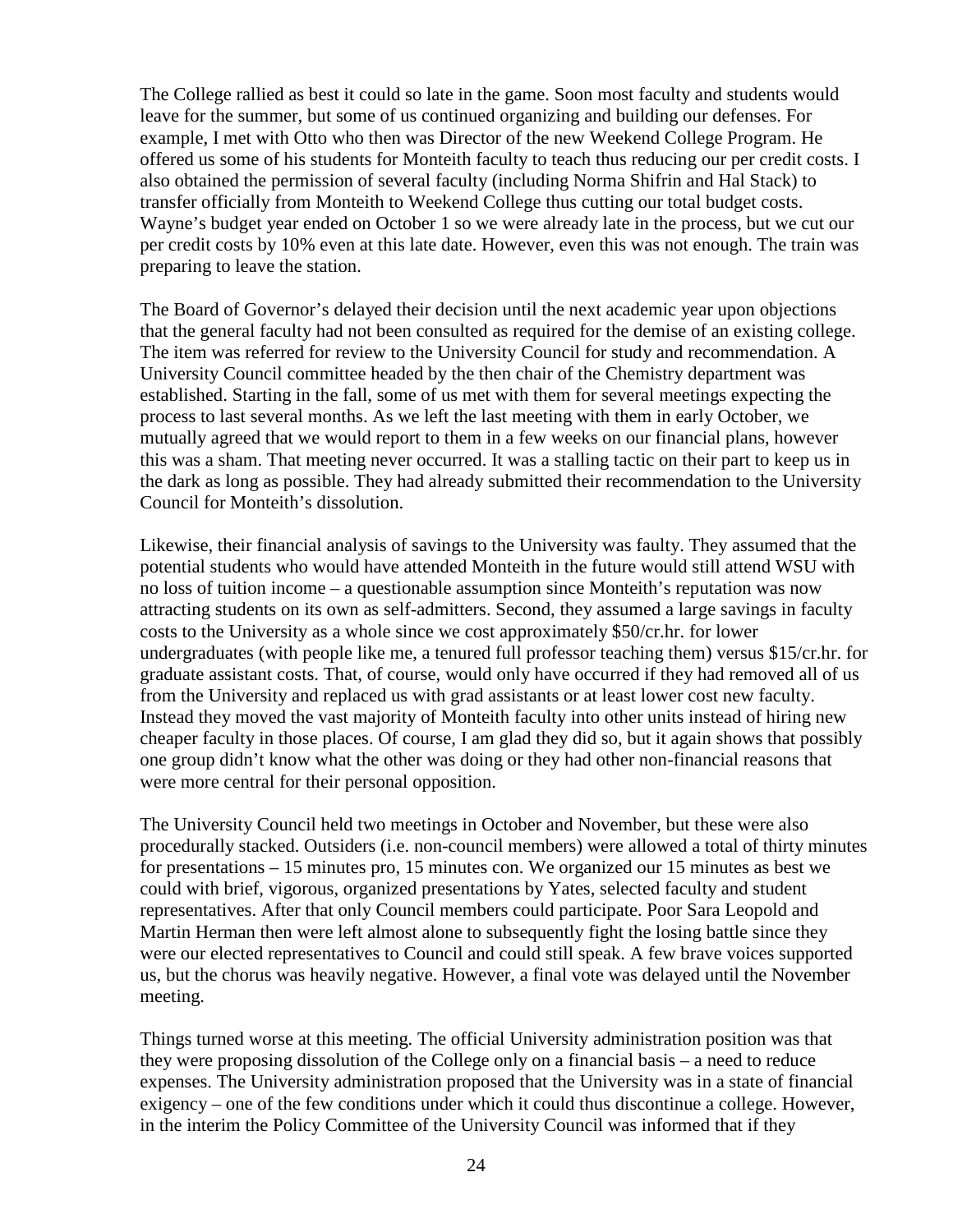proceeded only on this basis they would be accepting that there was indeed a financial emergency. The administration then could use this possibly to attack other units also. Acting in this manner they would have lost a major defense for such other units – and some realized of course that that unit might be theirs. So they shifted the attack to academic quality – another possible basis for discontinuance. With two prepared statements by Bernice Kaplan and Sol Rossman at the November meeting, they launched their attack on the quality of Monteith. They were joined eagerly from the floor by some others, but only Sara and Marty could respond for us since no non-council members were any longer allowed to address the issue having exhausted our allotted time at the last meeting. Many of our "friends" were quieter than our enemies, possibly fearing that they too could become victims if they became too visible.

This quality attack was in sharp contrast to the reality not only that I experienced in the College directly but also to the solid reputation we had earned nationally. When I went to Conferences and attendees learned I was from Montieth, they repeatedly were eager to talk to me about our experiences. Over the years a number of articles, books and national studies supported our claim to quality. Also, we had been literally inundated with outside academic visitors both national and foreign who came to study us on site. But none of that counted that day. The recommendation from the Council passed and went on to the Board of Governors.

I attended all these meetings as a first hand witness. I also attended the subsequent December meeting for a follow-up experience of academic life at its worst. Many of the culprits vigorously denied what they had done explicitly at the previous meeting – attack our quality on the basis of little evidence. Only one loud voice was raised then in our defense. Harvey Nussbaum from the Business School rose and in clear terms told them what liars they were in denying exactly what they had done. I appreciated this, but only many years later had an unusual chance in my waning days to thank Harvey personally. In the late 1990s, one evening I was at the Oakland Center for a class. Upon entering the restroom, I encountered Harvey. Finally, I personally thanked him directly for what he did defending our academic honor. He clearly remembered the occasion. I was grateful for this last chance to thank an honorable and courageous person after all those years.

Back in October 1975, Nola Tutag called me and requested that I transfer over to the Weekend College Program and help her in administration. Otto, who had been Director of the Program, had threatened once too often to resign in an attempt to get something he felt he needed and was denied. This time they accepted his resignation. He was transferred into the Political Science department. The Weekend College faculty and staff proposed that a troika be named co-Directors, but administration turned this down, naming one of them, Nola Tutag, as the new Acting Director. She was swamped and besieged, felt she needed someone to help her who she knew and trusted, who knew the University well and with whom others in the university would deal. At that time I told her NO. I could not leave Monteith in its darkest time of need. It would feel like a rat deserting a sinking ship.

When the Board of Governors voted 7-1 to discontinue Monteith on December 12, 1975 obviously the situation changed. Nola called me again that same afternoon. This time I said yes. I immediately started with Weekend College as her informal assistant. (The position was made formal the next fall as Associate Director of Faculty and Curriculum). I handled faculty and taught my first class for them in winter 1976 in Port Huron. I was the first Monteith faculty member after the Board's vote to be formally transferred to that college in February. However, my involvement with Monteith did not end then.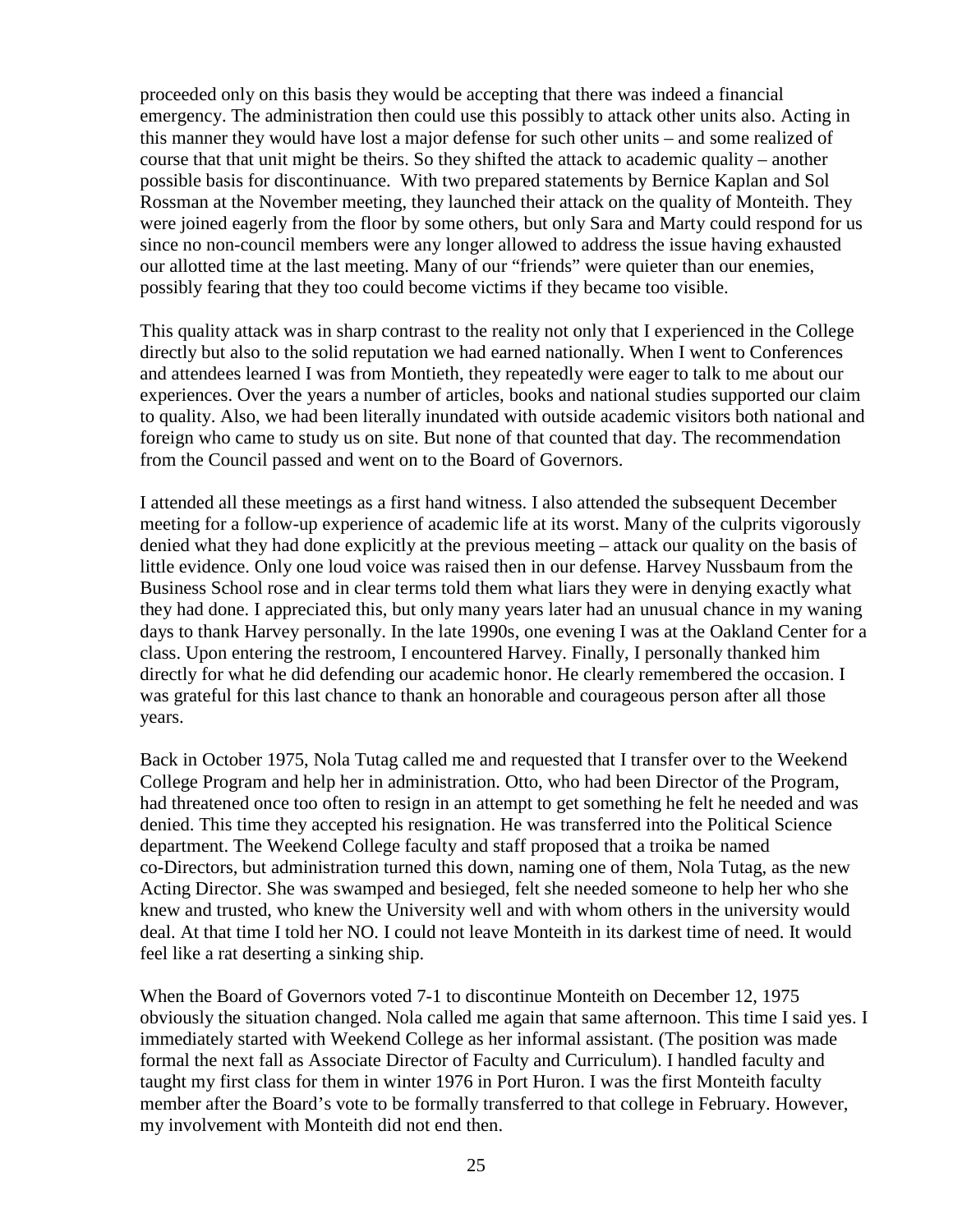I still continued to work for a while with the new Provost Diether Haenicke for the placement of Monteith faculty into other units of the University. He had told me earlier that while he could not order any unit to take me, he would use the influence of his office to place me in any faculty position of my choice. Because of my degrees History and Math would have been possibilities, but he was surprised when I immediately responded Weekend College since it was the closest thing still at the University that resembled Monteith. He approved it with CLL Dean Jordan's agreement.

Soon after I first wrote the above paragraph I was informed of the death of Diether Haenicke a few days earlier in February 2009. Reflecting back on my experience with him upon hearing this news, I felt I should further emphasize here his sincere cooperation with us after the Board of Governor's decision on Monteith. He was the administrator assigned the duty to place all Monteith faculty eventually into other units. In spite of the fact that he was functioning for the administration, he was always sensitive and considerate to our needs. In fact during this process he personally was so impressed by Monteith faculty devotion to teaching that he made a proposal that the University create an award for faculty teaching performance. He noted to the President that there were a number of awards for research and scholarship, but none for teaching. This led to the creation of the Excellence in Teaching Awards of future years. Diether named me to the first committee on which I eventually served three times. He, subsequently, became president of Western Michigan University for many years.

Martin Herman took on the terminal duties as Acting Dean of the fading Monteith and guided the remaining students toward the completion of their Monteith degrees and worked on the placement of the remaining faculty to other assignments over the next several years. Eventually, all the Monteith faculty who wanted to stay were placed even if not all ideally. The largest fraction came eventually over the next several years to Weekend College (later renamed Interdisciplinary Studies Program.- i.e. ISP). The second largest group went with Marty to the Humanities Department in Liberal Arts. Others were scattered (e.g. Jim Ruffner to Science Library, Joe Armstrong to Biology, Charles Hyde to History, Yates to English). The present contingent at ISP now has finally been reduced to one. I retired in 2000. With the recent death of Eric Bockstael and the retirement of Fred Wacker last spring 2008, the old Monteith contingent of currently active ex- ISPers now consists of one – Ron Aronson.

In 1970 David Riesman, Joseph Gusfield and Zelda Gamson published their work **Academic Values and Mass Education: The Early Years of Oakland and Monteith.** It is now a fairly rare book. (I found only 17 copies listed available on Abe Books.com.) Zelda was at the University of Michigan teaching a seminar on administration of higher education. After the College closure vote she called Martin with whom she had significant contact over the years. Subsequently, she sent a letter in February 1977 inviting four of us (Martin, me, Paul Bluemle, Fred Wacker) to discuss the closure of Monteith with her graduate seminar. However, only Martin and I went to Ann Arbor and interacted with the class. One of the doctoral candidates present was Marie Draper Dykes, who had been an intern in the WSU Provost office during the Monteith closure discussions. Later for many years she was a WSU Assistant Provost with whom I interacted frequently and served on several committees she chaired, especially on General Education standards and course approvals and on the Teaching Excellence Committee.

Martin with his triune-positions (terminal Dean of Monteith, Chair of Humanistic Studies in Monteith and Chair of Humanities in Liberal Arts) shepherded the last contingents of students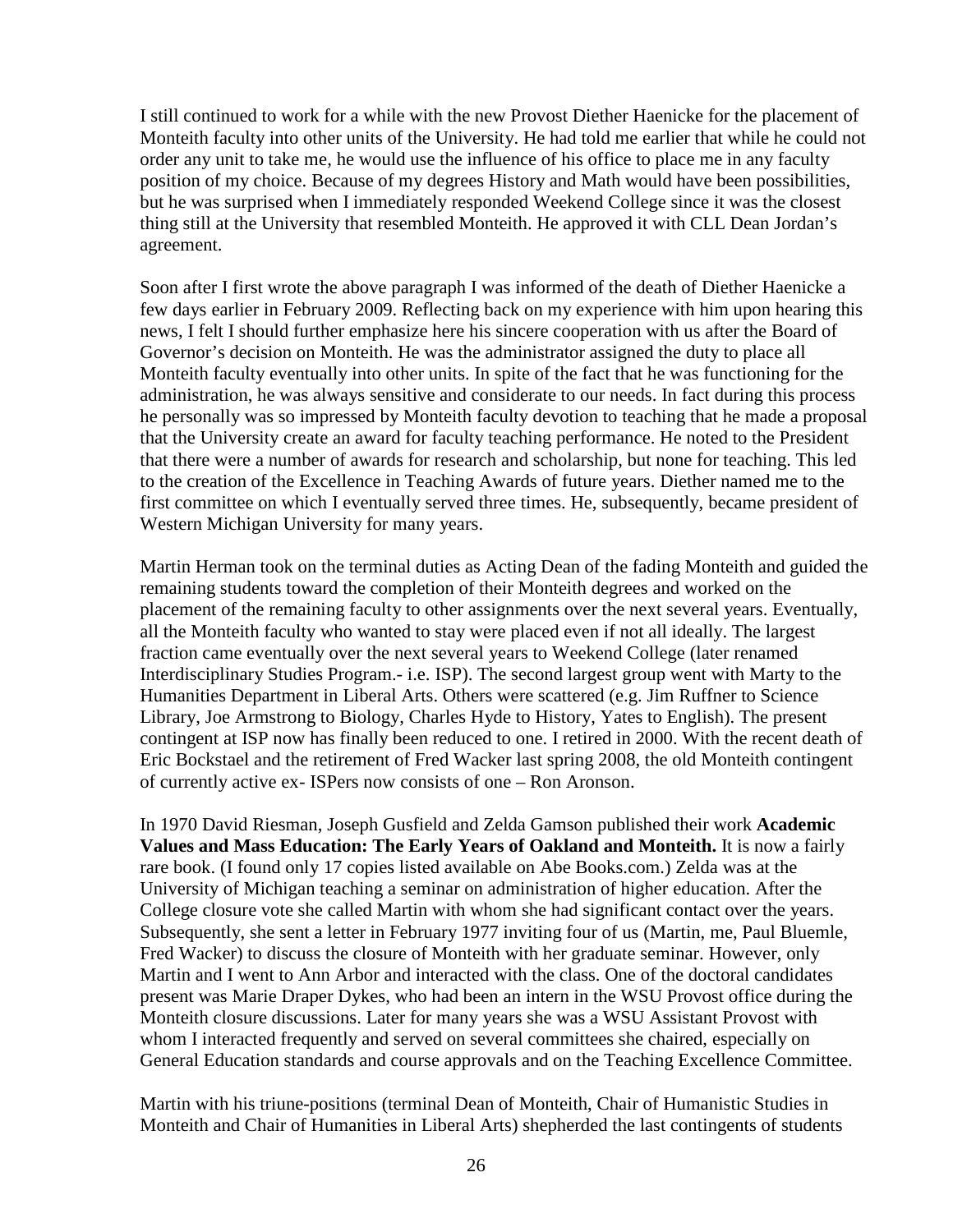and faculty of Monteith onto their futures. I helped as best I could. First, three times during these years I taught my course on Islamic history for about 30-35 Monteith students each time. Also, since Weekend College still had Monteith type courses, Marty would ask us for advice when he needed courses best fitting the needs of remaining Monteith students for graduation requirements. Fortunately, I had two Monteith graduates who worked for us as Student Service Officers – Joanne Condino and Robert DeMeyer (who is still at it for ISP). They advised these students what best to take and where and when to take it with us. They would some times even have ex-Monteith faculty teaching their courses. Until 1981 these students still received a Monteith degree upon graduation. At the June 1981 June graduation the last single Monteith graduate crossed the stage and the university retired the Montieth banner. However, for years thereafter Monteith dropouts would appear at our door. With Roberta and Joanne we would accept their past Monteith courses into our requirements as best we could and complete their graduation requirements with us. Now, however, they would be granted not Monteith, but Weekend College, College of Lifelong Learning degrees. Just recently (February 2009), Roslyn Schindler (ex-Director of ISP) informed me that a Liberal Arts administrator told her that he had just been contacted by an ex-Monteither trying to finally complete a Bachelor's degree. They are still coming back after all these years. Now, however, it will be harder for them to complete graduation requirements. There no longer is a Weekend College/ ISP faculty and courses to accommodate them easily.

By the 1990's Monteith related activities mostly had subsided for me; however I had one more psychologically satisfying experience to complete my career. I hung on until May 2000 to retire at the age of 72. That spring I finished all my classes for ISP, turned in all of my grades and completely cleaned out my office. I gave away three sets of periodicals to colleagues and dispersed over 2000 books since I didn't have enough room at home after I closed my campus office. Thus, by the time the last retirement ceremony was held in later May, I was ready to just walk out the door and drive home. Nothing was left on campus. I was officially through.

During that year I reflected back on all of the major contra-Monteith vocal voices who had been at the 1975 University Council meetings. I realized as I reviewed this that only one was left active on campus – Bernice "Bunny" Kaplan. The rest had all left campus one way or another. The WSU official ceremony for the retirees that May was conducted by President Reid. As our final goodbye we were lined up alphabetically to be thanked by the President for our service and presented a certificate. As we proceeded I noted that two places in front of me, also retiring, was Bernice Kaplan. Thanks to the alphabet (with Ka coming before Ma) she was officially processed out before me. Maybe it was only by about ten seconds, but I had outlasted all of them.

#### **Final Personal Commentary**

When I was at the University of Wisconsin, during my fifth through tenth years, I was unusually close for a student in my interactions with the upper echelons of the University administration. My dorm was located immediately across the street from the President's residence. E. B. Fred was President during my whole time in Madison. He was mostly outward oriented and I never worked closely with him. However, I did become a social friend with his wife and interacted closely with the Dean of Students and several University Vice-Presidents. Thus, before I came to Wayne State University, I was unusually aware of the daily operations of a major public University.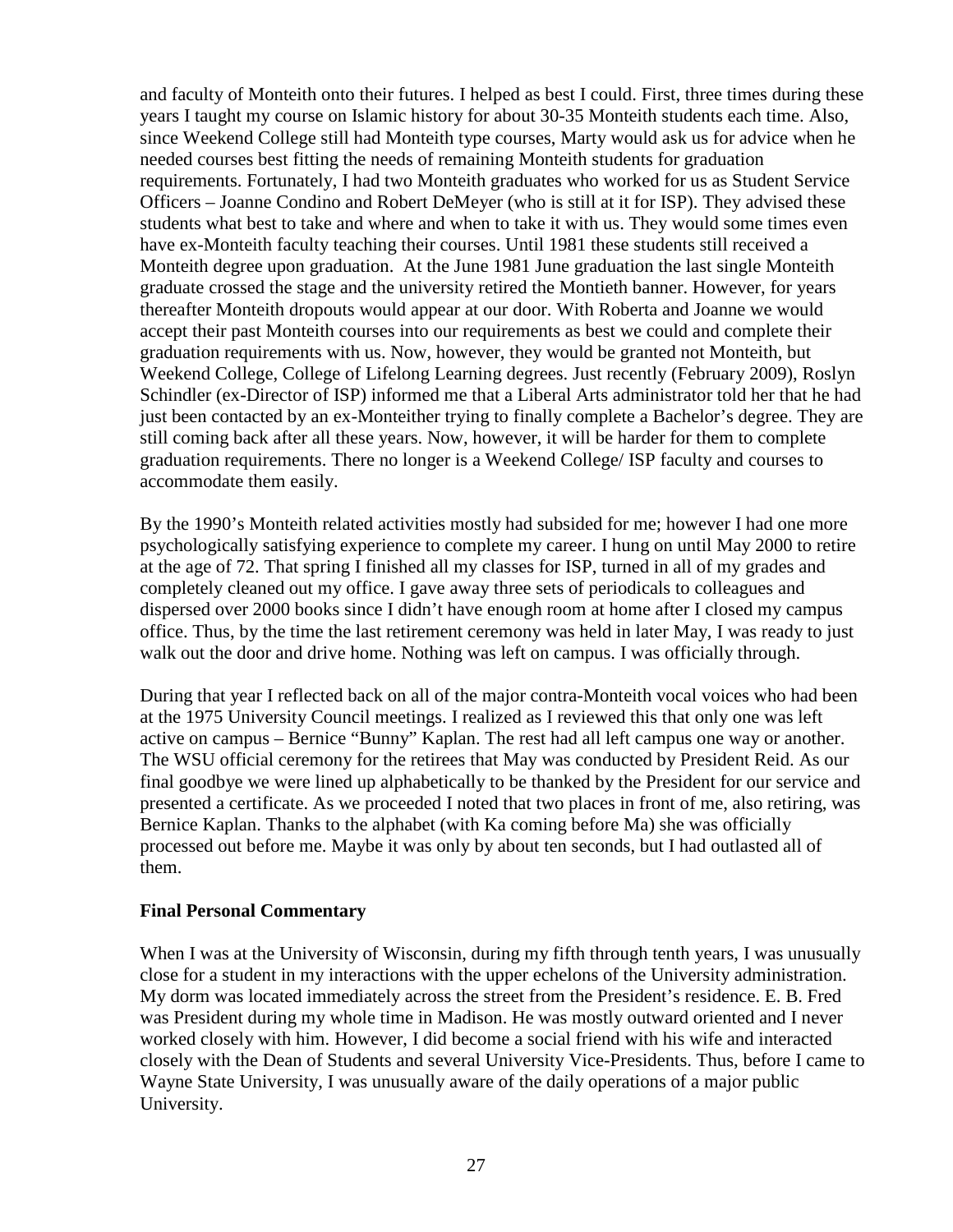I arrived at Wayne State in the fall of 1959. My connections with higher administration at WSU as a new faculty member were significantly less for some years than they had been as a student in Madison. Also, the contexts of the two universities were notably different. While Wisconsin was very proximate to the state government in Madison and the dominant higher educational institution of the state, Wayne was located some distance from the capitol in the heart of the major metropolitan center of the state, a largely commuter school and only one of three major state universities amidst a cohort of other public state universities and colleges, all with demands on the state budget.

For a few years my exposure to Wayne's central administration was very limited, but with later years this changed. I interacted more closely with them during the fourteen of the forty-one years when I was myself a more central administrator in my own units. I served under six WSU Presidents: Hilberry, Keast, Gullen, Bonner, Adamany, and Reid. Because of my own assignments, I knew best the administrations of Keast, Gullen and Adamany; not as well those of Hilberry, Bonner, and Reid. I most regret never closely knowing Hilberry since he strikes me as a man of excellent vision and academic judgment, something WSU has all too frequently found in short supply.

A change of university presidency can change the climate significantly. Many things are again up for reevaluation. In the early years you are feeling your way to sense the new changes in budgetary and policy concerns. As one prominent example, the tenor of David Adamany's administration brought many changes both in content and process. I have created for myself a category of institutions and individuals that I classify as the ones who "when they are good, they may be very good and when they are bad, they may be very bad". Two of my prime examples of these are institutionally: Wayne State University and individually: David Adamany

Martin Herman's *Reminiscence* article (included on the reunion site) contains an analysis of of the Adamany period and discusses his vision of the University and some aspects of various faculty reactions to him. I agree with much of Martin's tone there on the effect and consequences of Adamany's actions upon the University as a whole, but each of us reacts also on how it affects us and our units. Indeed, David was highly competent, a workaholic, and authoritarian. This combination for many preempted what they felt was their legitimate involvement in budgetary and policy concerns. Thus, there was widespread dissatisfaction with many of the decisions that he implemented with efficiency, some arbitrariness, and micro-management. Unlike many presidents, I always felt that David did not mind controversy and might have preferred having five or six rather than just one.

However, for the unit I was in, David exhibited sometimes very favorable traits. For example, the first time I met him as Dean, I presented to him a significant budgetary problem. To encourage campus units to schedule off-campus classes a new budgetary decision had divided the tuition monies from these enrollments between the administration and the home colleges. However, they had provided nothing to fund the two units in my College which facilitated these operations – the staffing of the off-campus scheduling and the off-campus centers. He immediately saw the problem, called his budget director while I was there and the issue was settled in five to ten minutes – the most efficient major budgetary change I ever experienced.

As an example of a somewhat negative effect of Adamany's actions upon ISP, I would note the necessity for the program to completely revamp many of its courses to now conform to the new university-wide General Education requirements. These latter may well have improved the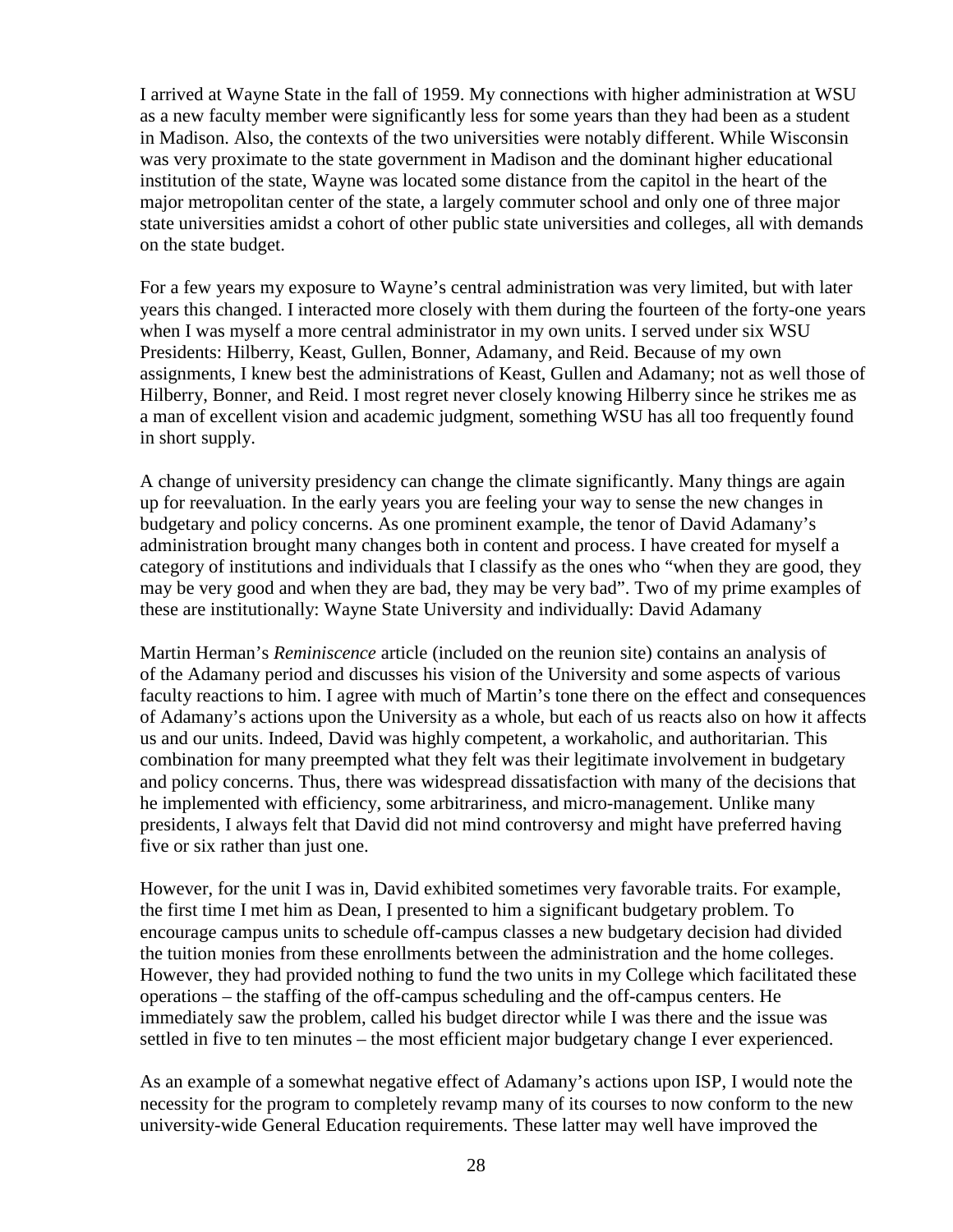universality of a general education component for all WSU undergraduate students, but they affected individual units differently. ISP already had in place a developed quality integrated general education for its graduates. Now, however, it had to redo all of this to conform to the new university-wide guidelines for such courses. Since these were formulated and approved in a university-wide process, they did not always conform to the goals of ISP and its courses sometimes became distorted and weakened by the need to fulfill these new requirements.

However, more fundamental to the quality of a program than the quality of specific (even major) aspects of that program, is the program's continued existence. If the program dies, there is no quality at all remaining. Weekend College/Interdisciplinary Studies (ISP) during its whole existence was subject to many of the same opposing forces that eventually destroyed Monteith. Later, during the early years after 2000, these forces led also to the eventual demise of Interdisciplinary Studies (ISP) – just as they had earlier Monteith, only now more swiftly and brutally in 2007-08. Earlier in the 1980s, I frequently told my ISP colleagues that if I had to make a choice of whether or not to let our existence depend on the support of David Adamany or the "tender" mercies of the Academic Senate, I would chose David Adamany any day. He understood us, our function and value to the University. He was a formidable ally to have in these concerns at the time. No serious threat to our existence occurred during his tenure. He had other faults, but when your survival is at stake others should understand why I had some individual preference for him despite his authoritarianism.

Adamany, however, is only the most prominent example I experienced of the influence and dominance of a presidential position. Whenever there is a presidential change one always has to be aware of possible priority, budgetary, or policy changes. The rules of the game may change and in the case of both Monteith and ISP their very existence might be on the line.

Thus, let me look back to 1975 and make some comments and speculations of my own on why the demise of Monteith occurred just then. Many of us associated with Monteith were dismayed when it was voted into dissolution in December, 1975. However there were too many at WSU with influence who either directly opposed it, were indifferent to it, or at least undervalued it. But this situation had been in constant existence since its founding. What was new then? There have been many comments and conjectures on why this happened exactly then. Here I will add my own speculations and suggest what possibly could have been done at the time to produce a different result then.

Before, during, and after the process, I was involved with many aspects but was not privy to all of what occurred. I have contemplated the circumstances and some possibilities emerged in my thinking. In any case a presidential regime seriously sets the tone of what happens during its period. For example, Hilberry's support for Monteith was crucial not only in its founding, but also during the first serious attack in the mid-60s.

Near the end of their book on Monteith and Oakland (**Academic Values and Mass Education),** Riesman, Gusfield and Gamson have a chapter entitled "Monteith College Today: An Experiment Stabilized." The book was published in 1970. It concentrates largely on their studies of the College conducted mostly earlier in our first decade, but these last commentaries are speculations on the condition of the College just before major changes in administration will occur. They note the significant loss of Hilberry, but grant Keast's continuing support. They also presciently speculate on what might happen upon the retirements of Woody and Max who have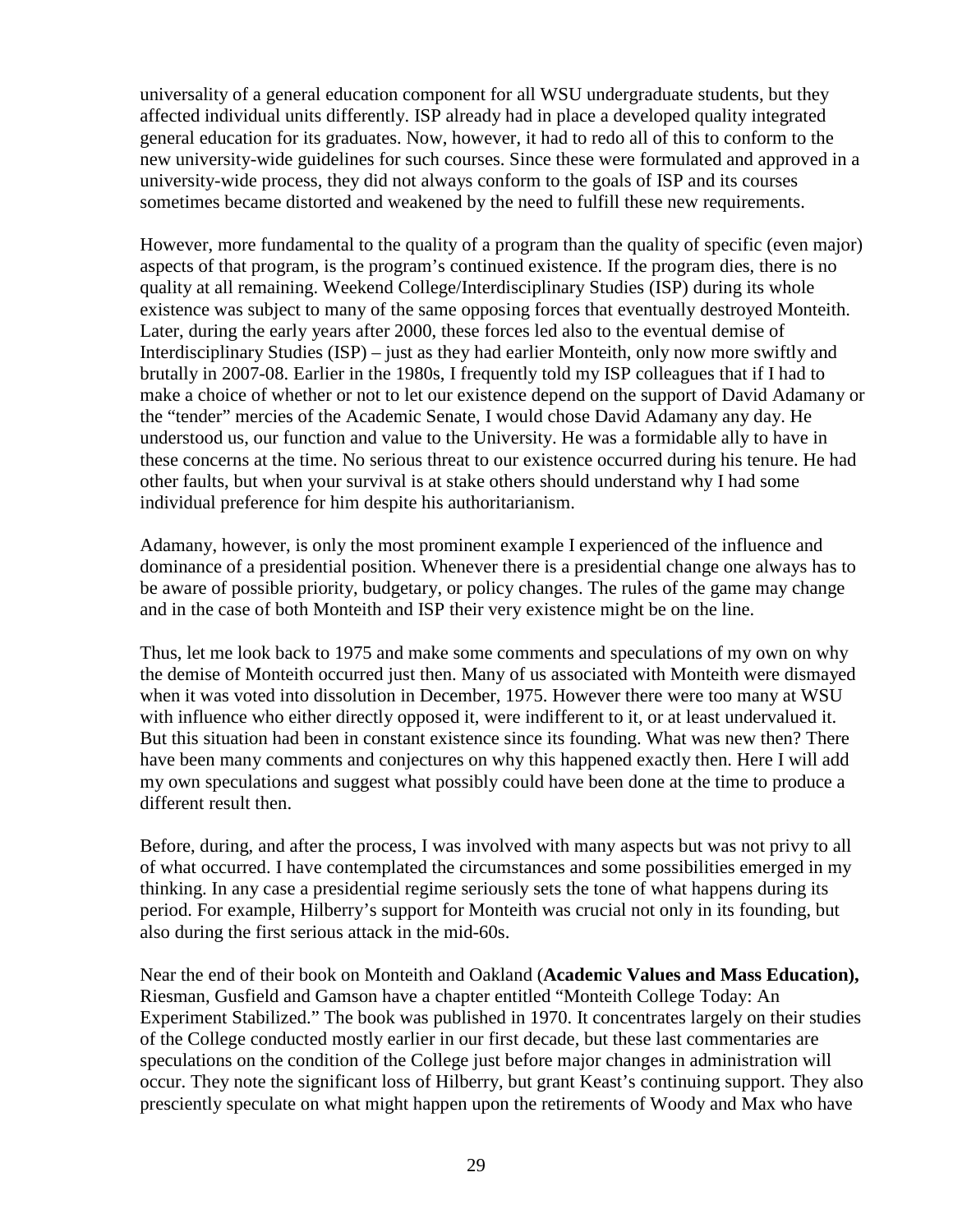significant ties with some in Liberal Arts and how important these may have been in holding off some of the opposition to Monteith.

None of the rest of us at Monteith had these old ties and Woody and Max's history with the establishment of the College. Some, like Martin, had some friendly contacts, but with nowhere near the depth of those of Woody and Max. Some of our faculty in fact on balance had negative interactions with these other faculty. Yates, as a new permanent Dean, was in a particularly difficult position. He was a recent newcomer to Wayne from outside (Antioch), which made it harder for him to establish such connections than it was for some of us who at least had been on campus for a few more years. Thus, the retirements of Woody and Max made Monteith more vulnerable to the old opposition forces, but this would not have been enough in itself to cause Monteith's demise at this time. It was the decision of the Gullen administration to discontinue Monteith for financial reasons that provided the decisive difference.

I accept the statements by George Gullen that his proposal to discontinue Monteith was made strictly on a financial basis, with one caveat. On the one hand, we did cost more per credit than did the cheaper graduate assistant model. If one didn't value the difference in academic quality, then why keep us? I believe that under the precise conditions that existed when the proposal later was finally made public that was then the case for George Gullen. Nothing we subsequently could do would change the outcome. The train was already pulling out of the station. The opponents who were constantly present over the years were happy to join the administration now for their own reasons and delivered the final fatal votes. Some have speculated that faculty were intimidated by administration to produce the University Council vote. I don't believe this was basically the case. Indeed, some faculty may have been intimidated, but it was primarily by other faculty who were already our historical opponents.

On the other hand, I suspect there was a slightly earlier opportunity to have changed the outcome at least for some period of time into the future. Ron Haughton, who was at that time a WSU Vice-President, later told me of a proposal to have combined Monteith and the new Weekend College Program. This joint venture could have become a combined on and off-campus unit of some size and political import. This would have been attractive to George Gullen. He created the College of Lifelong Learning (containing the Weekend College Program) to counter a move by Michigan State University into the proximity of WSU. I understand that after the initial proposal by Al Stern and Sara Leopold for a smaller weekend program of one type was turned down, the administration proposed that Monteith take over the administration of Otto's significantly larger and different Weekend College Program which Gullen did approve.

If this had occurred, things might have developed differently. After this did not occur, I suspect that President Gullen, who was not primarily academically oriented, felt that if the experimental Monteith College wouldn't experiment in the way he wanted, then why did he need an "expensive" experimental program?

I directly experienced both Monteith and Weekend College (ISP) in depth for many years. Such a merger would have been possible, very chaotic, but I believe eventually mutually supportive. I transferred into Weekend College and served as an administrator at three different levels over my first decade. For any turmoil that those in Monteith experienced, it was like a picnic compared to what those that were in Weekend College/ISP lived through up to the mid- 80s and again in the last few years. A few of the stories I could relate of the later 70s and early 80s some might find hard to believe, but the demise of ISP is illustrative enough. It was brutal and swift.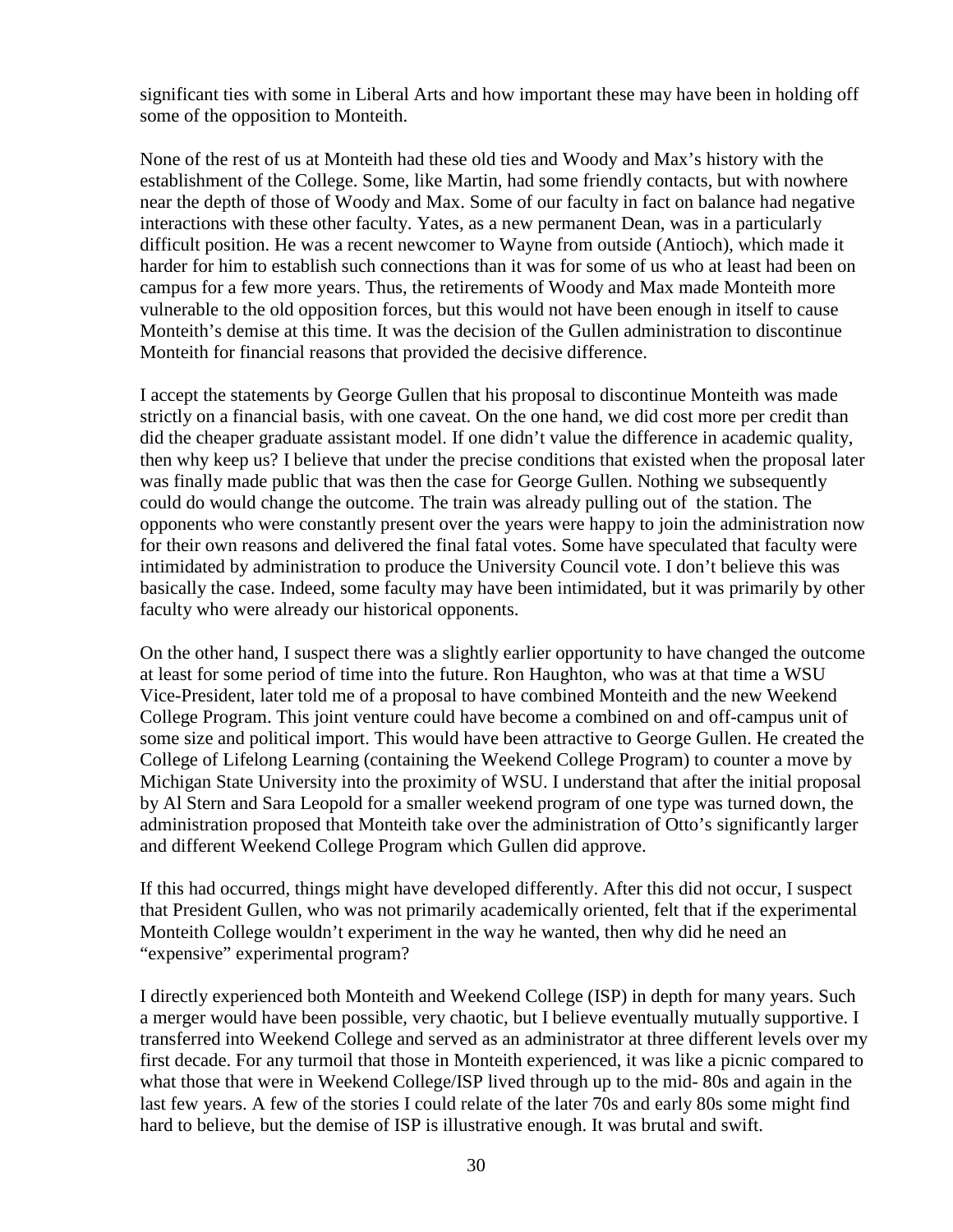After two previous college closings (College of Lifelong Learning – CLL, and College of Urban, Labor and Metropolitan Affairs – CULMA), the program ended up as a department in the College of Liberal Arts and Science (CLAS). I had earlier predicted to two previous Directors of ISP (Stuart Henry and Roslyn Schindler) that if this would ever occur that within five to ten years the Program would either cease to exist or at least be so changed so as to be unrecognizable. I am sorry my prediction was so accurate.

For the first year or two things seemed to be going reasonably smoothly. I was happy to have been wrong. Then a budget problem arose and there were to be cuts. The administration of CLAS decided to solve this problem by eliminating both ISP and the remnant of the Humanities Program – something some in CLAS had wanted to do in any case. The Director of ISP was notified for the first time by memo in late August 2007 of these plans. The College moved fast. Within approximately a month (by the end of September), the Board of Governors approved the closure of ISP.

All faculty and staff were almost immediately assigned to other units in CLAS and most of them physically moved into new offices by the start of the next semester. Thus, by January there was no regular administration or faculty left as a unit to handle students. Only a Student Services Director (Howard Finley) and two Student Services personnel (Roberta DeMeyer and Derrick White) were left to schedule and advise the remaining students through to their degrees. There was a secretary (Denise Walker), but no regular faculty. The faculty, secretaries and other Student Services personnel were all assigned to other units in CLAS. Faculty would handle required ISP courses, but with rapidly diminishing availability during the next several terms. They were expected to fit into their new departments as soon as possible.

Thus, while the Monteith closure for several years had a Dean and some faculty available primarily to handle students as they completed their degrees by the deadline, this was not so for ISP. The faculty was totally dispersed immediately. It now meets occasionally on its own in a publicly scheduled room to discuss and arrange what is needed for the remaining students. They continue to be dedicated to their students, but the University has cooperated only on a minimal level. The physical facilities that ISP occupied in fall 2007 were completely renovated by the next spring and occupied by a different unit. Almost all physical presence of the program (except for three offices on a corridor in the FAB building) disappeared within less than a year.

In retrospect, maybe there was absolutely nothing to be done in 1975 to save Monteith. My speculation here is that there was some chance that Monteith could have continued to survive for a while longer if it had adopted and incorporated the Weekend College Program at that time. I believe that scenario was possible then, but not certain. In any event, I suspect that in the nature of Wayne State University (as exhibited by its historic recurring patterns and temperamental makeup) even that triumph would have been dissolved in the course of events and we would find ourselves today in essentially the same position we are now.

The following two paragraphs were written in the mid 1990s by Linda Hulbert, a colleague of mine in the Weekend College/ISP, in an essay entitled "*The Interdisciplinary Studies Program and Monteith College: Not So Distant Cousins".* With her permission I am concluding my portion of this reunion presentation with the last two paragraphs of her essay.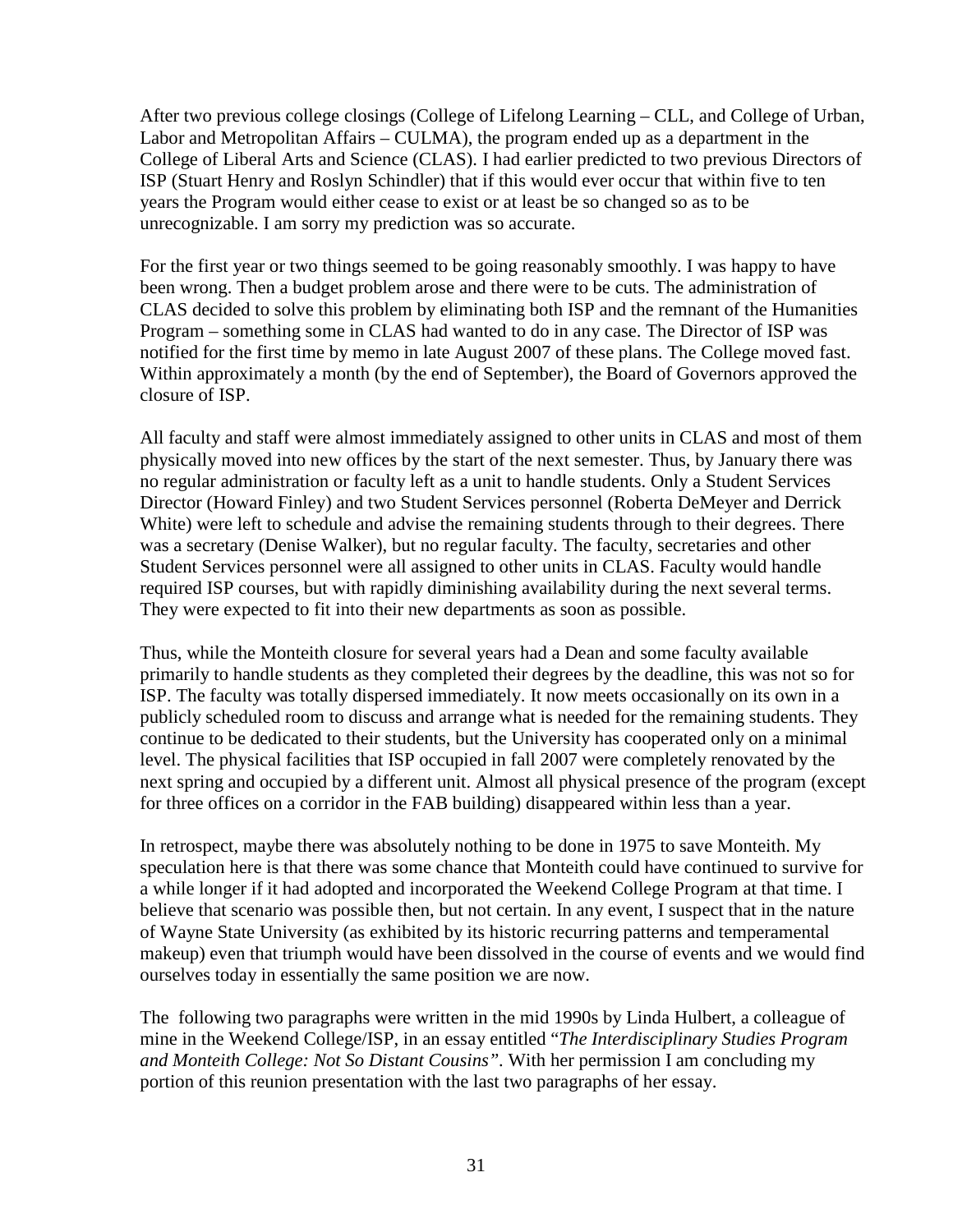"In some ways, the Interdisciplinary Studies Program grew out of the experiences and experimentation in WSU's Monteith College, which was founded in the late 1950's and remained as an independent unit until it was discontinued for financial reasons in June 1978 (sic). Begun at a time when higher educators felt increasingly that the emphasis on specialized, professional training was subverting the traditional values of a liberal education, the college's primary purpose was to make available an interdisciplinary/ integrated program of general education. Monteith's almost twenty years in this arena was both inspiration and model for many integrative programs, such as ISP, and small cluster colleges founded on campuses of large universities across the country. In addition, the Monteith experience can be called the catalyst of the general education movement at WSU.

The ISP and Monteith share other similarities beyond their commitment to general and integrated education. An emphasis on nurturing student's written communication skills is evident in both, culminating in a senior thesis course. Also, they share an emphasis on process, with substance or content the means to the end and used to illustrate the process. Of paramount importance in both programs is collaboration among faculty members –from team-teaching to course design. Although the typical Monteith student entered straight from high school, while the typical ISP student is somewhat over forty, and whereas Monteith students (sometimes – editorial insert) declared traditional majors and attended Monteith for only half their courses, while ISP students are "majorless" and can complete all degree requirements within the Program, the Monteith student of several decades ago shares a bond with the ISP student of today. Both have received an education grounded in the real world, rich in the skills they'll need to be flexible, criticallyaware global citizens"

# **CLOSE**

Now both of my academic "homes" (along with me) are fading from the academic scene. Monteith is celebrating the 50<sup>th</sup> anniversary of its first classes and its last graduate was in 1981. In the reunion search far more Monteith faculty have died than I expected. All ISP faculty have been dispersed and will offer very few ISP classes during this next academic year (2009-10) with its remaining students graduating no later than 2011 by taking courses from the rest of the university. Thus my period of history at the university is rapidly closing down.

However, it is somewhat reassuring to note that the university has the Honors College with its emphasis upon the general education of its selected students. This emphasis makes it too a "cousin" of both Monteith and ISP. We wish it well and a long life and extend our thanks for its support in this reunion.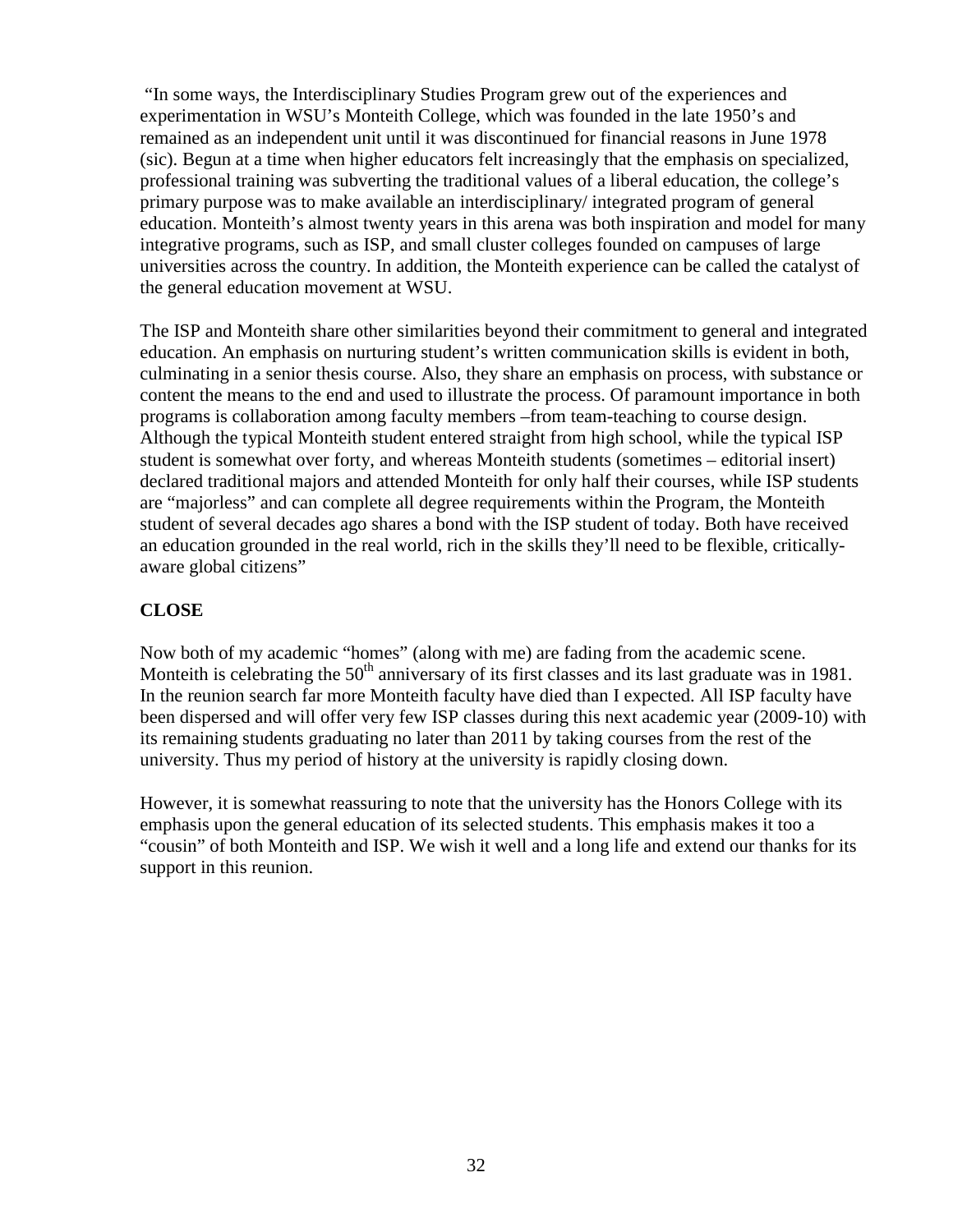# **APPENDICES**

#### **APPENDIX 1: Monteith College Concept and Design by Martin Herman**

This is a selection from "Thirty-Two Years at Wayne State University: A Long and Varied Career Revisited "by Martin M. Herman. It is included here with permission of the author to provide ready access to the material referred to earlier in my essay above. However, Martin's complete essay is included on the Yahoo Groups, Monteith reunion site listed under files. You are encouraged to read the entire essay, not only the portions related to Monteith but also the later portion related to his other WSU experiences and some thoughts on the University as a whole over time.

#### **Monteith College (1958-81): Concept and Design**

Interestingly, and somewhat surprisingly, both the conceptual and organizational antecedents of Monteith College are firmly rooted in the College of Liberal Arts. In the mid-1950s, the Dean of Liberal Arts (Victor Rapport) appointed a "philosophically balanced" ad hoc committee to review the College's group requirements and to recommend changes which might improve its general-education program. (During the mid-1950s, general education had once again become the subject of an intense national debate, an elaborate exercise in philosophical soul-searching characteristic of the way in which undergraduate education periodically subjects itself to self scrutiny and peer review.) The modest reforms proposed by the ad hoc committee were rejected as too "radical" by an extremely conservative College faculty. The disappointed Dean appointed a second committee, this one with a definite point of view and a specific agenda. The second committee conceived, designed, and proposed a comprehensive program of general education that went far beyond anything envisaged by the initial committee. It too was rejected. But much of that program, subsequently expanded and recast into a coherent curriculum provided the foundation for a fully developed proposal ("An Experimental College at Wayne State University," the so-called "Gray Document") which was submitted to the Ford Foundation for funding. In 1958, Monteith College became a reality when the Ford Foundation awarded Wayne State \$700,000 to implement its plan for a cluster college dedicated to experimentation in general education. Students were recruited and admitted to the College, and the first Monteith class was convened in September of 1959.

#### **Concept**

Monteith College sought to combine a number of different objectives: (1) Its general education program was designed to identify and impart *coherently* that body of knowledge and those intellectual skills (analysis, criticism/interpretation, and evaluation) that every educated person should command. (2) It was to be kept small in size – a maximum of 1,200 students – and its ethos would be that of a liberal-arts college, the type of institution that promotes interaction (student-student and student-faculty), fosters a sense of community, heightens the pleasure of assimilating knowledge, and encourages the pursuit of new ideas. (3) Its objective was to complement, not to replicate, traditional academic departments and specialized research institutes. (4) Its students would be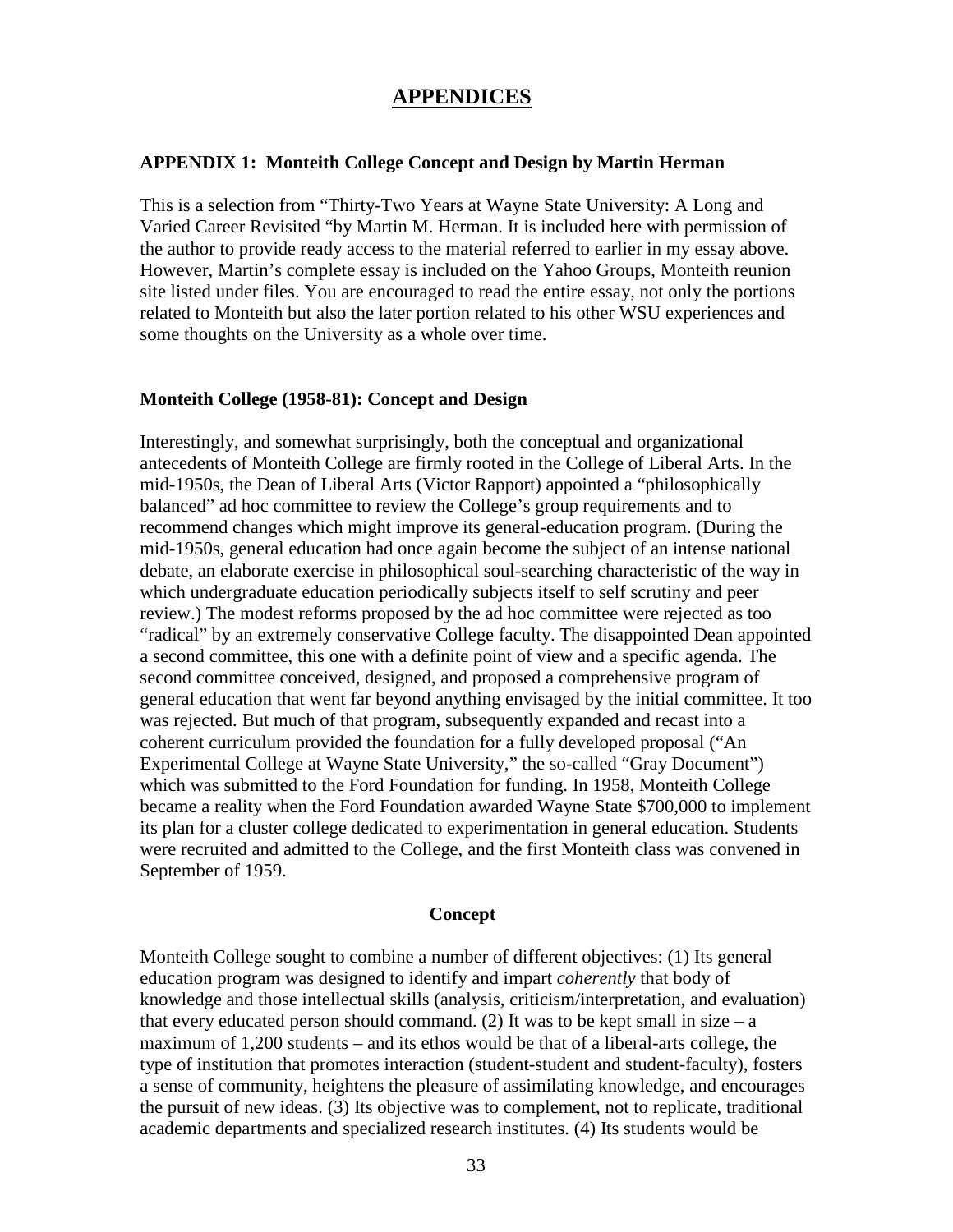encouraged to take full advantage of the services, physical facilities, disciplinary diversity, and opportunities for professional training available at the great urban university in which they were enrolled.  $(5)$  It was not to be an honors college – its student body would be a cross section of Wayne State's student body – and any student eligible for admission to the University could enroll in Monteith (if he or she so chose) on a first-come first-served basis. (6) Its faculty members were to be organized in academically-related divisions, not traditional; disciplinary departments and would be expected to commit themselves fully to the special demands of the Monteith curriculum; all of their time and energy were to be devoted to undergraduate general education; they were to team-teach with their divisional colleagues; they were to become well-rounded and sophisticated generalists; they would focus their scholarly efforts on interdisciplinary and comparative research – including pedagogical research - in addition to more discipline-based and specialized research; and they would work closely with their students. (7). Faculty rewards – promotion and tenure recommendations, selective salary increases, special recognition, etc. – were to be directly related to these expectations.

The Monteith concept challenged a number of higher education's assumed but unproven verities: (1) that large universities were inherently impersonal; (2) that undergraduates were intellectually ill-equipped to deal with interdisciplinary concepts or to perform well in small seminars and tutorials until they were at least juniors; (3) that general education was "something to be gotten out of the way quickly" so that "more important and more relevant" specialized studies could begin; (4) That general education consisted of sampling widely from a broad range of introductory-level courses in the traditional academic disciplines and was only marginally related to the needs of specialists and professional; (5) that large universities were inherently rigid and, consequently, incapable of innovating or adapting to new ideas and changing conditions; and (6) that an excellent liberal-arts education was available only to the affluent, only those to who could afford the cost of attending a private college or university.

#### **Design**

The Monteith curriculum was designed and organized to embody and foster these concepts. Its aim was to demonstrate how curricular structures could promote a sense of community, in a nontraditional student body of commuters, and create an atmosphere in which the free exchange of ideas was encouraged. (1) The general-education program, the core of the College's curriculum, consisted of coherent series of year-long to two-year long basic course sequences—one each in Natural Science, Science of Society, and Humanistic Studies, and later, one in Socio-Humanistic Studies – plus a senior colloquium and a senior essay, the entire program constituting approximately half the course work required of all Monteith students to satisfy their undergraduate degree requirements; the other half was left free for advanced study in Monteith or for fulfilling the requirements of any major or pre-professional curriculum offered elsewhere in the University. (2) The faculty, representing all the traditional disciplines, was not organized along conventional departmental/disciplinary lines but was grouped into three academically-related divisions, each responsible for one of the three basic course sequences. (3) The basic course sequences were not simple surveys of the traditional disciplines; they were, rather, carefully crafted and integrated structures which did, in fact, impart a basic body of knowledge but did so while focusing primary attention on issues that transcended disciplinary boundaries. In addition to transmitting information,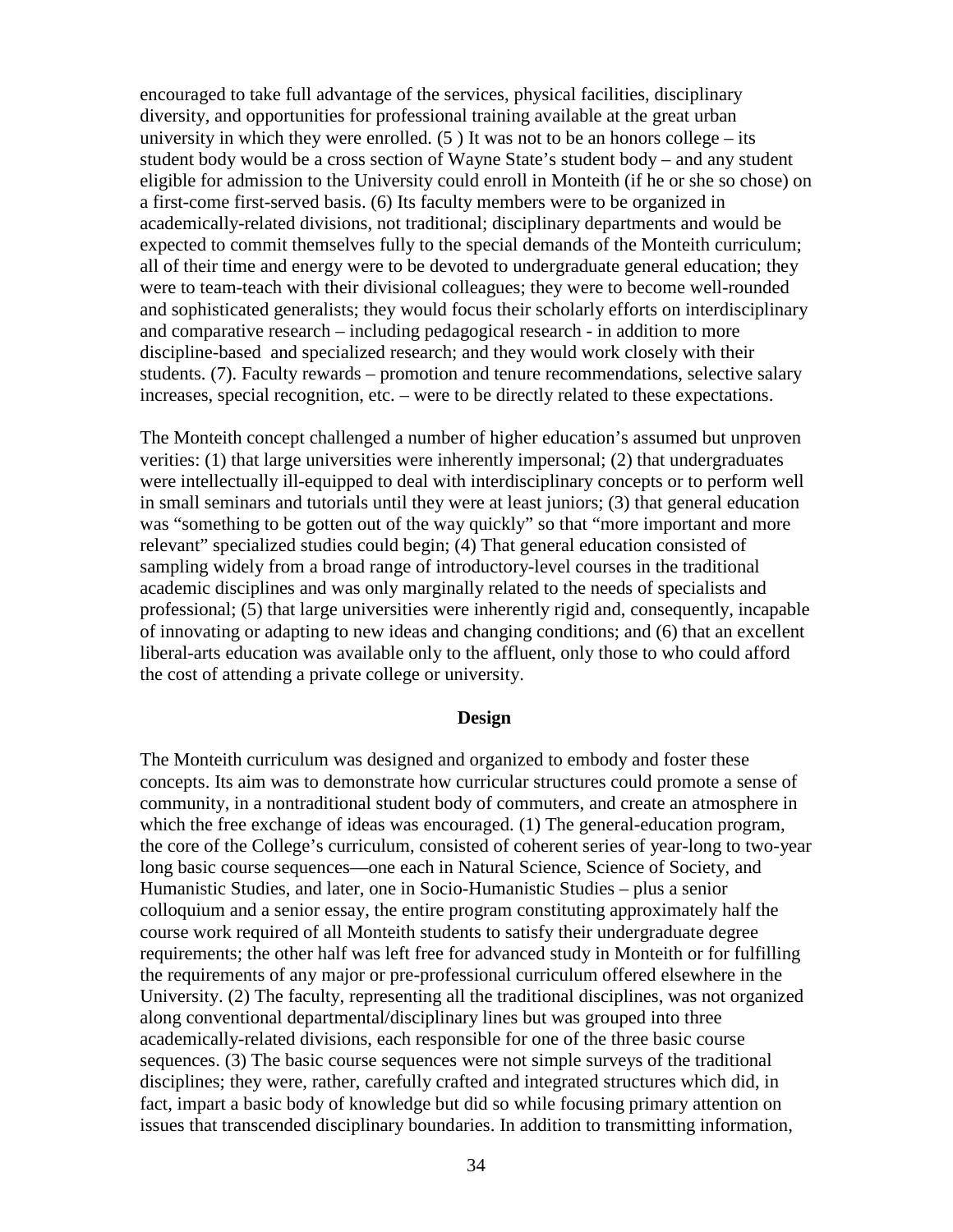they sought to engender a spirit of inquiry and develop an understanding of how related disciplines may be interconnected. (4) The pedagogy was basically lecture-discussion: hence each student was exposed to every member of the College faculty, and all members of each divisional faculty (working as a team) planned, gave lectures, led discussion sections, and evaluated their joint efforts. (5) Students, beginning in their first year, were taught –for the most part – in small discussion groups where emphasis was placed on acquiring the ability to formulate ideas and developing the capacity to communicate them – clearly and effectively, orally and in writing – to themselves, to their peers, and to their instructors. As one veteran Monteith faculty member put it: "We want our students to look at the world whole, but without missing the details."

In short, Monteith College attempted to combine the advantages of a small liberal-arts college with those of a comprehensive research university, particularly one located in an urban setting. It aimed to help its students understand themselves and their environment, make sound and ethical decisions, digest and manipulate information, and comprehend the consequences of their actions. It encouraged them to articulate their beliefs, cope with an exploding body of knowledge, tolerate life's inherent ambiguities, live humanely, and act wisely.

# **APPENDIX 2: South End article on Monteith**

The following is my reproduction of an article entitled "The Fall of Monteith". It was printed on page 8 of **The South End**, the Wayne student newspaper edition of Thursday, December 9, 1993, approximately 18 years after the Board of Governors vote closing the College. My copy is of such poor quality that it is difficult (but possible) to read, but impossible to legibly photo reproduce. Therefore, I have transcribed it here suspecting there may be some Monteithers who might find a later commentary on the College interesting, especially since it is evidence that we were not completely forgotten by friendly observers. It is accompanied by two pictures – one of former President George Gullen, a second of a discussion group entitled "Students of Monteith College back in the late '60s discuss civilization and the social movement."

# The Fall of Monteith by Michael Evan Thomas

Flashback to 1975 –facing a budget crunch, WSU's then president George Gullen and his administration decided the University's widely praised and much-copied Monteith College was "a luxury the University could no longer afford."

What followed was an intense drama, with Monteith and its supporters struggling against an administration determined to shut down the undergraduate college as quickly as possible.

In the end, President Gullen had his way.

In December of 1975, Monteith began to phase out. By 1981, it ceased to exist.

Yet, the legacy of Monteith survives in the programs it pioneered – Black Studies, Chicano-Boricua Studies, Women's Studies, Labor Studies and Interdisciplinary Studies, formerly known as the Weekend College.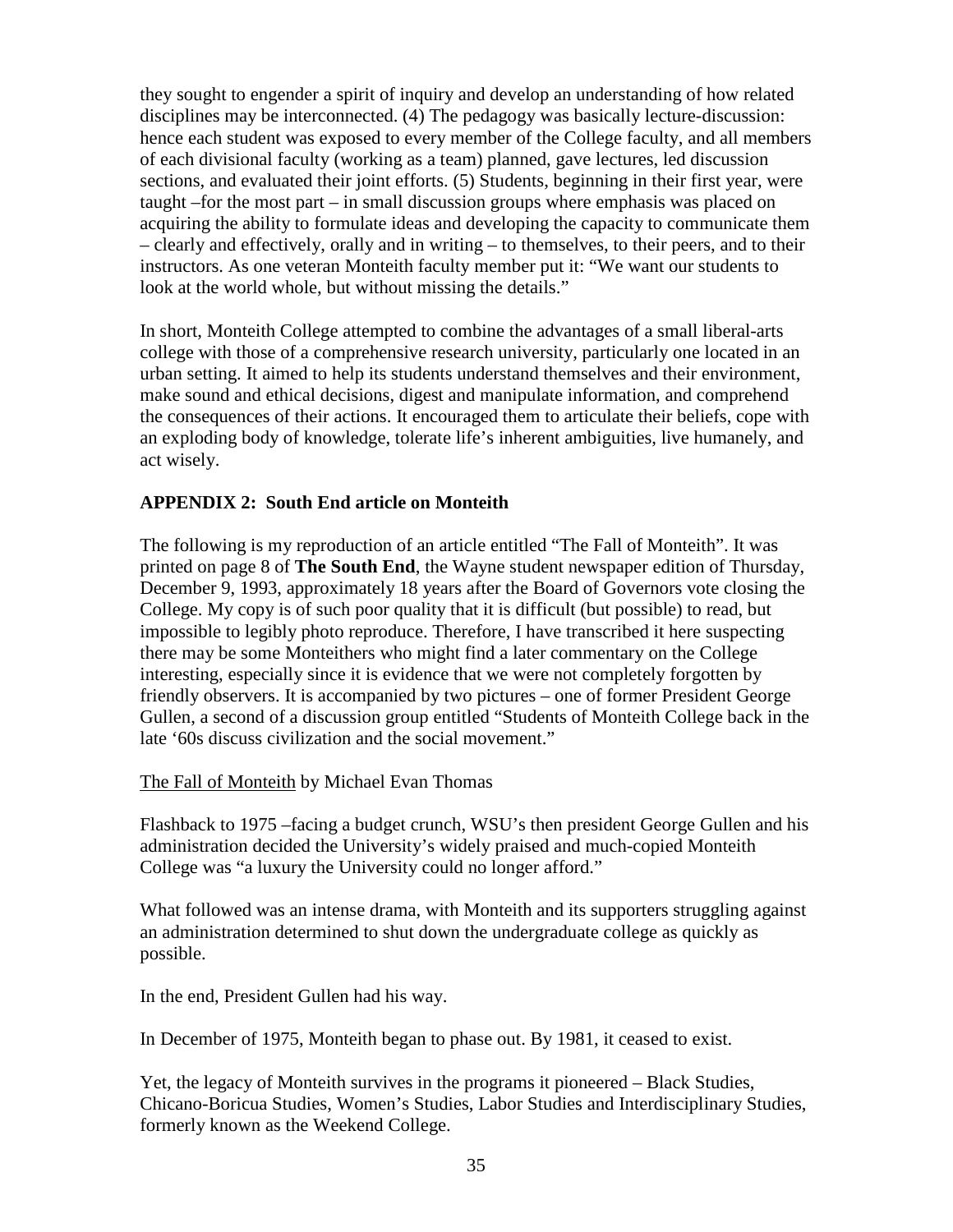By all criteria, Monteith succeeded in its educational goals. It had a national reputation for excellence but was deemed expendable when the budget cuts came.

Questions linger as to why Monteith was so easily sacrificed by the administration of '75. Was envy from the College of Liberal Arts a factor? Was Monteith too arrogant and isolated for its own good? Or was it just as the administration asserted, a matter of too much spending for the good of too few students?

For the answer, look at the story of how one of the nation's finest colleges met with such an untimely death only 16 years after a grant from the Ford Foundation brought it into existence in 1959.

It was the morning of May 8, 1975. Yates Hafner arrived at Wayne State campus on his bicycle after a seven-mile trek from his home in Detroit. Hafner had been recruited in 1971 from Antioch College in Ohio, to be dean of Monteith.

Hafner had an appointment that day with the executive vice president of the University, Ed Cushman, to talk about raising money for a new building for Monteith.

Instead of asking Hafner to sit down, Cushman said, "We're going to the president's office."

It was there that WSU President George Gullen told Hafner he had proposed the day before that the Wayne State Board of Governors approve that Monteith be phased out. He also ordered Hafner not to tell anyone about it, Hafner said, and insinuated that should he cooperate, his future at WSU would be secure.

Hafner tried to follow Gullen's orders.

"I tried to. I honestly tried to," he said. "I went back and said nothing to anybody, but pretty soon there were rumors around campus. Faculty and students would come into my office and ask, "Is there any truth to this?," and I couldn't look at them straight in the eye. I just said, "I can't talk about it."

"Then, I went back to President Gullen and said, 'Look, what do you want, do you want me to wear sunglasses so I don't have to make eye contact? So they couldn't look me in the eyes and see that I am telling a lie?' I told him, 'I'm going public,' and I did. I called a meeting and told everyone what was going on."

Monteith students began to organize the largest protests at Wayne since the 1960s. Behind the scenes, Hafner and faculty sought allies, and attempted to offer their case as to why Monteith should be kept open.

Their efforts appeared to be successful when the Board of Governors voted 5-3 for Monteith to continue at a June 13, 1975 meeting. However, the Board also recommended that Monteith be reviewed by the University Council during the 1975-76 fiscal year.

By December, Monteith got the axe.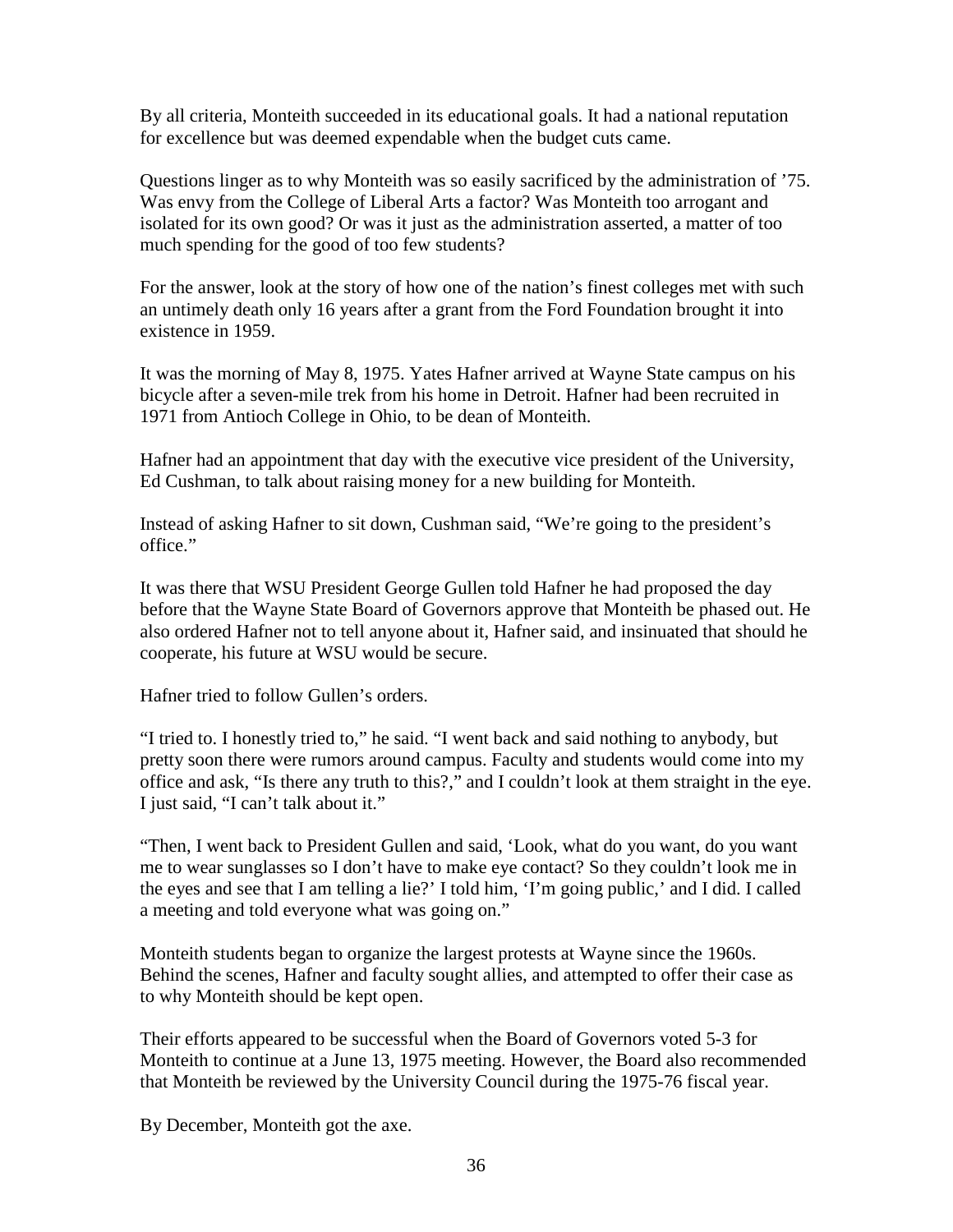The success of Monteith's innovative curriculum was supported by a study conducted by the University of California at Berkeley.

"The study," Hafner said, "concluded Montieth did a better job than any of the other universities … the progress our students made was more spectacular than those at other universities, including the University of California at Berkley."

Gullen had emphasized that the quality of Monteith was not an issue in the phase-out. It was a matter of priorities; a matter of money

Hafner, however, thought the administration's priorities were amiss.

"Well," he said, "you can always argue that a university can find the money. If it has education priorities that call for that money, there are different ways that you can spend and save."

After the open meeting on June 13, the ball was in the hands of the University Council. The Council was upset that it had been bypassed in the original move to shut down the college.

Still, on Oct. 20, 1975, the committee studying the problem finished their report, which concluded that Monteith was too costly and should be phased out. Among the criticisms were charges that Monteith did little more than duplicate what was available elsewhere in the University.

"I feel they never gave us a fair chance to reply to their criticisms of the college." Hafner said. "I thought they were going to ask fundamental questions, like, "How good is the general education that Monteith provides and how well does it compare to general education requirements of the College of Liberal Arts? Who is doing the better job' They never made that kind of comparison."

Was the Council's decision on Monteith influenced by the administration through University Provost Diether Haenicke, who chaired the policy committee on the Council?

"A lot of us felt, " Hafner said, "that members of the University faculty were intimidated, because here is the provost carrying out the president's wishes, and if you stand in the way, and vote against what they are doing, you're putting your department and your salary in jeopardy. There were a few who stood up for Monteith, but the majority voted us down."

After receiving the Council's recommendation, the Board of Governor's wasted little time.

Despite proposals by Monteith faculty to continue on a greatly reduced budget, the BOG voted 8-1 to phase out the college over a three-and-a-half year period.

In the end, little money was saved by the phase out, and speculation as to what other factors contributed to the fall of Monteith continues.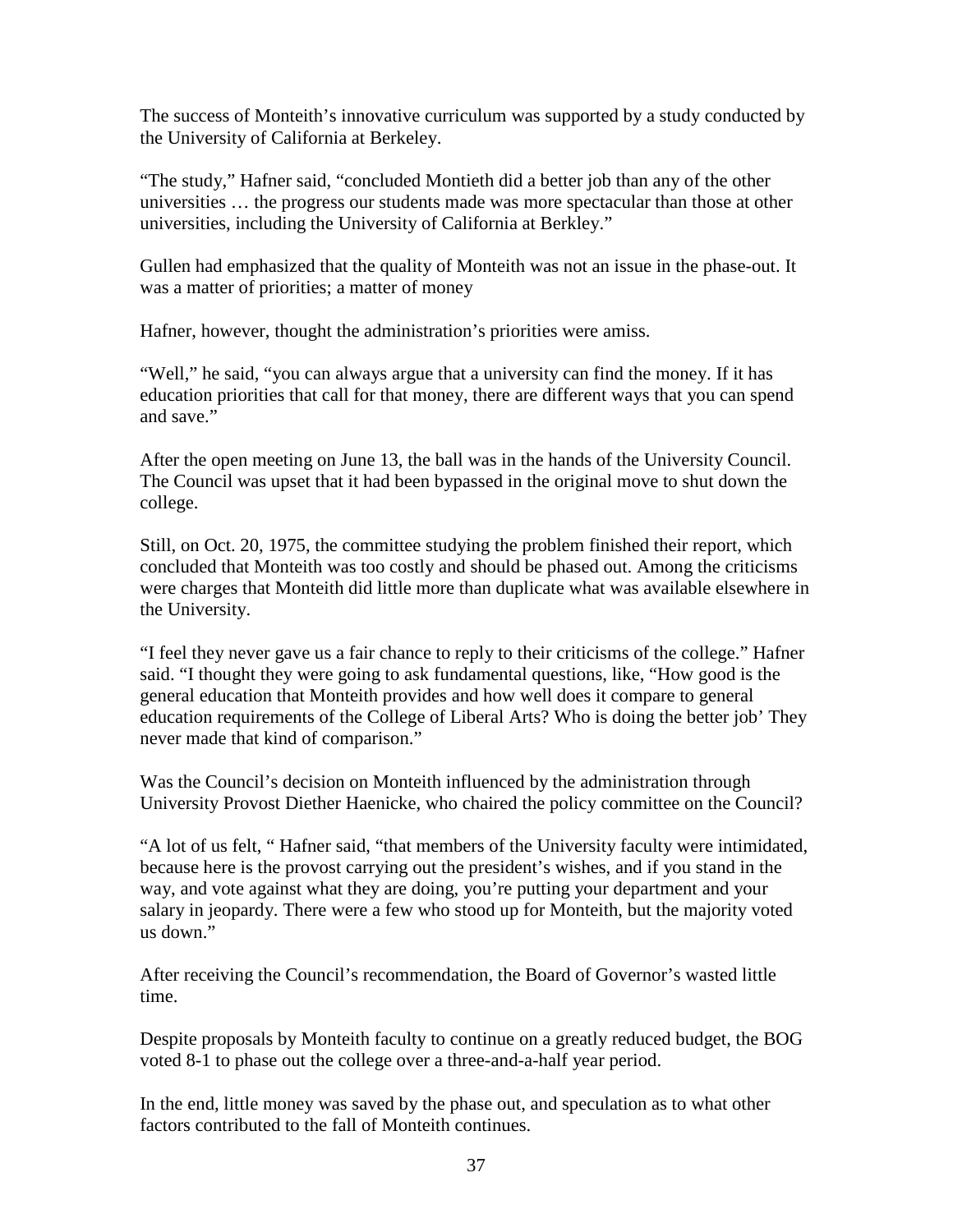Bernice Kaplan, a professor of anthropology who was a member of the Council at the time, says that if Monteith students had more friends among the University's faculty and administration to stand up for them, it may have been a different story.

She also said that although the faculty wasn't declining, the amount of students were.

Martin Herman, a professor of humanities, who took over as Monteith's dean after Hafner was asked to resign, felt that envy-especially from certain individuals at the College of Liberal Arts – probably contributed to Monteith's downfall.

With Monteith gone, the College of Liberal Arts would get much of its students and resources as well as some of its outstanding faculty.

Michael Madias, who was a student at Monteith during the '60s and is now pursuing a doctorate in sociology at WSU, says that the phase-out may also have been due to broader political factors.

The students and faculty, because of their commitment to innovation and change, had been more in tune with the cultural and political freedoms that came out of the '60s.

"It seemed to us that the rest of the University was straighter than Monteith, more conservative." said Madias. "I think people got uptight, offended, and just focused on certain elements of experimentation that were going on there. To them, we looked like we were people just running wild, but we were not a party school. ..it was a real knowledgeseeking thing, not decadent."

"We were like family" said Madias. "All of us, including the professors, related to each other in an intimate way – a small group engaging in serious intellectual inquiry at an exciting time."

Note: To the lower right of the above article is a shorter attached one also by Michael Evan Thomas entitled

#### The Legacy of Monteith

You would have to look hard into the nooks and crannies of WSU to find any hint that there was such a college as Monteith. Its buildings are gone, three of which were beautiful Victorian houses torn down in 1981 – the year of the last Monteith's students graduated. Ironically, they used to stand on what is now Gullen Mall, named after George Gullen, the WSU president who led the move to phase out Monteith. The buildings which also included a two-story apartment building on Merrick housed the departments and deans offices. Monteith's classes were conducted in the regular University buildings.

Perhaps the most important building was the Monteith Center where students and faculty would get together to socialize